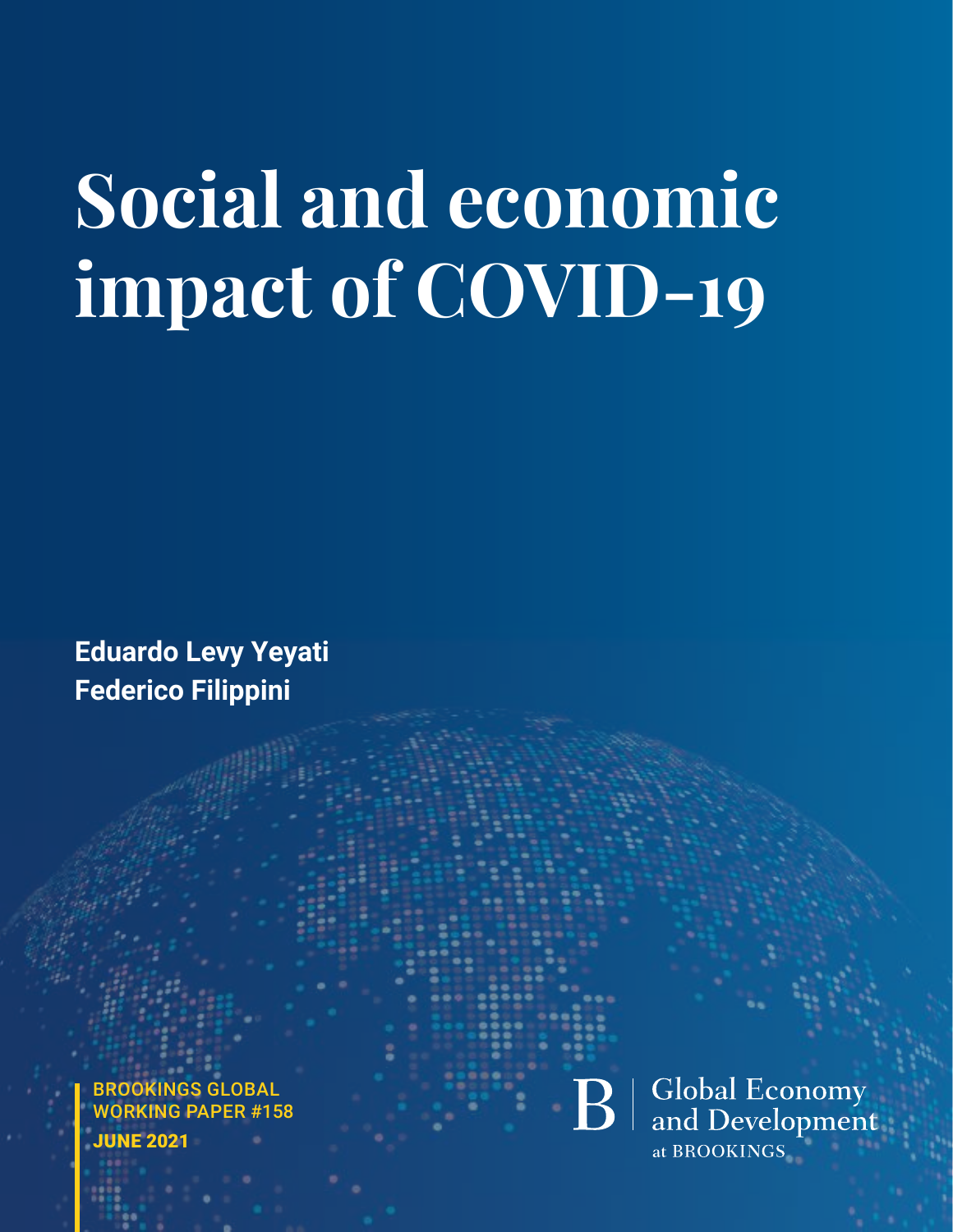# **Social and economic impact of COVID-19**

#### **Eduardo Levy Yeyati**

Nonresident Senior Fellow, Global Economy & Development at Brookings Institution Dean of the School of Government at Universidad Torcuato Di Tella

#### **Federico Filippini**

Visiting Professor at Universidad Torcuato Di Tella

June 2021 Brookings Global Working Paper #158 Global Economy and Development program at Brookings www.brookings.edu/global

#### **Acknowledgements**

Prepared for The Independent Panel of the World Health Organization. We are grateful to Mauricio Cárdenas, Ricardo Hausmann, Anders Nordstrom, Rodrigo Valdés, Andrés Velasco, Alejandro Werner, Ernesto Zedillo and members of The Independent Panel for their useful comments, and Joaquin Marandino for excellent research assistance. The usual disclaimers apply.

The Brookings Institution is a nonprofit organization devoted to independent research and policy solutions. Its mission is to conduct high-quality, independent research and, based on that research, to provide innovative, practical recommendations for policymakers and the public. The conclusions and recommendations of any Brookings publication are solely those of its author(s), and do not reflect the views of the Institution, its management, or its other scholars.

Brookings recognizes that the value it provides is in its absolute commitment to quality, independence and impact. Activities supported by its donors reflect this commitment and the analysis and recommendations are not determined or influenced by any donation. A full list of contributors to the Brookings Institution can be found in the Annual Report at [www.brookings.edu/about-us/annual-report/.](http://www.brookings.edu/about-us/annual-report/)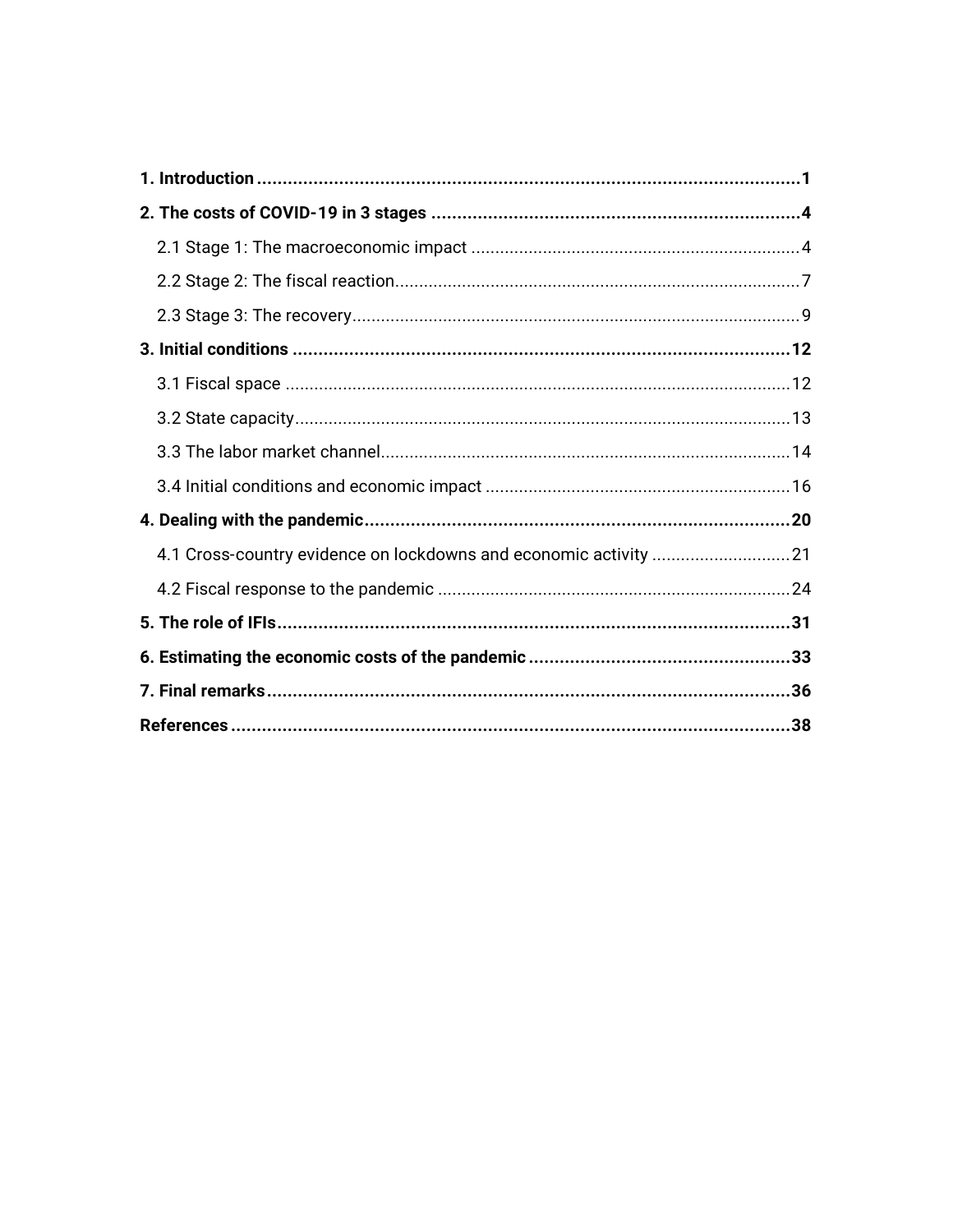# <span id="page-3-0"></span>1. Introduction

**The impact of the pandemic on world GDP growth is massive.** The COVID-19 global recession is the deepest since the end of World War II [\(Figure](#page-3-1) 1). The global economy contracted by 3,5 percent in 2020 according to the April 2021 World Economic Outlook Report published by the IMF, a 7 percent loss relative to the 3.4 percent growth forecast back in October 2019. While virtually every country covered by the IMF posted negative growth in 2020 (IMF 2020b), the downturn was more pronounced in the poorest parts of the world (Noy et al. 2020) [\(Figure](#page-4-0) 2).



#### <span id="page-3-1"></span>**Figure 1. Global GDP growth in a historical perspective**

Sources: Bolt et al. (2018), Kose, Sugawara, and Terrones (2019, 2020), and IMF-WEO Apr-2021. Shaded areas refer to global recessions.

**The impact of the shock is likely to be long-lasting.** While the global economy is expected to recover this year, the level of GDP at the end of 2021 in both advanced and emerging market and developing economies (EMDE) is projected to remain below the pre-virus baseline [\(Figure 3\)](#page-4-1). As with the immediate impact, the magnitude of the medium-term cost also varies significantly across countries, with EMDE suffering the greatest loss. The IMF (2021) projects that in 2024 the World GDP will be 3 percent (6 percent for low-income countries (LICs)) below the no-COVID scenario. Along the same lines, Djiofack et al. (2020) estimate that African GDP would be permanently 1 percent to 4 percent lower than in the pre-COVID outlook, depending on the duration of the crisis.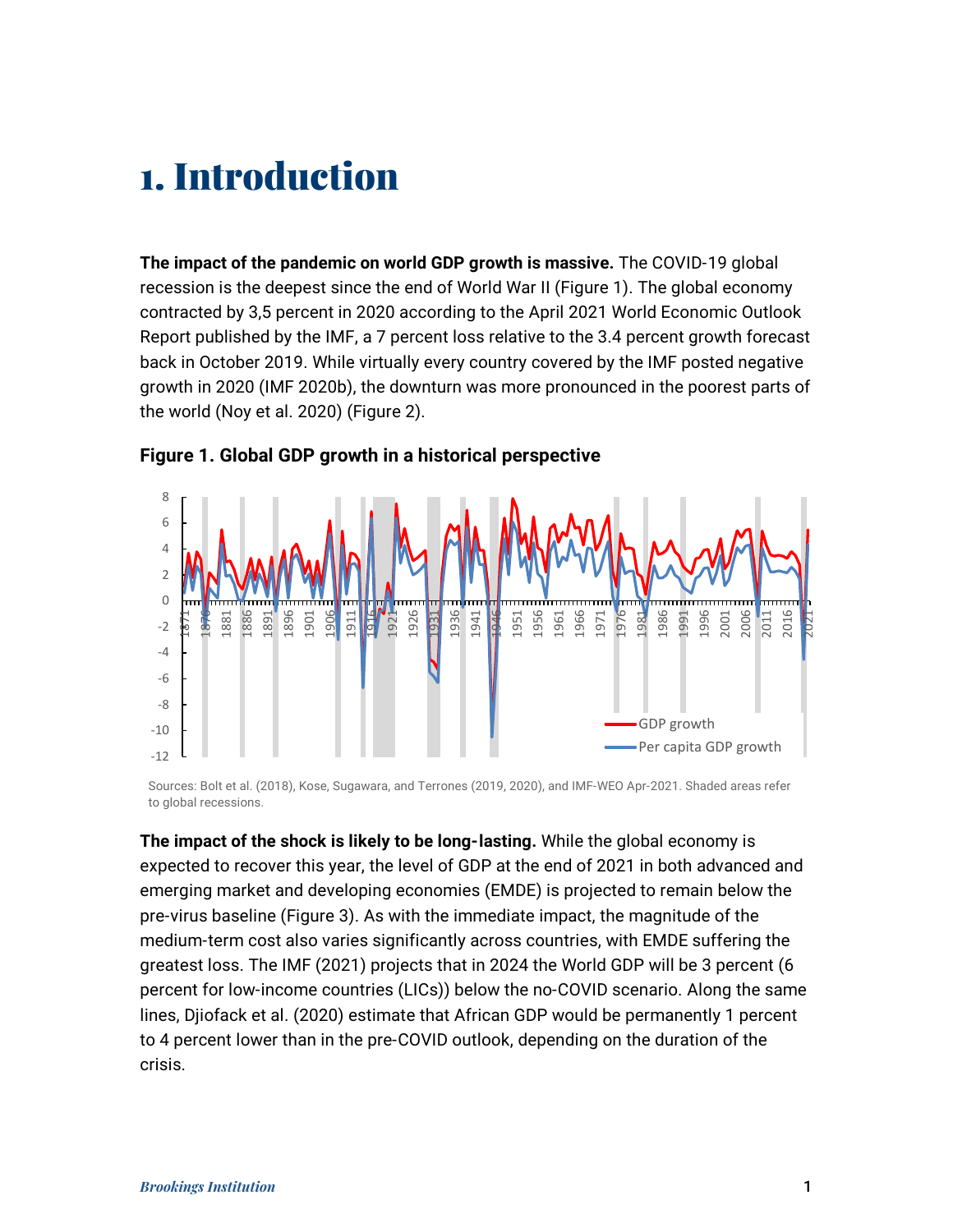<span id="page-4-0"></span>**Figure 2. Global GDP growth 2020**



Source: IMF-WEO Apr-2021. Note: AE = Advance economies; Emerging Asia ex. CHN = emerging and developing Asia excluding China; EM. Eur = Emerging and developing Europe; LAC = Latin America and the Caribbean; MECA = Middle East and Central Asia; SSA = sub-Saharan Africa.



<span id="page-4-1"></span>**Figure 3. Quarterly World GDP (GDP forecast in Jan-2020 vs. Jan-2021, 2019 Q1 = 100)**

Source: IMF-WEO Jan-2021. Note: dashed lines indicated estimates from Jan-2020 World Economic Outlook Update.

**The pandemic triggered a health and fiscal response unprecedented in terms of speed and magnitude.** At a global scale, the fiscal support reached nearly \$16 trillion (around 15 percent of global GDP) in 2020. However, the capacity of countries to implement such measures varied significantly. In this note, we identify three important pre-existing conditions that amplified the impact of the shock: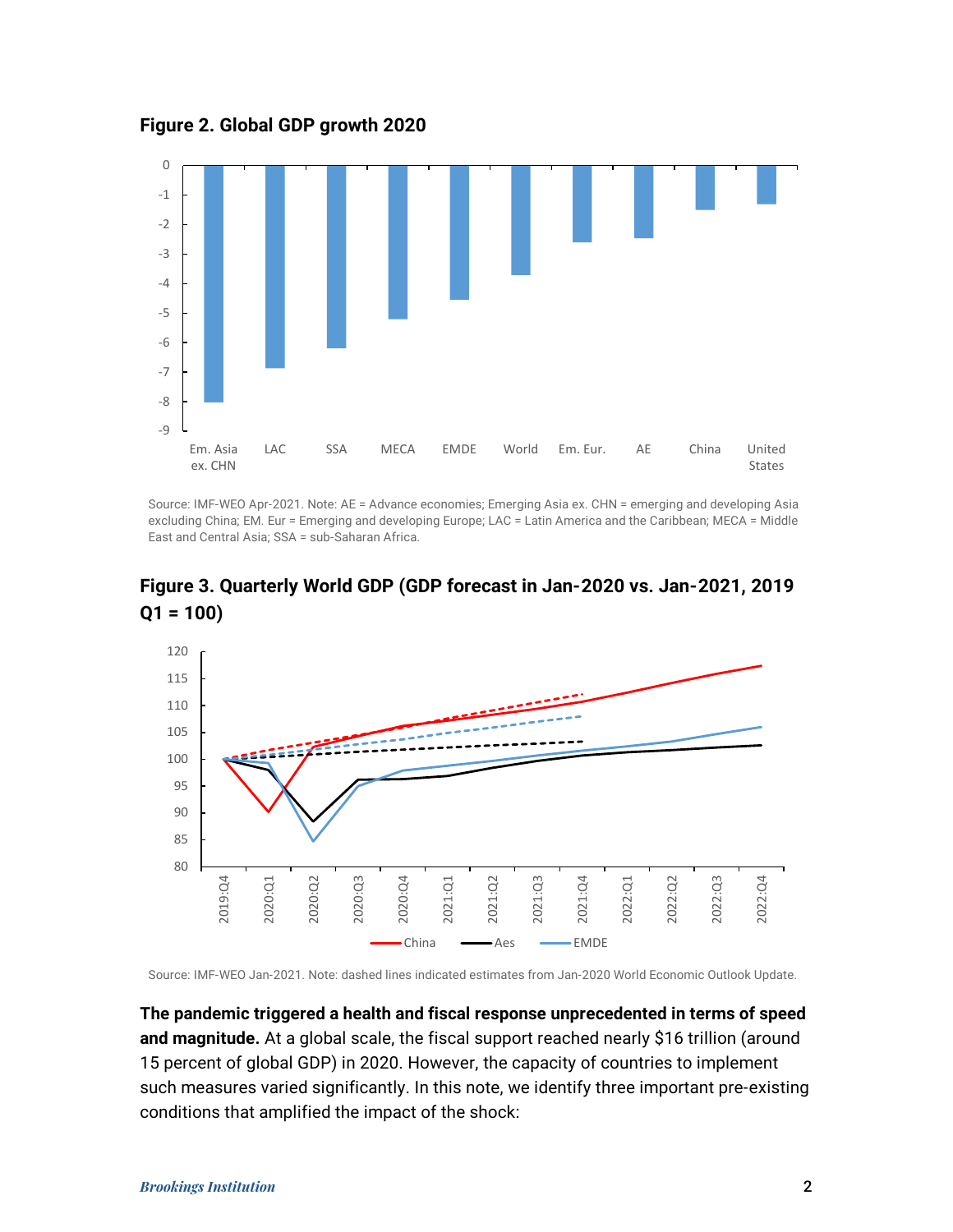- *Fiscal space:* The capacity to support household and firms largely depends on access to international financial markets,
- *State capacity:* Fast and efficient implementation of policies to support household and firms requires a substantial state capacity and well-developed tax and transfer infrastructure; and
- *Labor market structure:* A large share of informal workers facing significant frictions to adopt remote working, and high levels of poverty and inequality, deepen the deleterious impact of the crisis.

Additionally, the speed and the strength of the recovery will be crucially dependent on the capacity of the governments to acquire and roll out the COVID-19 vaccines.

**This paper presents a succinct summary of the existing economic literature on the economic and fiscal impact of the pandemic, and a preliminary estimate of the associated economic cost.** It documents the incidence of initial conditions (with a particular focus on the role of the labor market channel) on the transmission of the shock and the speed and extent of the expected recovery, summarizes how countries attempted to attenuate the economic consequences and the international financial institutions assisted countries, reports preliminary accounts of medium-term COVIDrelated losses, and concludes with some forward-looking considerations based on the lessons learned in 2020.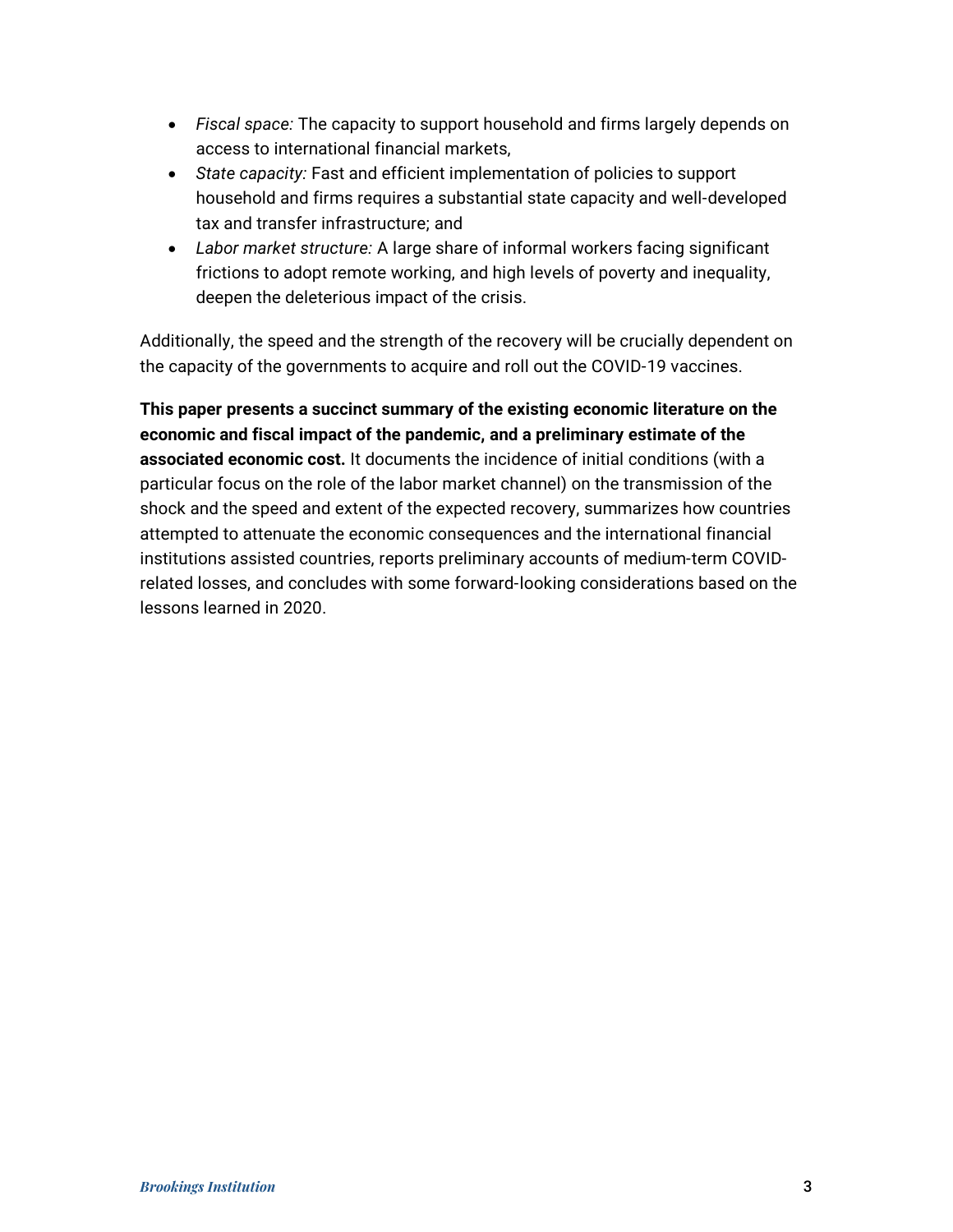# <span id="page-6-0"></span>2. The costs of COVID-19 in 3 stages

The COVID-19 shock can be interpreted as a combination of supply and demand shocks (Baqaee and Farhi, 2020; Caballero and Simsek, 2020; Guerrieri et al., 2020). The supply shock was mainly driven by the restriction of activities due to lockdowns and distancing measures to contain the spread of the virus, causing sectors to struggle to keep up with demand, while the demand shock reflected both the income effect suffered by workers in restricted activities, as well as the diminished mobility and changes in consumption patterns due to contagion concerns (IMF 2020b).

### <span id="page-6-1"></span>**2.1 Stage 1: The macroeconomic impact**

**The COVID shock propagated quickly across countries causing a synchronized negative impact.** More than 90 percent of the global economy experienced a contraction in per capita GDP, the highest share of countries simultaneously contracting since the Great Depression of 1930-32 (World Bank Global Outlook, 2020). The shock propagated through three key channels: *(i)* a disruption of global value chains, *(ii)`* restrictions to international mobility, which affected economies and activities differently, depending on their exposure and preparedness; and *(iii)* a reduction in cross-country remittances.

**Trade experienced a short-lived but deep dive (***[Figure 4](#page-7-0)***).** Goods trade fell rapidly, adding to the economic decline in manufacturing countries, but recovered quickly, reflecting the substitution of demand from contact-intensive services (impaired by COVID-related restriction) to goods, and the considerable resilience of global value chains to transitory disruptions in the first semester (The World Bank, 2021). Predictably, services trade remained below pre-crisis levels due to travel restrictions.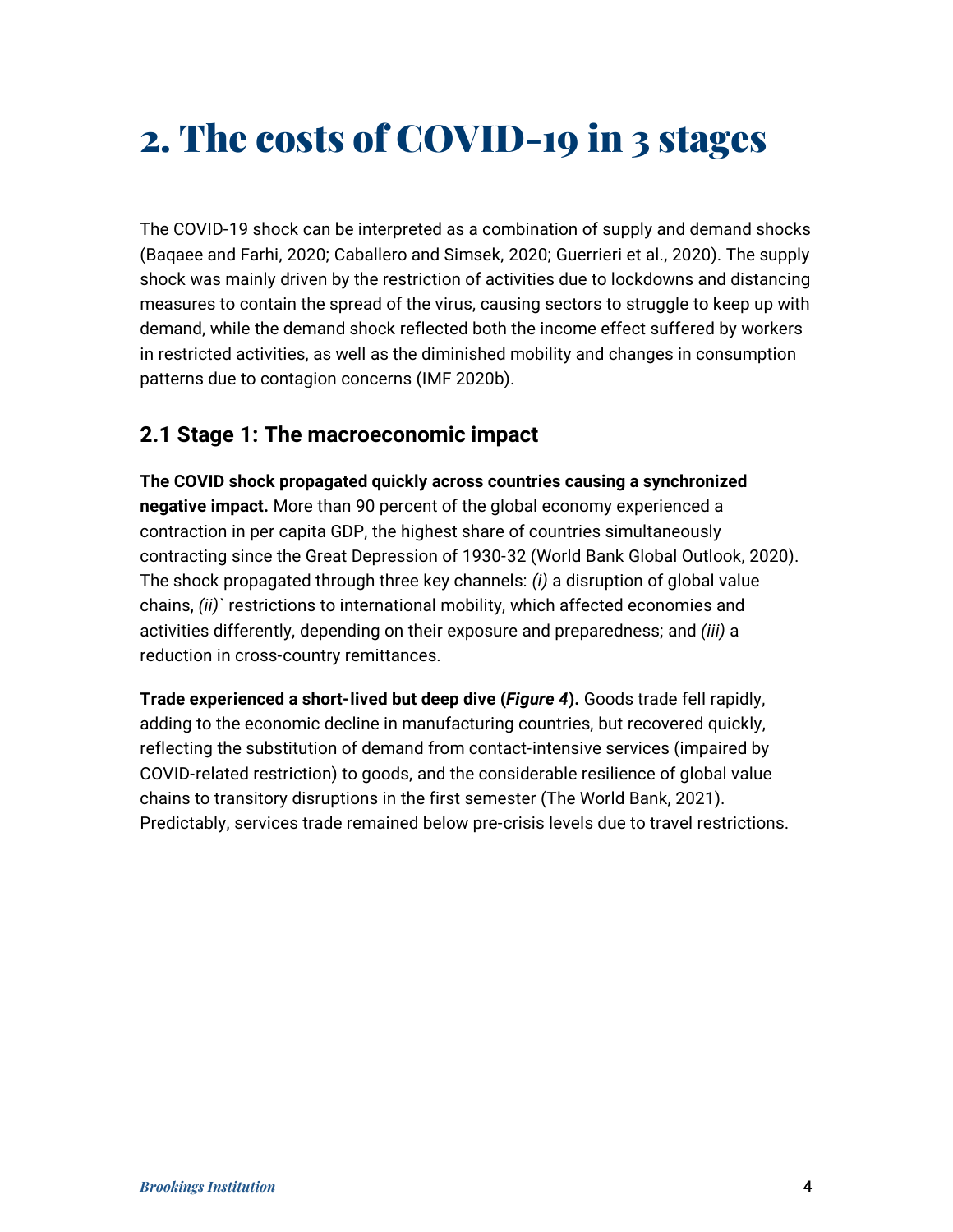

<span id="page-7-0"></span>**Figure 4. Trade in Goods and Services (Index, t-1 = 100)**

Source: The World Bank (2021). Note: Goods trade is in real terms from the CPB Netherlands Bureau for Economic Policy Analysis, whereas services trade is in values from the WTO. For global financial crisis, t = November 2008; for COVID-19, t = March 2020.

**There is a positive correlation between the magnitude of growth revisions and the death toll (***[Figure 5](#page-8-0)***).** The IMF-WEO growth projections have been revised down from pre-COVID levels by 9 percent on (unweighted) average. To be sure, there are extremes cases, such as Peru or India, whose growth was revised downwards by more than 15 percentage points. In the next sections, we discuss some of the factors that allowed countries to fare better economically.

**In addition, the death toll has been on average larger for high-income countries.** This can be attributed to several reasons, including demographics, the degree of international integration, and the fact that most northern hemisphere countries went through two winters (and two therefore COVID waves).

**As a result, there is a weak negative unconditional correlation between income and COVID impact.** The finding, highlighted recently by Deaton (2021), is entirely due to the higher circulation of COVID in advanced economies. However, as we show in section 3 below, if the size of the COVID shock is controlled for, developed economies fared better than the rest. Moreover, as we document in section 6, once we measure the economic cost over the full cycle (including the recovery), or (even more so) when we consider a 10-year medium-term window, the correlation between income and economic losses is inverted: **poor countries will ultimately face a larger cost**.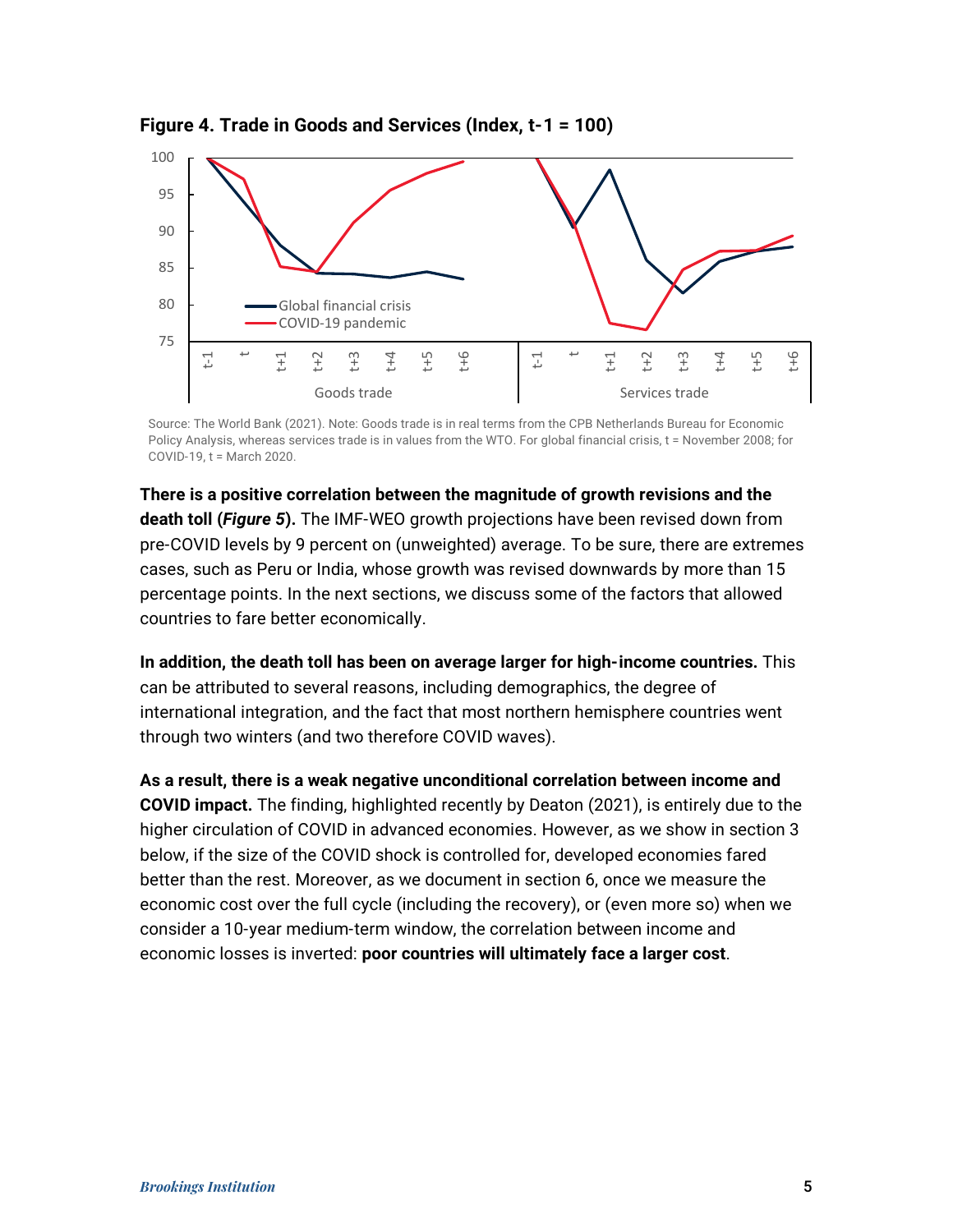

<span id="page-8-0"></span>**Figure 5. Growth forecast and income (areas proportional to population; in red, OECD countries)**

Source: IMF (2020b) and Our World in Data. Note: Red bubbles refer to OECD countries.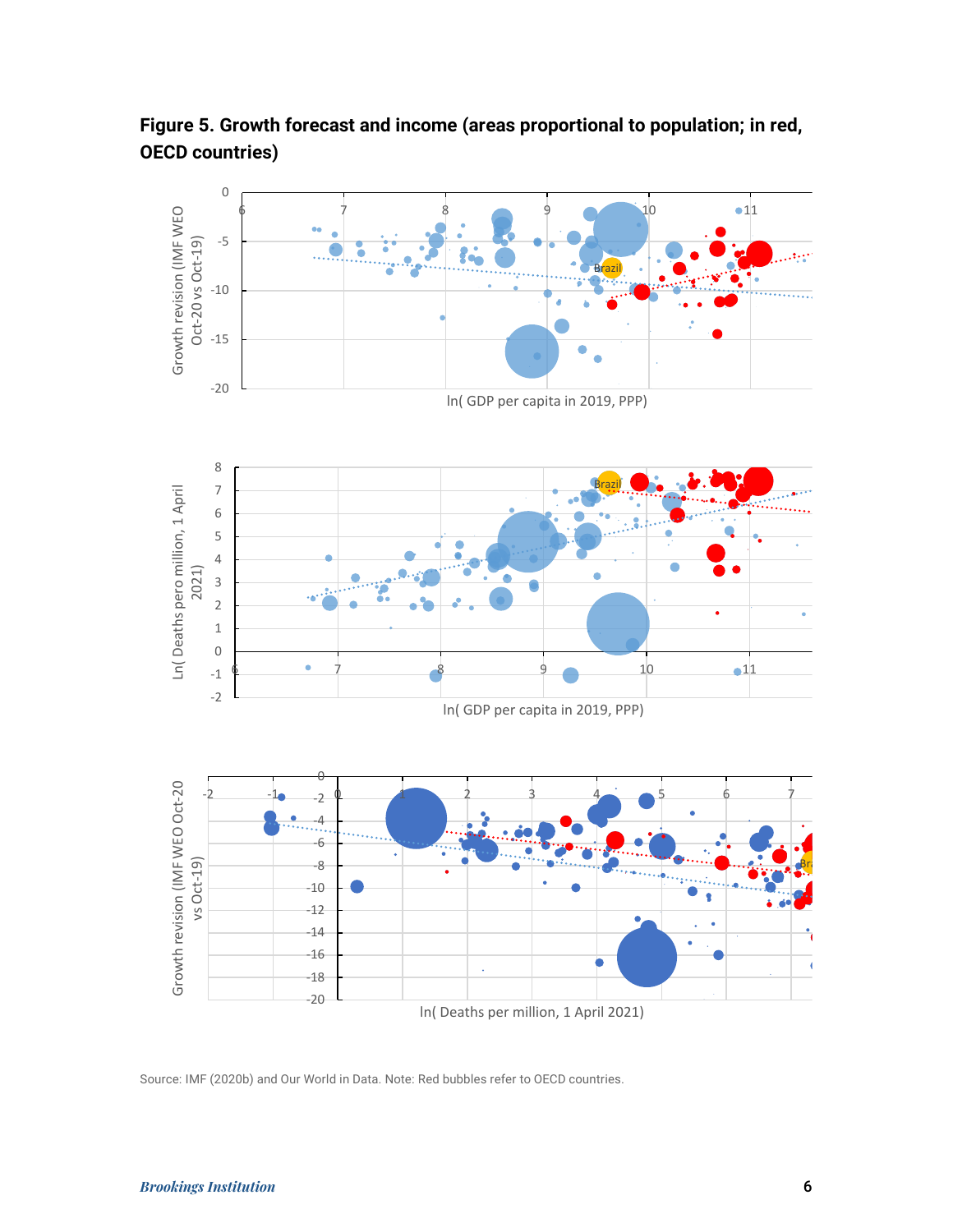# <span id="page-9-0"></span>**2.2 Stage 2: The fiscal reaction**

Panel a. Forecasts for General Government Gross Debt and Fiscal Balances, 2020

**The COVID-shock triggers an unprecedented and (very) heterogeneous response from governments across the globe (see section 4.2).** The increase of the fiscal deficit in advance economies doubles that of emerging and middle-income countries and was five times larger than that of lower-income economies (*[Figure 6a](#page-9-1)*). The sizable discretionary fiscal support, along with the contraction in output and fiscal revenues, led to an increase in government debts (*[Figure 6b](#page-9-1)*).

Panel b. Government debt (as percentage of



GDP)

#### <span id="page-9-1"></span>**Figure 6. Fiscal response (as percentage of GDP)**

Source: The World Bank (2021) and IMF Fiscal Monitor Oct-2020

#### **The risks stemming from deterioration of the fiscal front –funded by the issuance of debt or base money – were regarded as secondary for most governments in 2020.**

Governments focused on providing support for households and struggling companies. Corporate indebtedness will also likely increase as firms are facing an abrupt reduction in sales, particularly in the developing world (*[Figure 7](#page-10-0)*).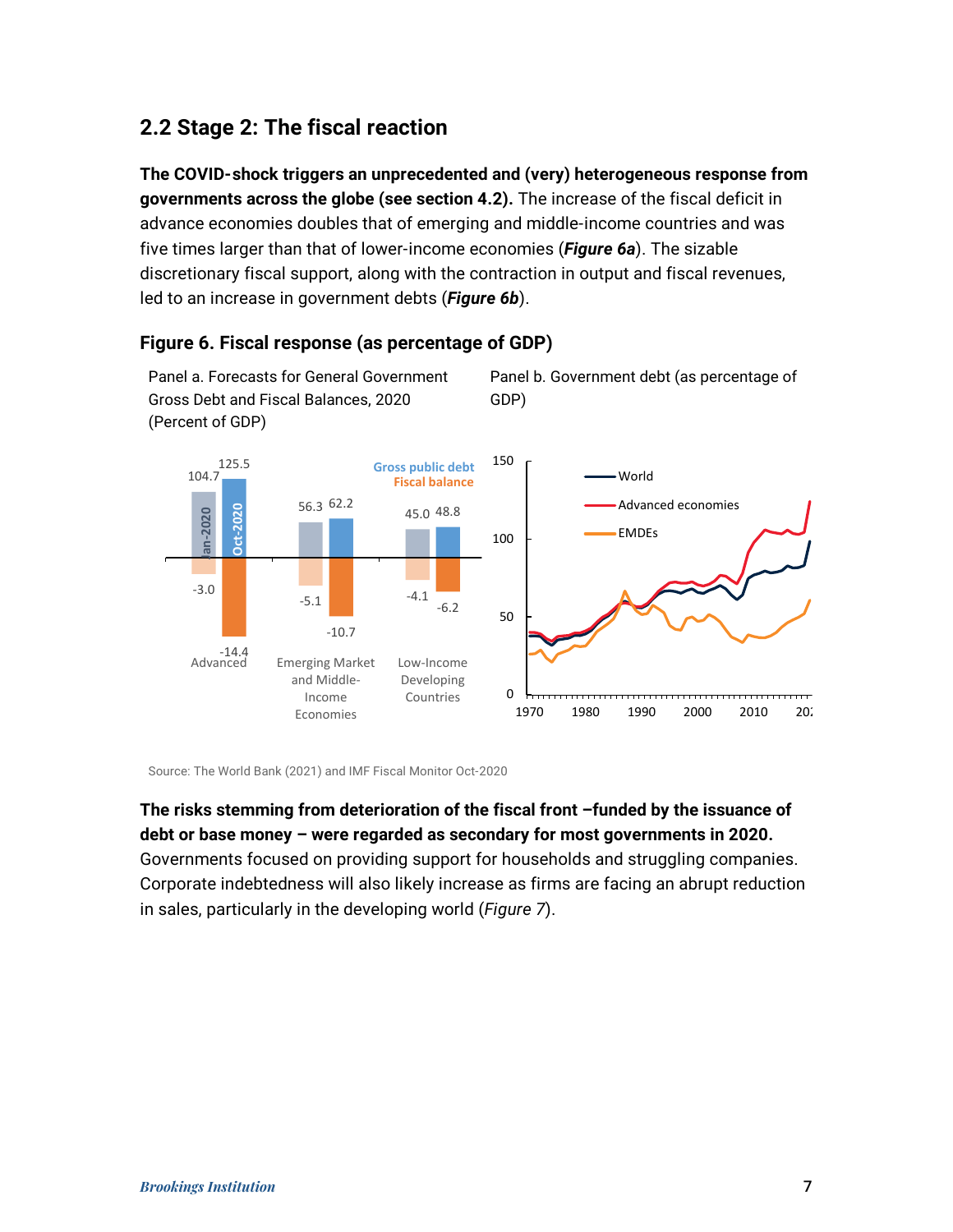<span id="page-10-0"></span>

Panel a. Advance Economy Corporate Bonds and  Leverage Loan Issuance (in billion USD)

Panel b. Emerging Market Hard Currency Corporate and Sovereign Bond Issuance (in billion USD) 





Source: IMF (2020c)

**The world is experiencing moderate tailwinds.** Zero or negative real interest rates in  advanced economies (the reflection of vast global liquidity) combine with a considerable appetite for risk assets that favours investment and capital flows to emerging economies, reducing their borrowing costs [\(Figure 8\)](#page-11-1).

**Finally, partly because of the lax financial conditions, we are facing a boost to commodity prices** [\(Figure 8\)](#page-11-1). Again, this has a differential impact across economies, especially in the developing world, depending on whether a country is a net exporter or importer of commodities. In particular, it may compound the economic pain and social deterioration in low-income commodity importers.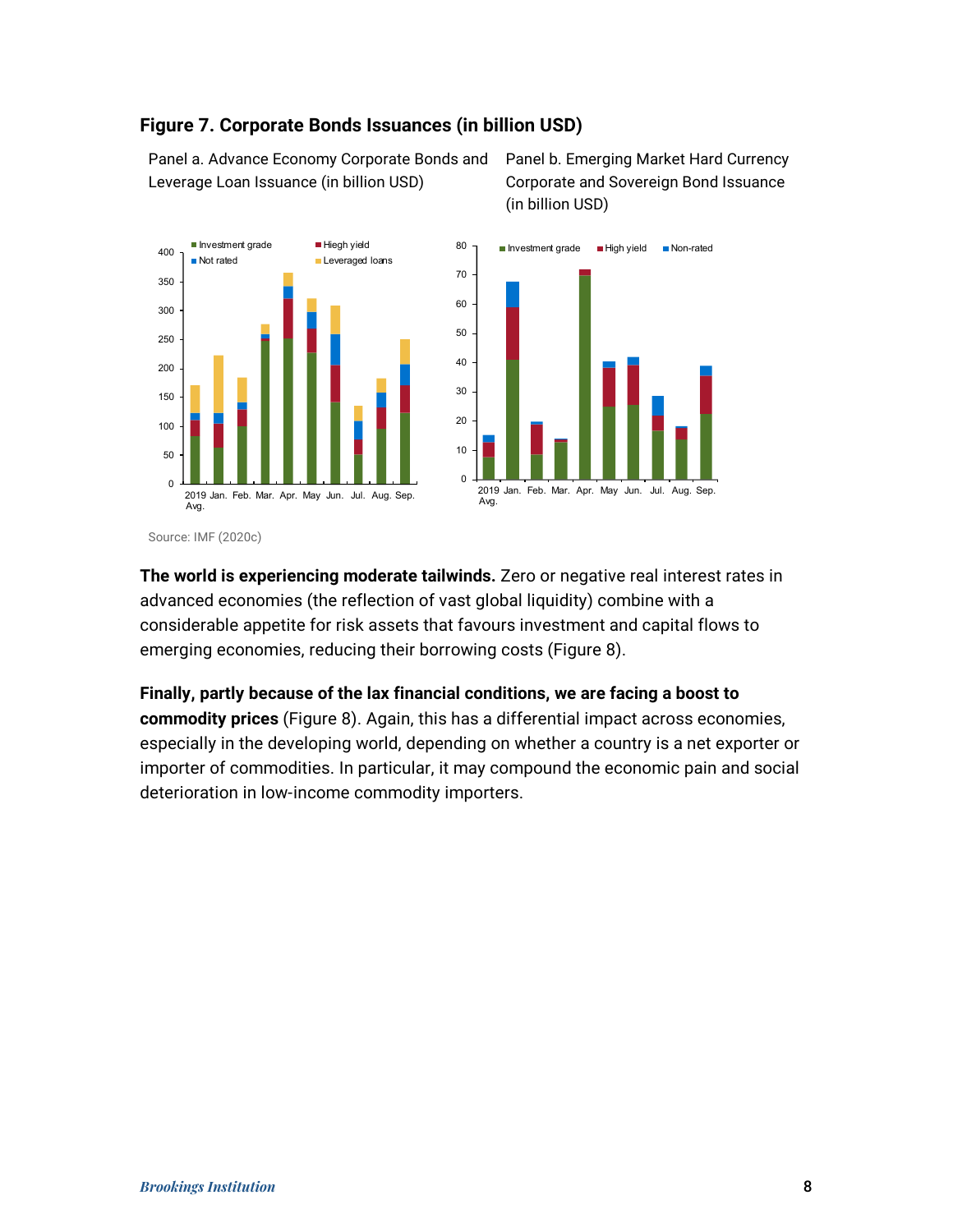

#### <span id="page-11-1"></span>**Figure 8. International Financial Conditions**

Source: Fred and Central Bank of Panamá based on JP Morgan, updated from LY-Valdés (2020).

### <span id="page-11-0"></span>**2.3 Stage 3: The recovery**

**The global economy is recovering slowly from the** *lockdowns***.** The recent World Economic Outlook (WEO) update, published in April 2021, estimates a partial recovery in 2021 with a baseline scenario for growth at +5.8%. Economies are expected to operate with excess capacity in the medium term [\(Figure 9\)](#page-12-0). Both advanced and developing economies are expected to operate below the 2019 level even after the 2021 rebound – pointing to modest growth in 2020–2025.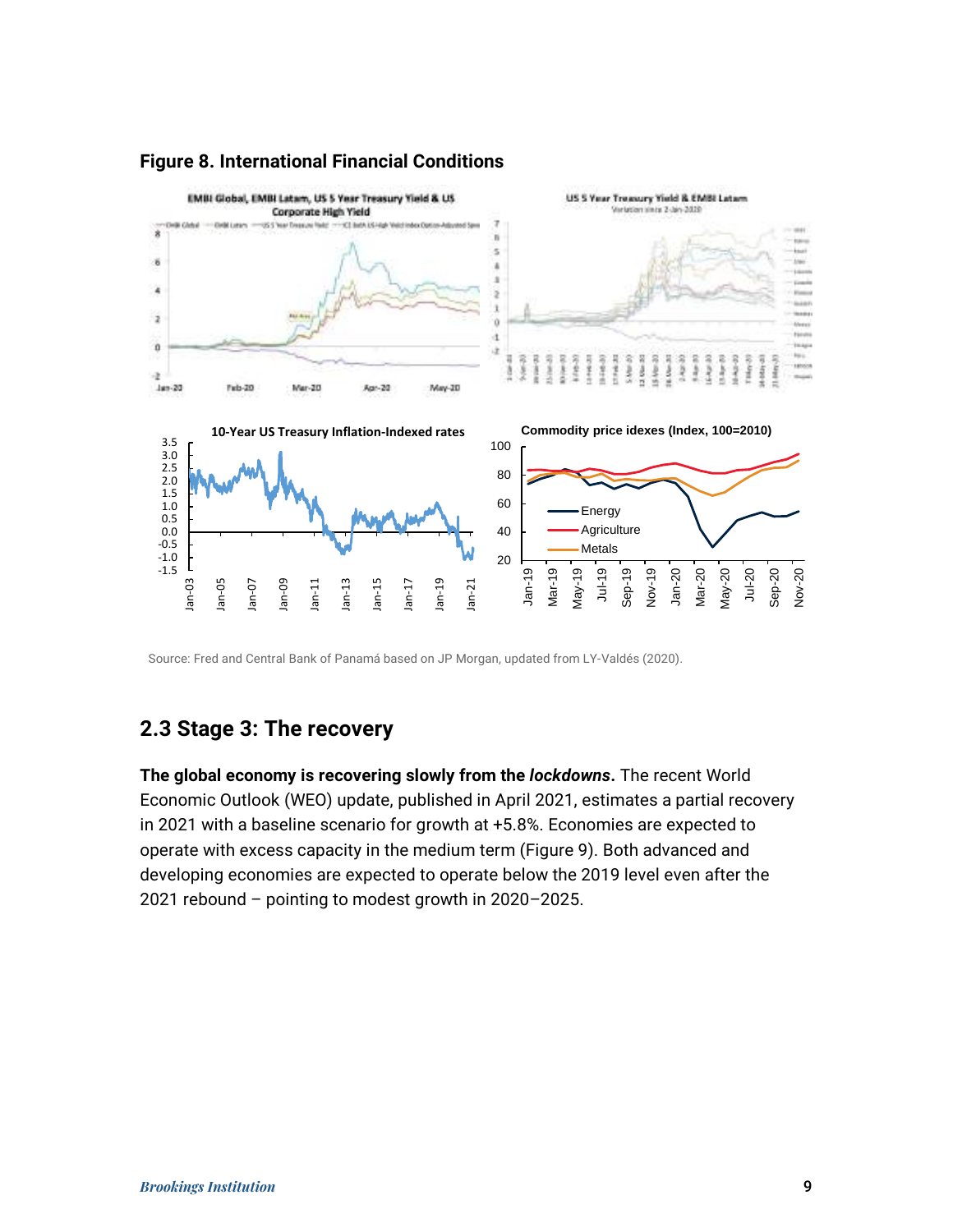<span id="page-12-0"></span>



Source: IMF (2020)

**At the time of this writing, the path of the post-COVID pandemic and its economic consequences remain uncertain and may be revised.** One key source of uncertainty stems from the fact that the intermittent containment efforts could remain in force for longer than expected as the vaccination effort progresses slowly in some advanced countries and a new wave strikes in developing ones. Preliminary high-frequency indicators suggest that the rebound in economic activity may have faded somewhat in the first quarter of 2021 **(**[Figure 10](#page-13-0)**)** as the second wave intensifies, both in the northern and southern hemispheres with the U.S. and China the notable exceptions. At any rate, the speed and success of the vaccination efforts will be critical to the timeliness and strength of the recovery.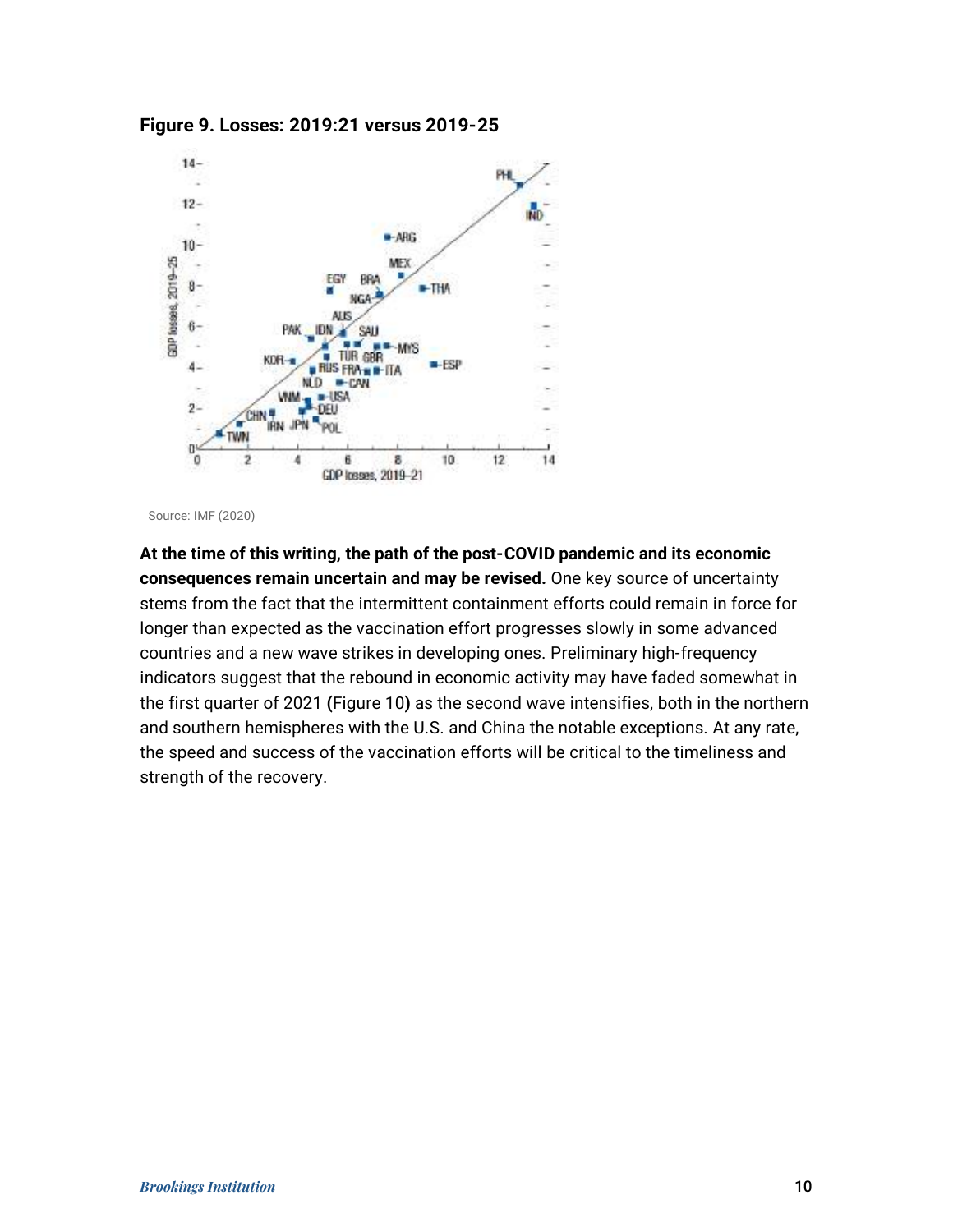

<span id="page-13-0"></span>**Figure 10. High-frequency economic activity indicators**

Note: Three-month moving average, annualized percent change; deviations from 50 for manufacturing PMI, unless noted otherwise. Source: IMF WEO Jan-2021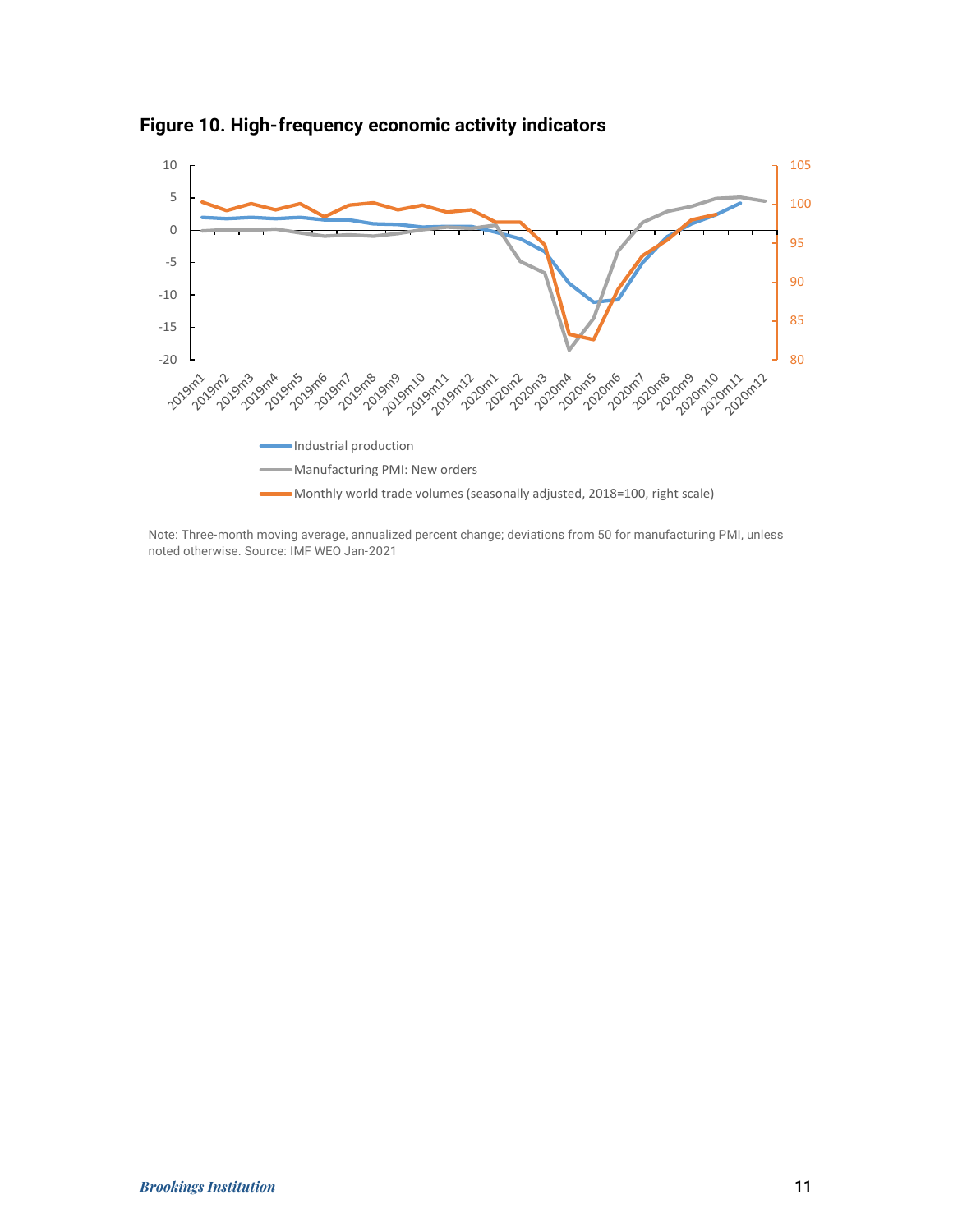# <span id="page-14-0"></span>3. Initial conditions

**Initial conditions help explain the heterogenous impact, response, and outlooks across countries.** The pandemic highlighted the traditional problems of the differential fiscal space to cope with the crisis through fiscal stimuli. It also revealed other equally critical aspects: the capacity of governments to buffer the health and economic impact of the pandemic, its ability to prioritize and allocate its scarce resources efficiently, and the crucial role played by the labor market structure in inhibiting the government effort to attenuate the impact of the shock. In this section, we address these three aspects.

### <span id="page-14-1"></span>**3.1 Fiscal space**

**Fiscal stimuli are very heterogeneous across countries** [\(Figure 11a](#page-14-2)). The fiscal stimulus during the COVID-19 shock was almost three times the amount observed during the Global Financial Crisis [\(Figure 11a](#page-14-2)). The amount of the fiscal stimulus was originally calibrated with the assumption that this would be an one-off shock. However, the second/third wave of new cases and the persistence of the economic damage implies that further support is needed for the vulnerable and should be extended in developed economies until relevant treatments and vaccines are made available to all.

#### <span id="page-14-2"></span>**Figure 11. Fiscal Stimuli**

Panel a. Discretionary fiscal stimulus (as percentage of GDP)



Panel b. International fiscal response to COVID-19 (as percentage of 2019 GDP)

Source: IMF (2020b)

30

25

 $20 - 20$ 

 $15$ 

10

5

0

**In addition to the fiscal space, an important dimension to understand the capacity of individual governments to cope with the pandemic is their political space**. The political space is relevant to understand the interaction between lockdowns and the fiscal response. Specifically, stricter and more persistent lockdowns mean bigger downturns and stronger demands for support for household and firms (see section 4.1). The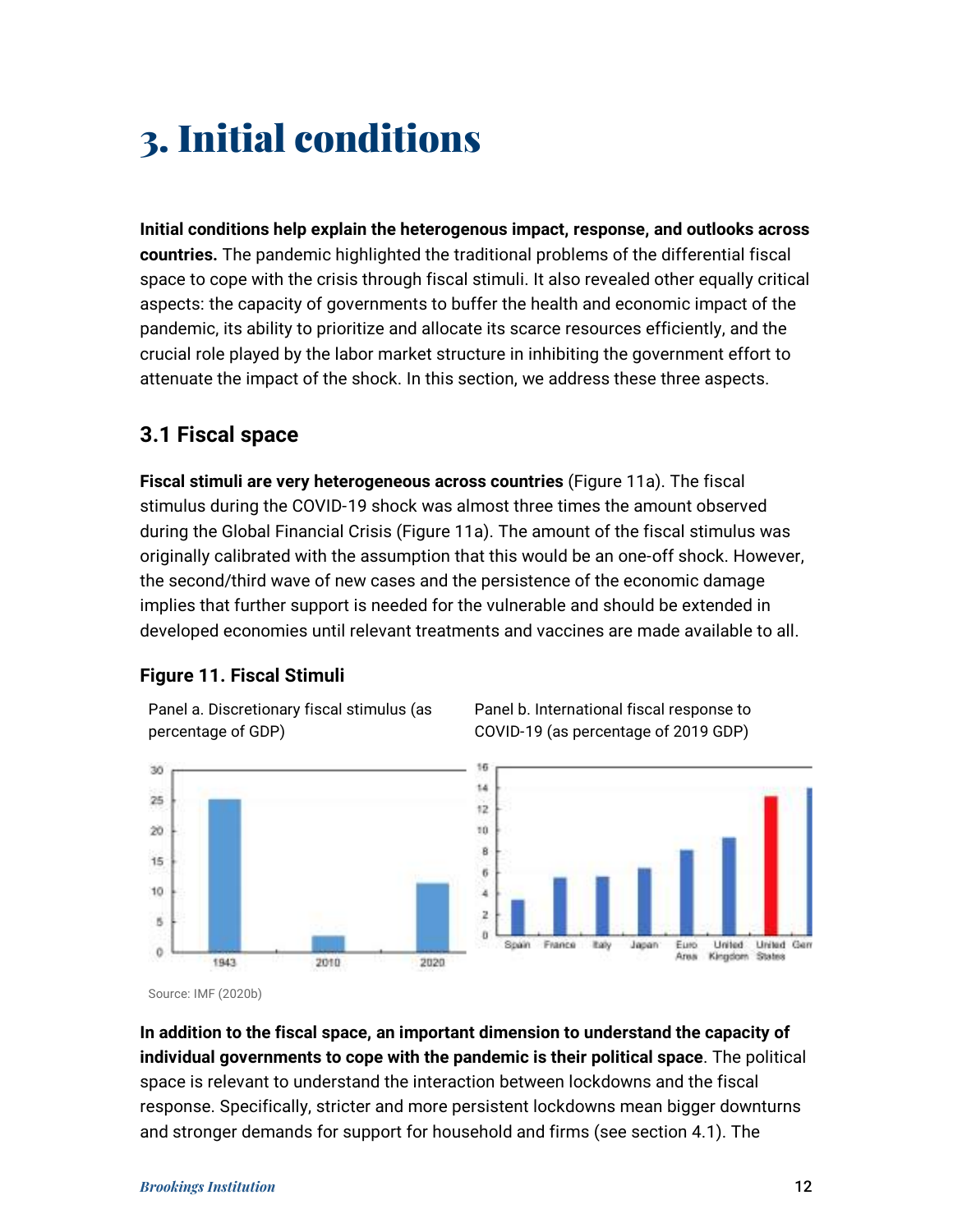(effectiveness of the) lockdown and the fiscal response are, in turn, conditioned by two aspects. On the one hand, many countries came from a period of increased civil unrest that may detract from the government´s ability to restrict mobility; on the other hand, besides the predictable economic toll of a protracted lockdown, most countries suffer from lockdown fatigue linked to diminished socialization and stressed mental health due to limited mobility or to the combination of working from home and managing virtual schooling for dependents. The diverse degree of compliance with protocols and restrictions also helps explain the heterogeneous efficacy of the fiscal response.

**Looking ahead, the question is whether governments can provide additional support without causing renewed financial stress.** The risk of financial turmoil has been magnified by the rise in debt levels due to the pandemic [\(Figure 11b](#page-14-2)). Less developed countries –running behind the vaccination race– that need more persistent fiscal stimuli to support the vulnerable, with more limited access to cheap finance, will face the toughest test in the months ahead.

### <span id="page-15-0"></span>**3.2 State capacity**

<span id="page-15-1"></span>**The COVID-19 crisis posed a critical challenge for policymakers as they need to quickly reach workers and households during the abrupt economic crisis.** To support affected groups, policymakers require sufficient information (e.g. household composition, job status, income) and a reliable delivery framework to ensure that the support reaches the targeted population. These is particularly difficult for emerging and low-income countries with large informal sectors and therefore more limited sources of information on employment and labor income (IMF 2020e) [\(Figure 12a](#page-15-1)). Prady et al. (2020) estimate that on average, countries have spent an additional 1 percent of GDP to flex up pre-existing social programs—insurance, assistance, and labor market-related and to introduce new ones [\(Figure 12b](#page-15-1)). Additional fiscal outlays have mainly financed the expansion of social assistance systems to cover over 1.8 billion people worldwide (Gentilini et al. 2020).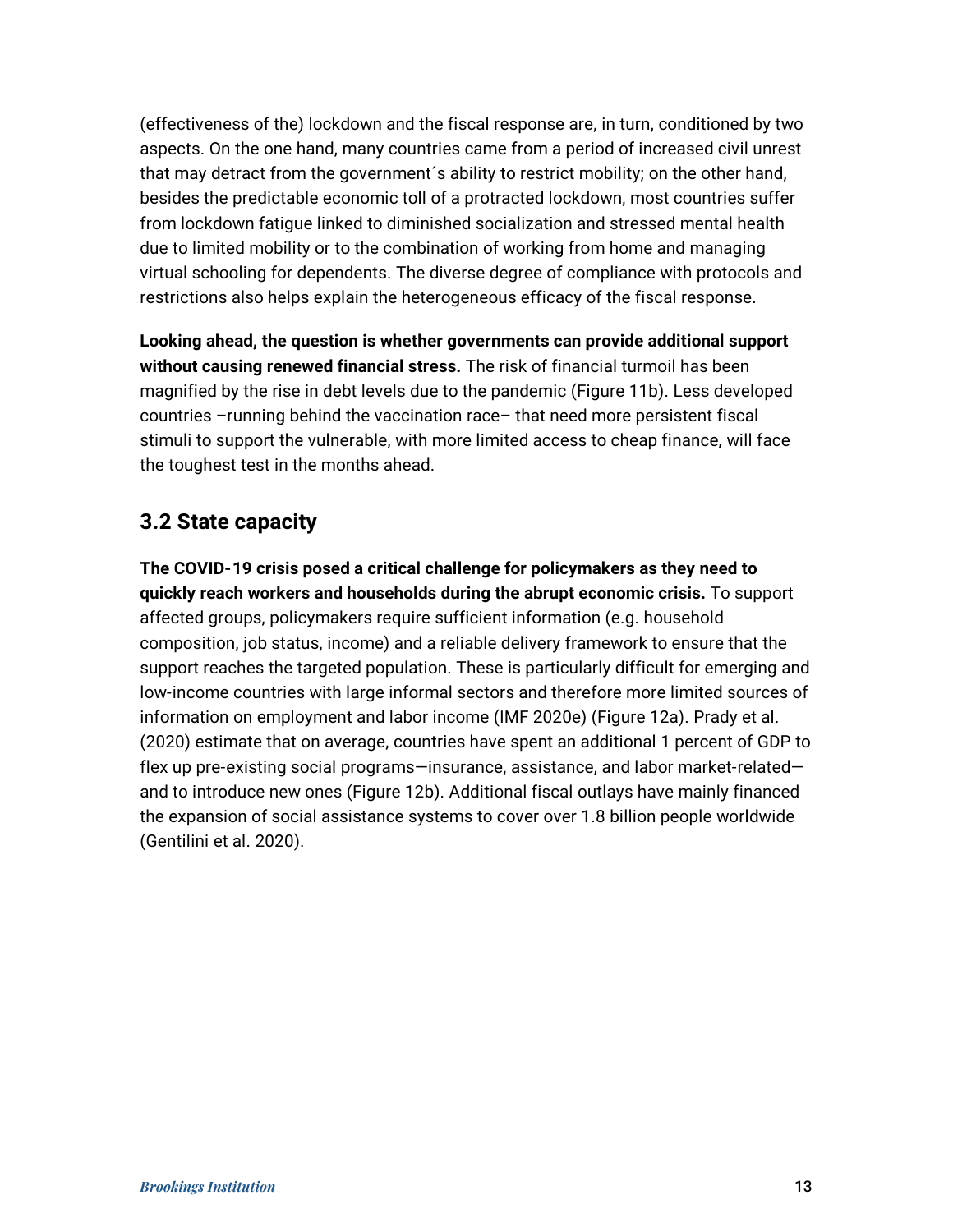#### **Figure 12. Fiscal Assistance**

Panel a. Data availability across government registries (by income group)



#### Panel b. Existing, additional, and total population coverage of monetary transfers during Covid-19



Source: IMF (2020e) Source: Gentilini et al. (2020). Note: Sample of 57 countries. EAP: East Asia and Pacific; ECA: Europe and Central Asia; LAC: Latin America and Caribbean; MENA: Middle East and North Africa; SA: South Asia; SSA: Sub-Saharan Africa.

**There are three key success factors for the rapid and efficient delivery of government responses.** First, existing social support infrastructure, the presence of which help manage the support of vulnerable populations immediately and without the need for special response measures. Second, the strength of the digital delivery, considering that these reliefs ought to reach the beneficiaries during lockdowns –some of the quickest delivery vehicles have come from emerging markets (McKinsey 2020). Third, real-time tracking: because traditional monitoring systems based on field surveys cannot do this job (due to the low frequencies and lengthy-time lags of data collection and processing and the mobility restrictions imposed worldwide), policymakers should rely on nontraditional, advanced analytics and data (updated daily or weekly) to check the pulse on households and businesses.

### <span id="page-16-0"></span>**3.3 The labor market channel**

**The pandemic is having disproportional effects on the most economically vulnerable segments of the population.** The COVID-19 shock affected workers and labour income differently, depending on the composition of the workforce in terms of skills, occupation types, infrastructure (particularly, but not exclusively, those lacking connectivity), and type of contractual relations (particularly, informal and self-employed workers).

**The precariousness of workforce influenced the economic impact through four distinct channels:**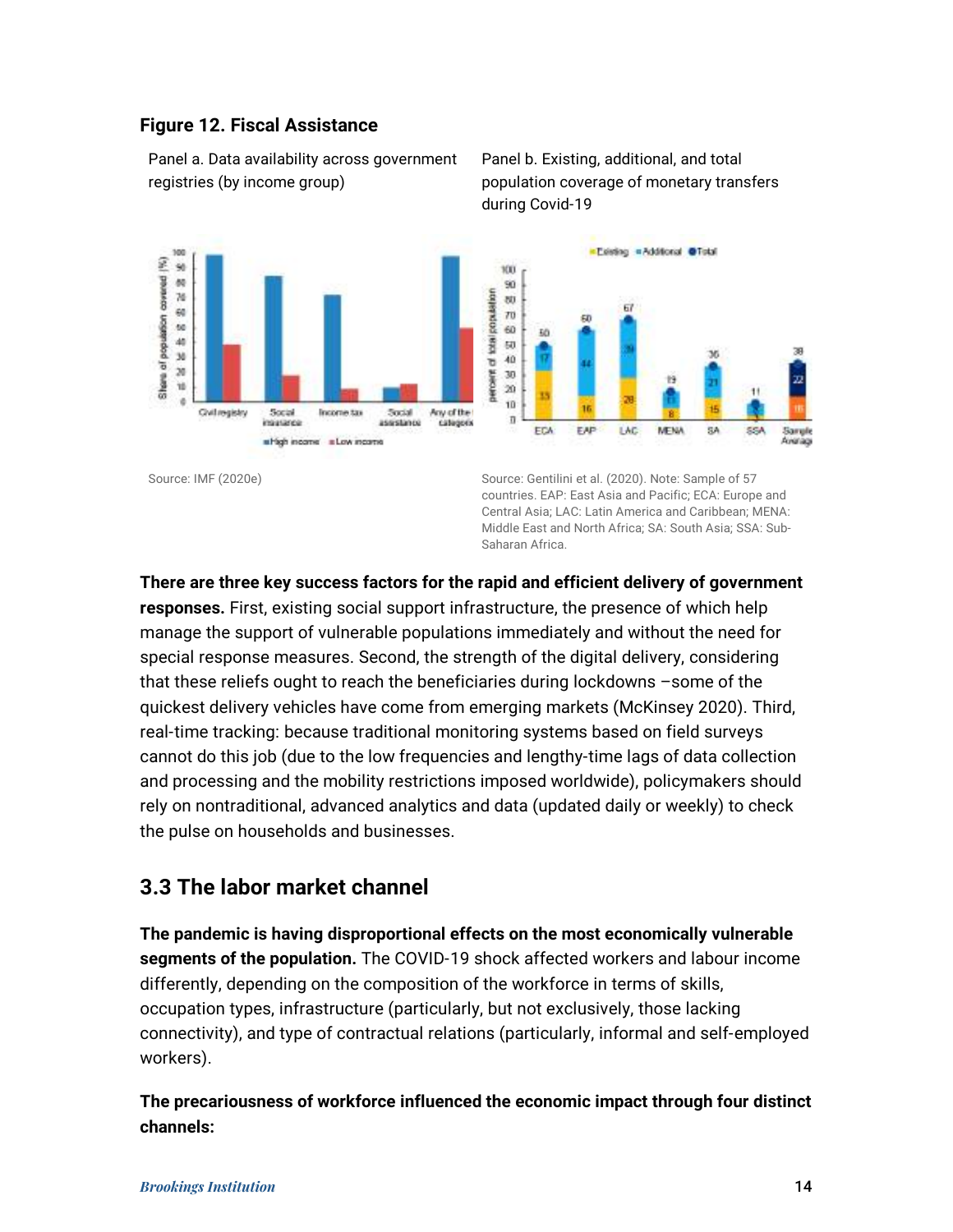- The prevalence of informality and self-employment reduced the coverage of job retention and furlough schemes (Escobari and Levy Yeyati, 2020);
- The limited ability to assign resources and attenuate the negative shock to the labor income of precarious workers, in turn, reduced the effectiveness of social distancing (Levy Yeyati and Sartorio 2020) [\(Figure 13\)](#page-17-0);



<span id="page-17-0"></span>**Figure 13. Smoothed Change in Employment by Occupation Wage Percentile**

Sources: Levy Yeyati and Valdez (2020)

- The fact that lower-income economies have a lower share of jobs that can be done at home (Dingel and Neiman 2020):<sup>[1](#page-17-1)</sup> conditions to telework depend on occupation and worker characteristics (Bick et al. 2020) and on the available infrastructure (connectivity, access to digital devices, availability of childcare and school services); and
- The bias of COVID-related restrictions against primarily low-wage, high-contact jobs such as cleaning, hospitality, or health care activities, and the fact that remote jobs often require skills or hardware that low-wage workers may not have [\(Figure 14\)](#page-18-1).

This pattern, if persistent, does not bode well for developing economies. Due in part to the relative abundance of unskilled labor, the adoption of new, labor-substituting technologies has been so far slower, resulting in the past in less labor market [polarization](https://publications.iadb.org/publications/english/document/The-Inequality-Crisis-Latin-America-and-the-Caribbean-at-the-Crossroads.pdf) (Busso et al. 2020) and even [declining-to-stable inequality](https://publications.iadb.org/publications/english/document/Twenty_Years_of_Wage_Inequality_in_Latin_America_en_en.pdf) (Messina et al. 2020), albeit from very high levels and [for varied reasons](https://voxeu.org/article/wage-compression-and-falling-latin-american-inequality) (Levy Yeyati et al. 2014). But

—

<span id="page-17-1"></span><sup>&</sup>lt;sup>1</sup> For instance, the authors show that, in 13 Latin American countries, the average share of teleworkable jobs is only 20%—ranging from 14% in Honduras to 27% in Uruguay.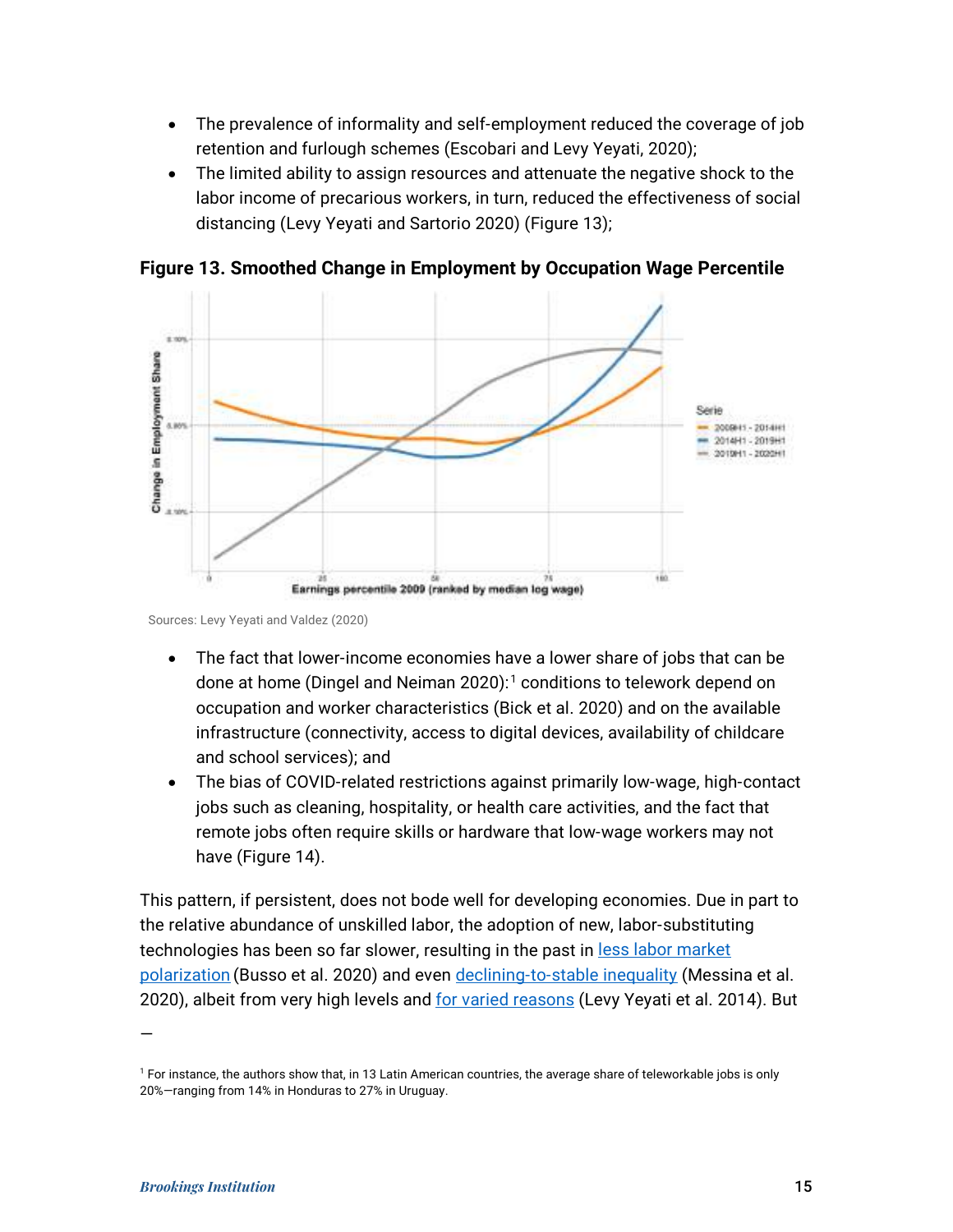this delay in the introduction of new technologies implies that the acceleration effect of the pandemic may be even more pronounced, as developing economies move swiftly from a labor-intensive production mix to streamlined processes with leaner payrolls. For this reason, the COVID impact on labor markets may be larger and more persistent than in the developed world due to the prevalence of unskilled labor. $2$ 



#### <span id="page-18-1"></span>**Figure 14. Lockdowns and Labour Market**

Sources: Levy Yeyati and Valdez (2020)

# <span id="page-18-0"></span>**3.4 Initial conditions and economic impact**

**What does the evidence say about the link between pre-existing conditions and the economic impact of the pandemic?** Can it be argued that nations with adequate fiscal space, state capacity, and labor formality soften the impact of the COVID shock? Answering this question is not straightforward for several reasons. COVID-19 hit countries with an intensity that is hard to quantify empirically and, importantly, while the three identified pre-existing conditions amplified the impact, there were not more important than the actual disease burden in terms of both the economic and socials costs of coping with the pandemic.

**While there is evidence that supports the hypothesis that pre-conditions help to mitigate the economic costs of the pandemic, no comprehensive study addresses all pre-conditions at once**. This is in no small part because the economic costs are being continuously reassessed. An exception is The World Bank (2020), which shows that the

—

<span id="page-18-2"></span><sup>&</sup>lt;sup>2</sup> When comparing the impact on employment based on unemployment data for 2020, one has to bear in mind that, in the US, the absence of furlough schemes implies that temporarily suspended workers are added to the unemployed; hence, the sharp peak and fast decline in temporary unemployment in the U.S. in the first semester, and the plateauing once labor dynamics start to reflect permanent layoffs.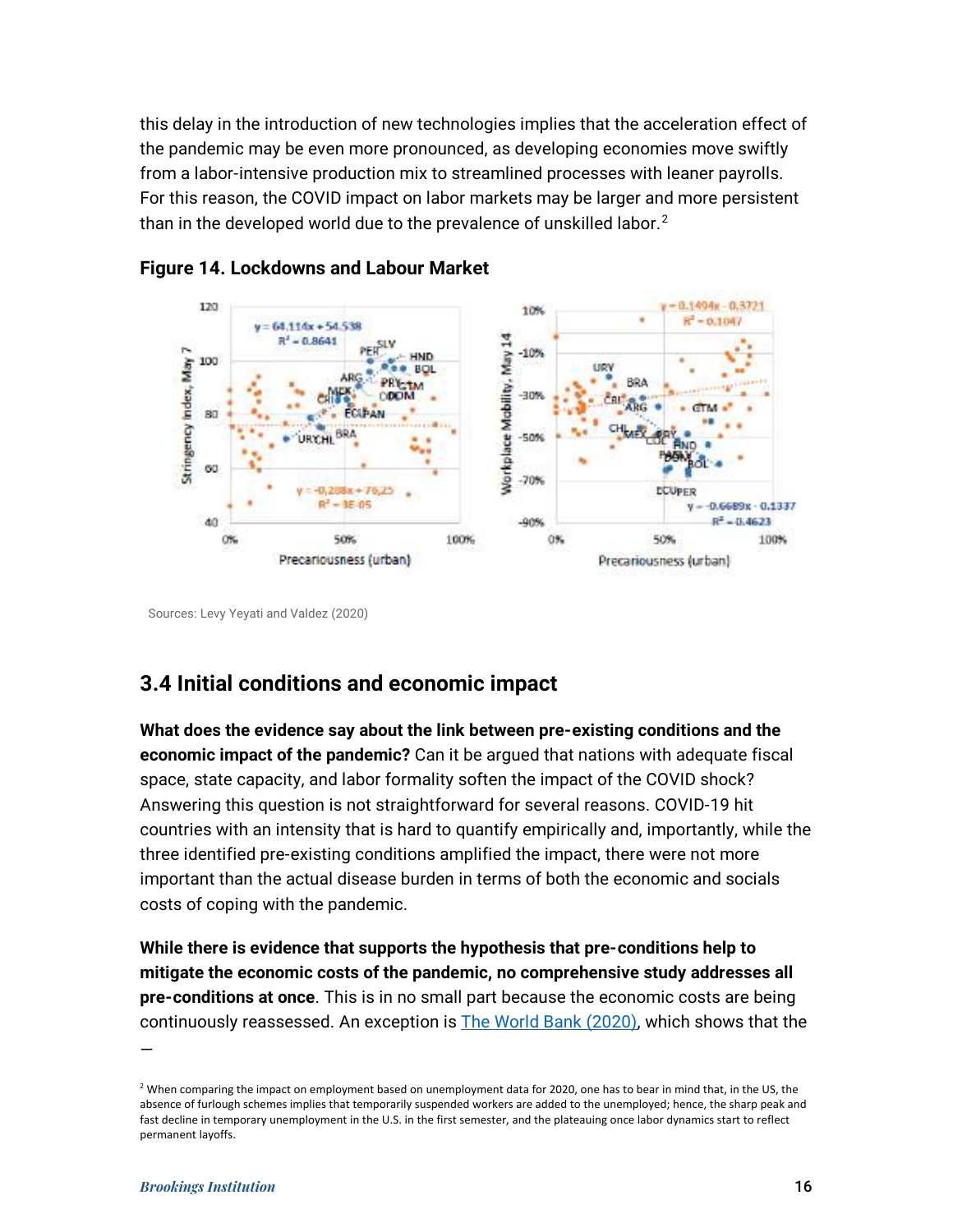decline in economic activity in the second quarter of 2020 is correlated with the number of cases and the stringency of the lockdown, as well as with per capita GDP, a standard proxy for economic development [\(Table 1\)](#page-37-0). One should note, however, that the number of cases may not be a reliable gauge of the intensity of the pandemic, as testing varied considerably across countries and over time. Since a similar caveat applies to growth, the economic impact of COVID-19 is often measured as the difference between preand post-COVID *growth forecasts* for the period 2020-21, as we mostly do here.

|                                           | GDP growth, y-a-y       |                        |                                               |
|-------------------------------------------|-------------------------|------------------------|-----------------------------------------------|
|                                           | 曲                       | $\mathbf{z}$           | n,                                            |
| Log   COVID-19 cases in Q2 per milt. pop) | $-0.982**$<br>(0.378)   | $-1.073"$<br>(0.505)   | $-1.455***$<br>KI.45B)                        |
| Stringency of containment measures in Q2  | $-0.205***$<br>(0.0634) | $-0.137$<br>(0.0757)   | $-0.125*$<br>(0.0683)                         |
| Log GDP per capita (2017 USD PPP)         |                         | 3.441'''<br>(1.69.2)   | 3.693**<br>(1.528)                            |
| Share of services in GDP                  |                         | $-0.331"$<br>(0.135)   | $-0.260$ <sup><math>+</math></sup><br>(0.123) |
| Share of manufacturing in GDP             |                         | 0.00796<br>(0.153)     | $-0.0496$<br>10.1391                          |
| Share of exports in GDP                   |                         | $-0.00589$<br>(0.0268) | $-0.01$<br>(0.0242)                           |
| GDP growth Q1 2020                        |                         |                        | $0.802***$<br> 0.226                          |
| Constant                                  | $9149^*$<br>(4.79%)     | $-10.02$<br>(14.36)    | $-1367$<br>(12.99)                            |
| <b>Observations</b>                       | 59                      | 58                     | <b>BB</b>                                     |
| R-squared                                 | 0.265                   | 0.371                  | 0.499                                         |

#### **Table 1. Initial Conditions and Output 2020-Q2**

Source: The World Bank (2021)

**There is a link between fiscal space and fiscal stimulus.** Benmelech et al. (2020) find that a country's credit rating is the most important determinant of its fiscal spending (and monetary expansion) during the pandemic. Indeed, as noted, high-income countries entered the crisis with historically low (in real terms, negative) interest rates and, as a result, were prone to using non-conventional monetary policy tools such as quantitative easing. The World Bank (2020) has also found evidence that the COVID-19 impact is biased against informality, an aspect tightly related to per capita GDP, as lowincome economies, ill-equipped to provide fiscal and monetary support, are typically characterized by higher levels of labor precariousness, which in turn is particularly high in (contact-intensive) service activities that were hit particularly hard by the pandemic (as [Table 1](#page-37-0) reports).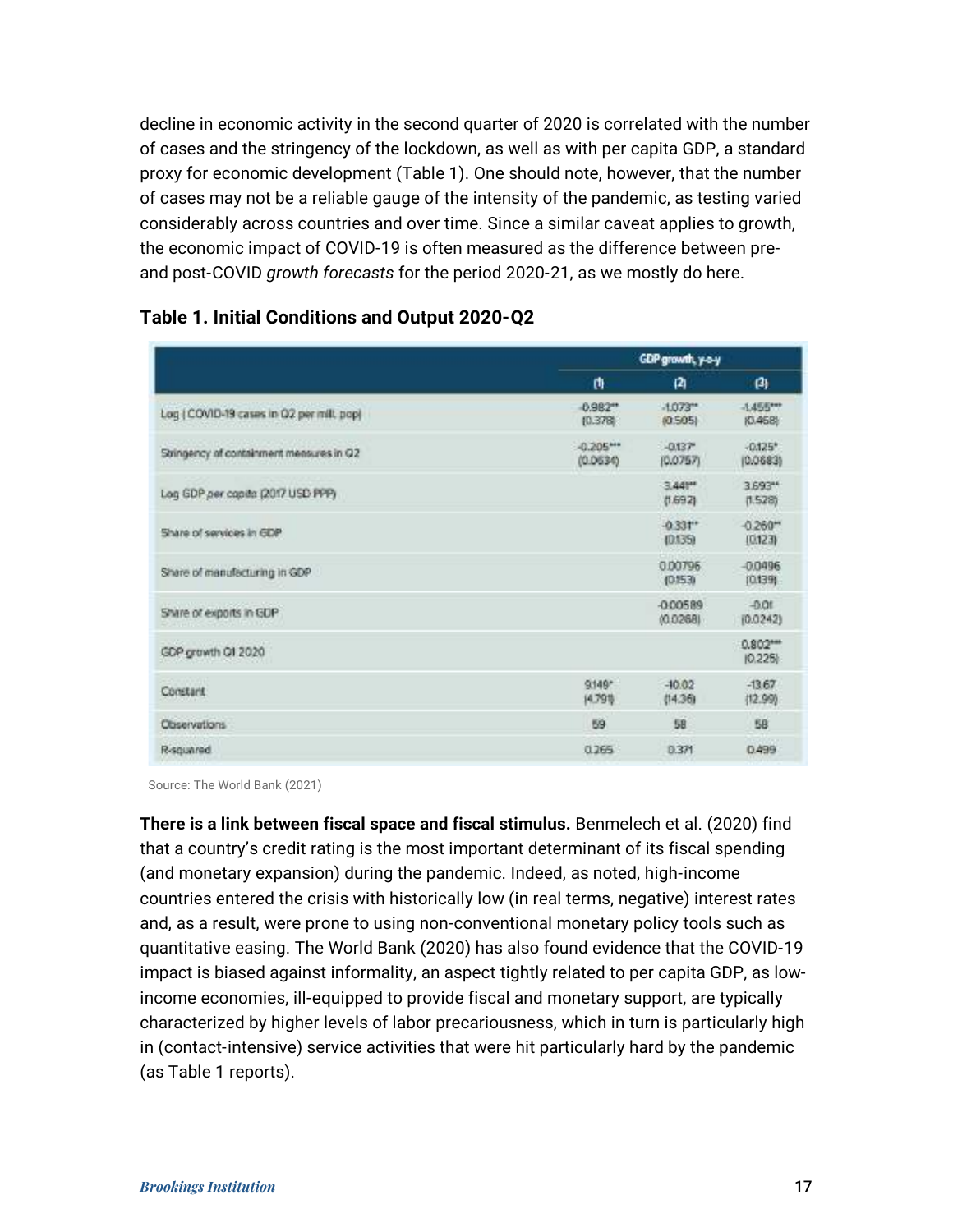**We find evidence that preconditions affect the economic response to COVID.** *[Table 2](#page-20-0)* reports three basic models: columns 1 and 2 regress the growth forecast revision on cumulative deaths per million (a proxy for the intensity of the COVID shock), per capita GDP (alternatively, the labor informality rate), and interactions with the shock. Results are as expected: Per capita income mitigates the shock; informality amplifies it. Column 3 regresses a measure of working hours lost against the shock and the informality rate; the results point in the same direction: Onformality led to a greater hour loss. The findings are by no means definitive but are indicative that these two preconditions may have played amplifying roles.

|                                             | (1)         | (2)         | (3)           |
|---------------------------------------------|-------------|-------------|---------------|
|                                             | Forecast    | Forecast    | Working hours |
|                                             | revision    | revision    | lost          |
| Ln (Deaths per million)                     | 0.126       | $-5.266***$ | 0.341         |
|                                             | (0.15)      | $(-2.67)$   | (0.35)        |
| Labor informality                           | $14.49***$  |             | $-11.77$      |
|                                             | (2.02)      |             | $(-1.18)$     |
| Ln (Deaths per million) x labor informality | $-3.181***$ |             | 4.788***      |
|                                             | $(-2.73)$   |             | (2.73)        |
| Ln (GDP per capita)                         |             | $-1.382$    |               |
|                                             |             | $(-1.29)$   |               |
| Ln (Deaths per million) x Ln (GDP per       |             |             |               |
| capita)                                     |             | $0.393**$   |               |
|                                             |             | (1.97)      |               |
| Constant                                    | $-8.212*$   | 13.61       | 2.917         |
|                                             | $(-1.46)$   | (1.29)      | (0.45)        |
| <b>Observations</b>                         | 66          | 65          | 64            |
| R <sub>2</sub>                              | 0.222       | 0.261       | 0.463         |

#### <span id="page-20-0"></span>**Table 2. Initial Conditions and Economic Impact of the Covid Shock**

Source: Authors' estimations based on IMF-WEO, ILO, Ourworldindata.org.

**There seems to be a weak link between state capacity and economic performance under COVID.** The role of state capacity is more difficult to define and, as a result, less often researched.<sup>[3](#page-20-1)</sup> Here, as a proxy for the lack of state capacity, we use the Index of [State Weakness in the Developing World,](https://www.brookings.edu/wp-content/uploads/2016/06/02_weak_states_index.pdf) which ranks all 141 developing countries according to their relative performance in four critical spheres: Economic, political, security, and social welfare. We find this index negatively correlated to growth revisions, as expected, but only weakly [\(Figure 15\)](#page-21-0).

—

<span id="page-20-1"></span><sup>&</sup>lt;sup>3</sup> Serikbayeva et al. (2020) study the link between state capacity and deaths from Covid-19. The state capacity is proxied by the level of democracy, government policy responses, the share of the elderly population, and health system resource capacity. The study presents strong evidence for the critical role of state capacity in achieving positive policy outcomes.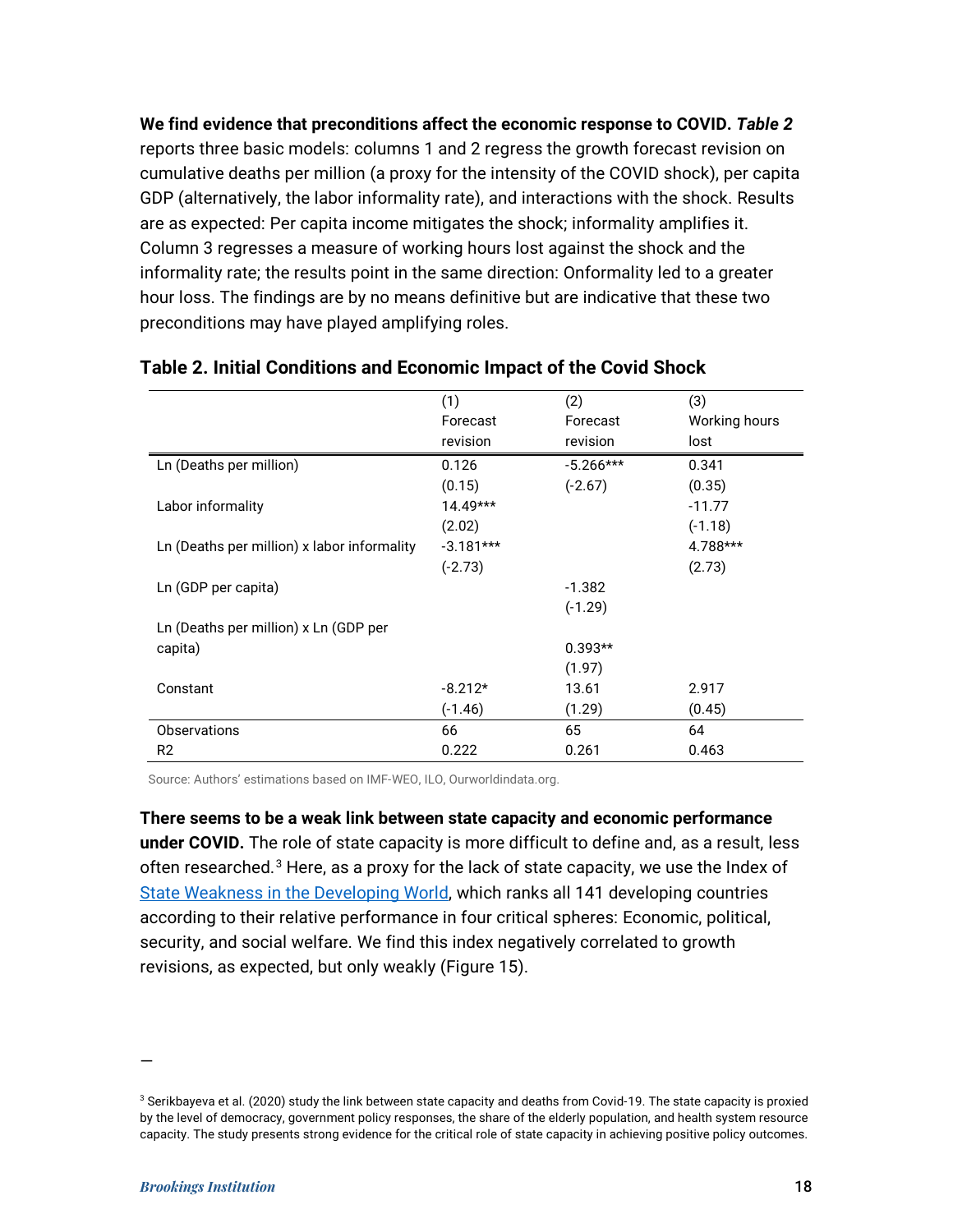#### <span id="page-21-0"></span>**Figure 15. GDP losses vs. State Weakness**



Sources: IMF (2020c) and Rice and Patrick (2016)

In sum, while preconditions played a key part in the welfare impact of the pandemic, they appear to have been also influential in buffering its impact on aggregate economic performance.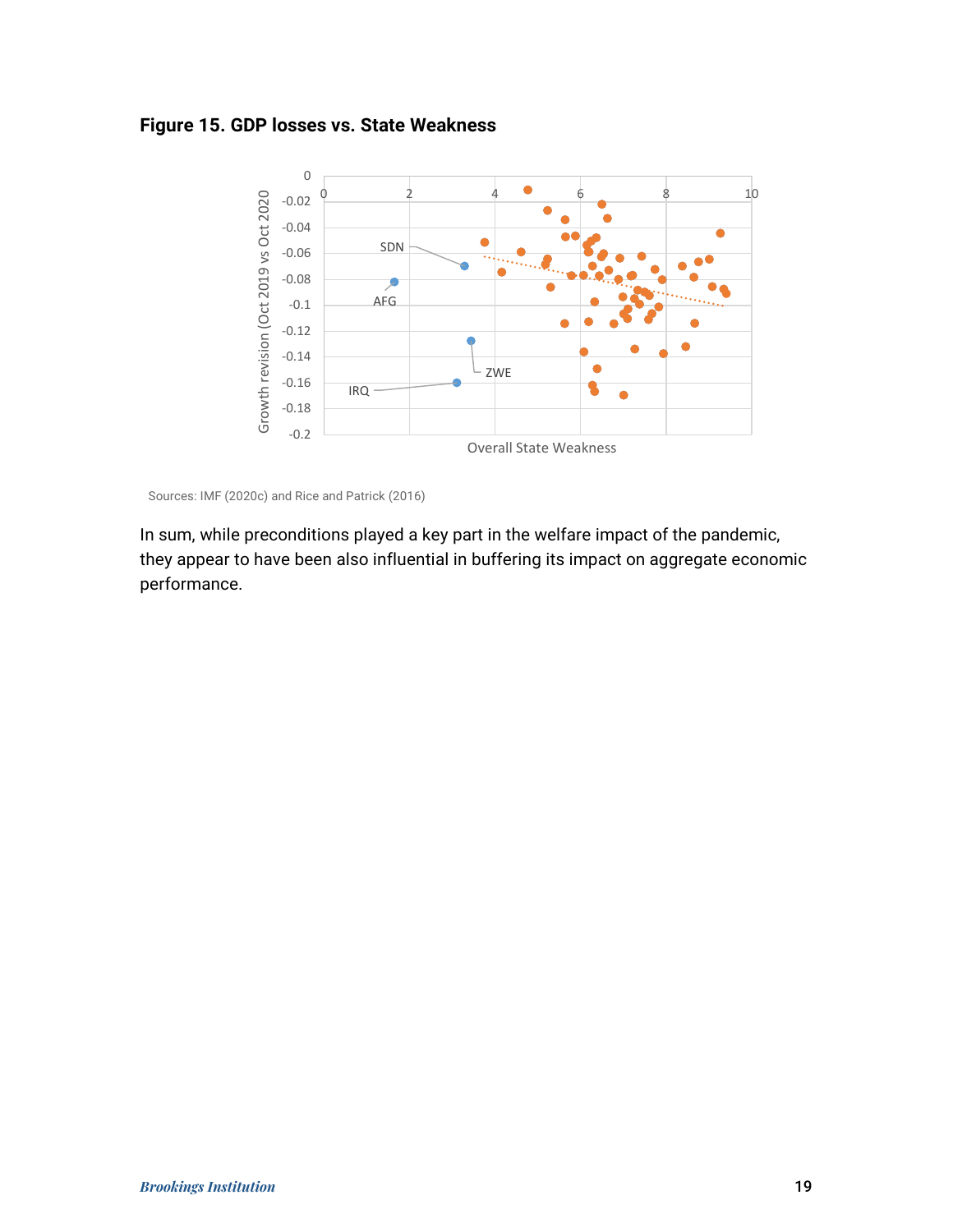# <span id="page-22-0"></span>4. Dealing with the pandemic

**While public policy responses varied across countries, we could identify two common features across countries: the speed and the synchronicity of the responses.** Indeed, by late March 2020, as much as 25 percent of the world population was under lockdown measures (Hale et al. 2020). Broadly, the policy responses targeted two broad objectives:

- *(a)* Reduce the spread of the virus and strengthen the health systems; and
- *(b)* Support households and firms that faced sudden income/revenue losses due to supply and demand shortages, and the financial system to avert a spike in non-performing loans and defaults.

**Policymakers tackled the first objective through quarantines, lockdowns, and social distancing.** These policies played a critical role in slowing the transmission of the virus and reducing the stress on the health care system–particularly in less developed countries with modest heath capacity. With large heterogeneity across countries, these measures were complemented with higher health care spending to ensure adequate capacity and resources. Predictably, these policies had a significant economic impact: for instance, Demirgüç-Kunt et al. (2020) estimate that non-pharmaceutical interventions led to a decline of about 10 percent in economic activity across Europe and Central Asia during 2020.

**On the other hand, policymakers implemented different fiscal, monetary, and regulatory measures to tackle the second objective.** Household support measures were especially relevant in developing economies, where staying at home implied a sudden collapse of income as a larger share of workers are informal and their families depend on their labor income to make ends meet (Loayza and Meza-Cuadra 2018; Busso et al. 2020). Many governments supported households through salary subsidies, relief from contractual obligations and debt, and conditional cash transfers. Governments provided liquidity support through measures such as loans, equity injections, and guarantees to support firms. Some governments also encouraged banks to make use of available capital and liquidity buffers to support lending –at the risk of preserving nonviable "zombie" firms. These policies were complemented by a sharp reduction of monetary policy rates and a sustained quantitative easing by central banks to relax borrowing conditions in financial markets.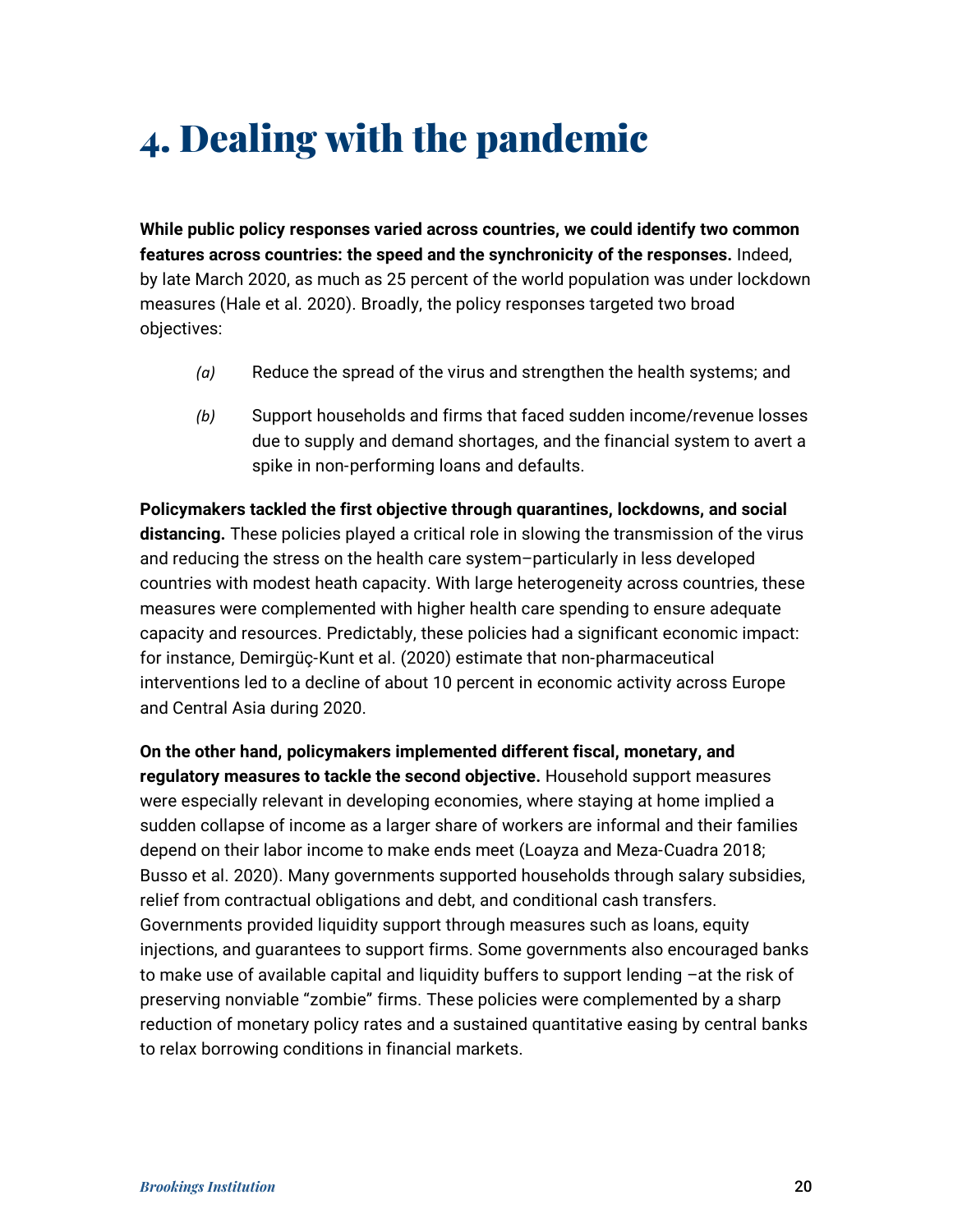## <span id="page-23-0"></span>**4.1 Cross-country evidence on lockdowns and economic activity**

**There is consensus that lockdown measures negatively affected economic activity.** Several authors point to a substantial role of lockdowns in the United States leading to employment losses, a substantial decline in spending, and deterioration in local economic conditions (Brodeur, and Wright 2020; Coibion, Gorodnichenko, and Weber 2020). Similar effects have been documented across different countries (Carvalho and others 2020; Demirgüç-Kunt et al. 2020). The correlation between lockdown and economic activity is displayed [Figure 16](#page-23-1) and, in more detail, in [Figure 17.](#page-24-0) The data provides suggestive evidence that the stringency of lockdowns had a short-term economic impact, as measured by the GDP relative to pre-pandemic forecasts. However, this evidence should be interpreted with caution given the large heterogeneity displayed in the sample and the fact that there are important omitted variables (e.g. The dependence on international inputs or capital, or the incidence of demographic, geographical, and seasonal factors) as well as lagged effects.



<span id="page-23-1"></span>**Figure 16. GDP Forecast Error in 2020 H1 and Lockdown Stringency**

Source: IMF WEO Oct-20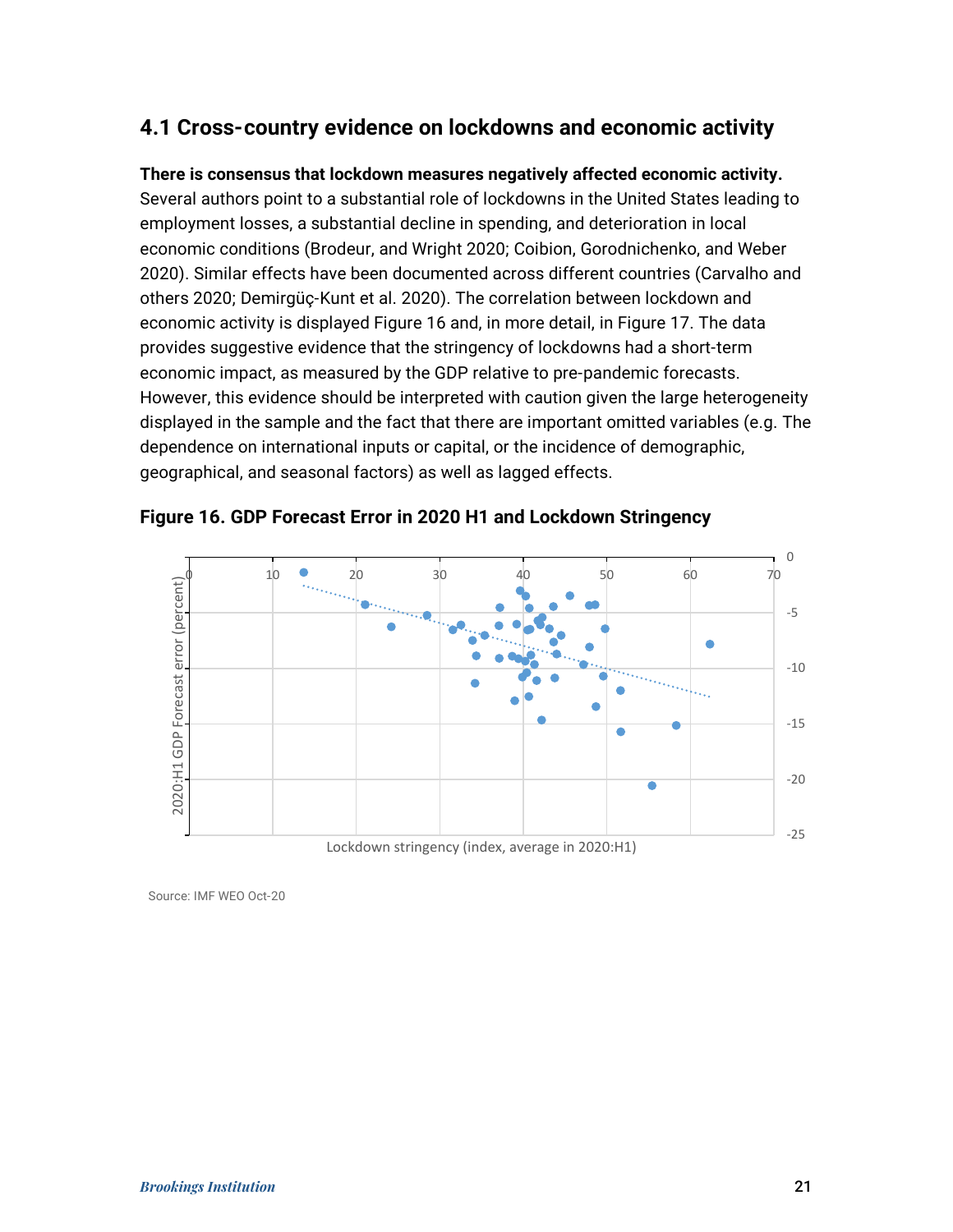

<span id="page-24-0"></span>

Source: IMF WEO Oct-20

**There is an incipient consensus that, while strict lockdowns helped reduce the circulation of the virus at an early stage, their impact declined over time due to "lockdown fatigue".** Based on studies using the University of Oxford's Lockdown Stringency Index (and its sub-components) and Google's Mobility Index for a cross section of more than 100 countries, we can list a few stylized preliminary facts: 1) Lockdowns (particularly, restrictions on public events and private gatherings) have a large effect both on mobility and COVID-19 cases at the initial stage of the pandemic (Askitas et al., 2020; Wong et al., 2020); 2) The early effectiveness of lockdowns on reproduction and related deaths was heterogeneous, depending on country-specific factors such as average daily temperature, population density, health system quality, and age structure (Deb et al., 2020; Li et al., 2020; Goldstein et al, 2020); 3) Compliance (as measured by the response of the Mobility Index to changes in the Stringency Index) declined over time, and was particularly weak in emerging and developing countries where, in part for this reason, lockdowns were particularly stringent and long (Levy Yeyati and Sartorio, 2020; Goldstein at al., 2020; and [Figure 18\)](#page-25-0); and 4) The effectiveness of lockdowns declined over time, in part (but not solely) as a result of a weaker compliance (Goldstein et al., 2020; Caselli et al, 2020).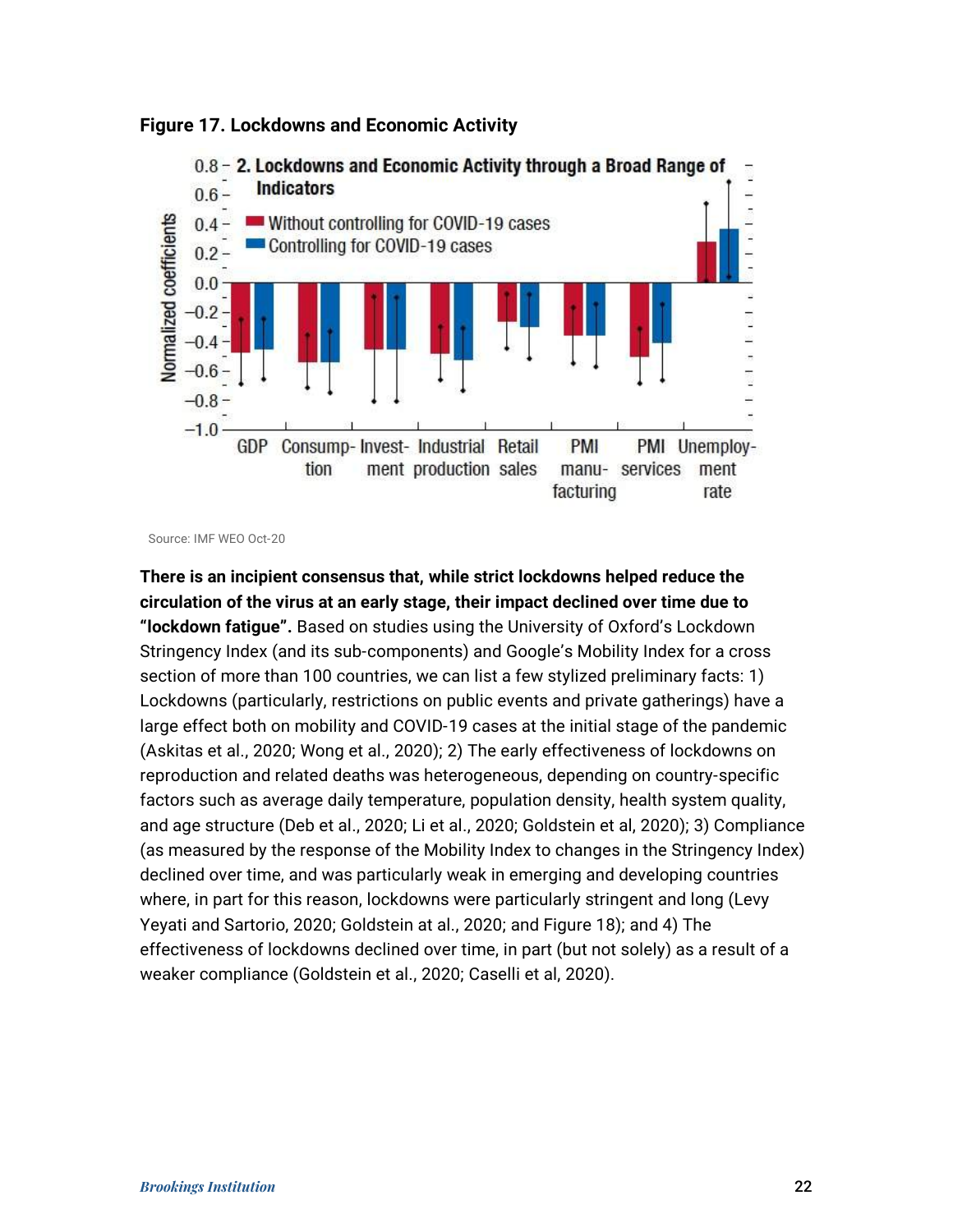

#### <span id="page-25-0"></span>**Figure 18. Impact of Lockdowns and Voluntary Social Distancing**

Source: IMF WEO 2020-Oct

**Several papers point to the large contribution of voluntary social distancing as a key factor affecting mobility and the economy.** Aum, Lee, and Shin (2020), Goolsbee and Syverson (2020), Maloney and Taskin (2020), and Levy Yeyati and Sartorio (2020) show that mobility has been tightly correlated with the spread of COVID-19–mobility declines after a steady increase in daily deaths, and vice versa– even after controlling for government lockdowns. This implies that the pandemic affects the economy beyond the intensity of a lockdown, a pattern that was estimated and reported in the IMF´s WEO (2020) by decomposing variations in mobility into a component explained by official restrictions (again, proxied by the Stringency Index) and a residual, and then modeling changes in economic activity due to each of the two components. As can be seen in [Figure 18,](#page-25-0) there is a considerable portion of the economic impact that could be attributed to voluntary distancing or, more rigorously, to actions that are orthogonal to variations in lockdown intensity, particularly in advanced economies. In addition, compliance with de jure restrictions over time depends on socioeconomic conditions such as per capita income or labor precariousness (Levy Yeyati and Sartorio, 2020) [\(Figure 19\)](#page-26-1), which suggests that long lockdowns in middle-to low-income countries may lose their impact and –to the extent to which non-compliance extends to social distancing in general– even be counterproductive.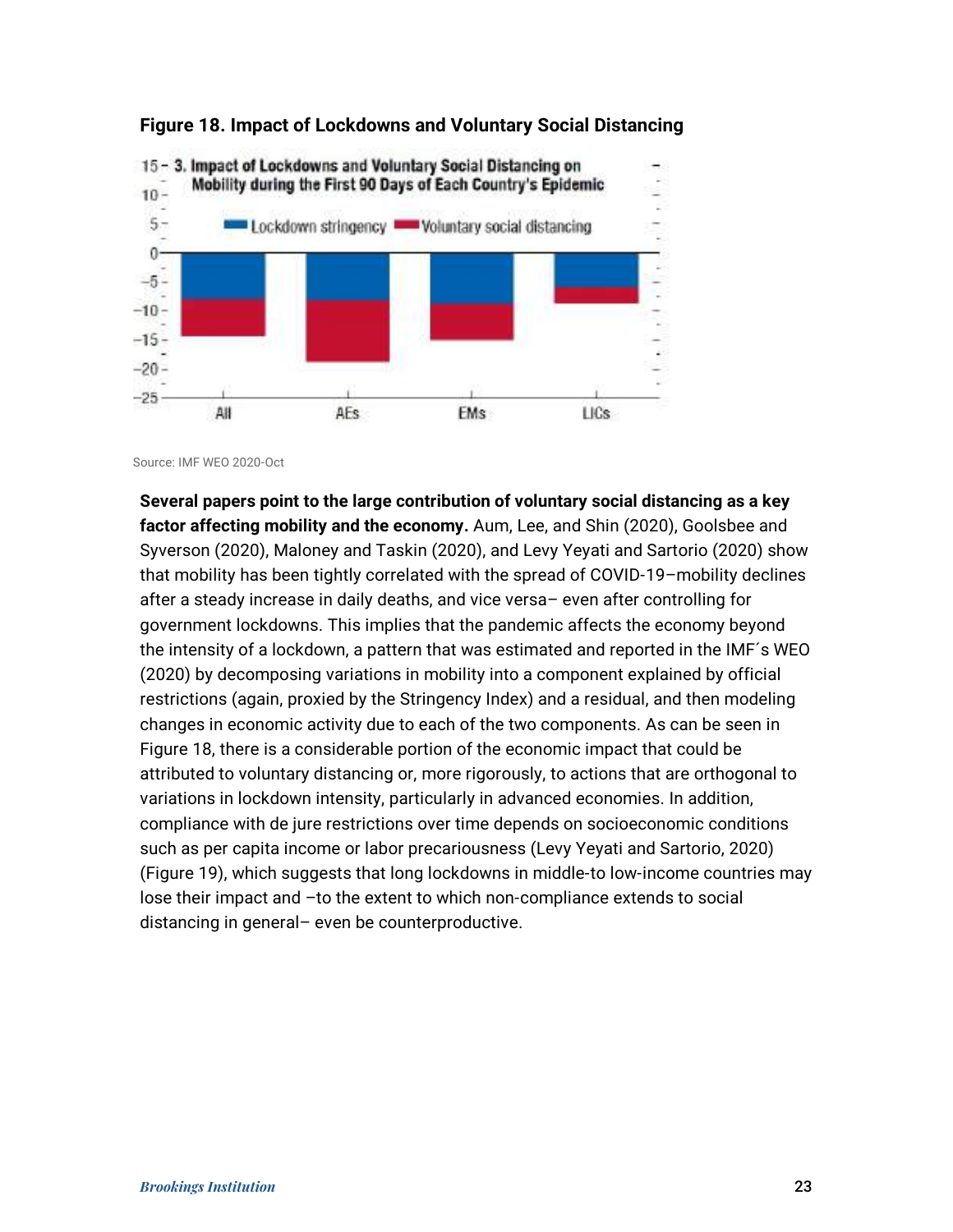

### <span id="page-26-1"></span>**Figure 19. Correlations between compliance with Real GDP per capital and Urban Labor Precarity, June 22th**

Sources: Levy Yeyati and Sartorio (2020) based on Oxford COVID-19 Government Response Tracker (OxCGRT), Google COVID-19 Community Mobility Reports, World Bank and International Labor Organization

## <span id="page-26-0"></span>**4.2 Fiscal response to the pandemic**

**The size, composition, and evolution of fiscal support have varied widely because of country circumstances.** Three stylized facts help to draw some intuition of the drivers behind this diversity. On average, countries that deployed smaller fiscal packages (*i*) put in place strong containment measures, such as mobility restrictions, early on (before COVID-19 cases peaked), (*ii*) have lower per capita income (a broad proxy for development), and (*iii*) have higher borrowing costs (wider sovereign bond spreads) that limit their capacity for on-budget support (Figure 20).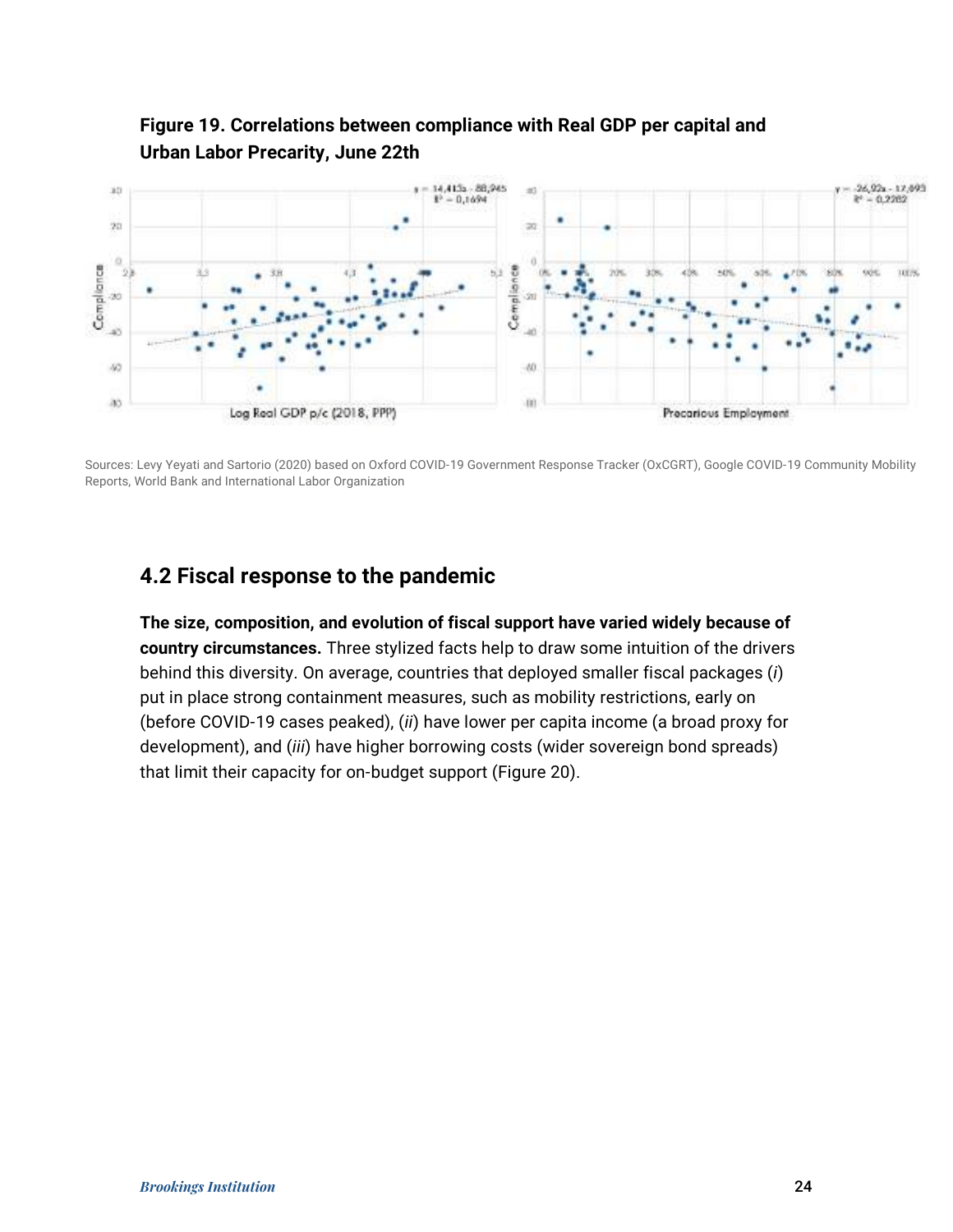### **Figure 20. Discretionary Fiscal Response to the COVID-19 Crisis and Country Preconditions**



Panel a. Fiscal Support and Stringency of Early Containment Panel b. Fiscal Support and Initial Income per Capita

Panel c. Fiscal Support and Initial Sovereign Spreads





Sources: OxCGRT Database; IMF, World Economic Outlook database; and IMF staff estimates. Note: Sovereign spreads are computed over 10-year US Treasury bond yields for non-European economies and 10-year German bund yields for European economies. Grey trend lines in panels 1 and 2 refer to both AEs and EMDEs; blue and orange trend lines in panels 3 and 4 refer to AEs and EMDEs, respectively. AEs = advanced economies; EMDEs = emerging market and developing economies; PPP = purchasing power parity; ppt = percentage point.

> **Debt-funded fiscal stimuli in advanced economies contrast with modest ones in developing countries, where central bank financing has been more prevalent.** The main fiscal measures are outlined below (see also Table 3):

• *Wage subsidies*. Furlough programs for businesses with revenue losses have been particularly effective in preserving employment linkages in advanced economies with a majority of salaried workers (Barrero et al. 2020).<sup>[4](#page-27-0)</sup>

—

<span id="page-27-0"></span><sup>4</sup> The take-up of job retention schemes averaged one-quarter of employees in OECD economies.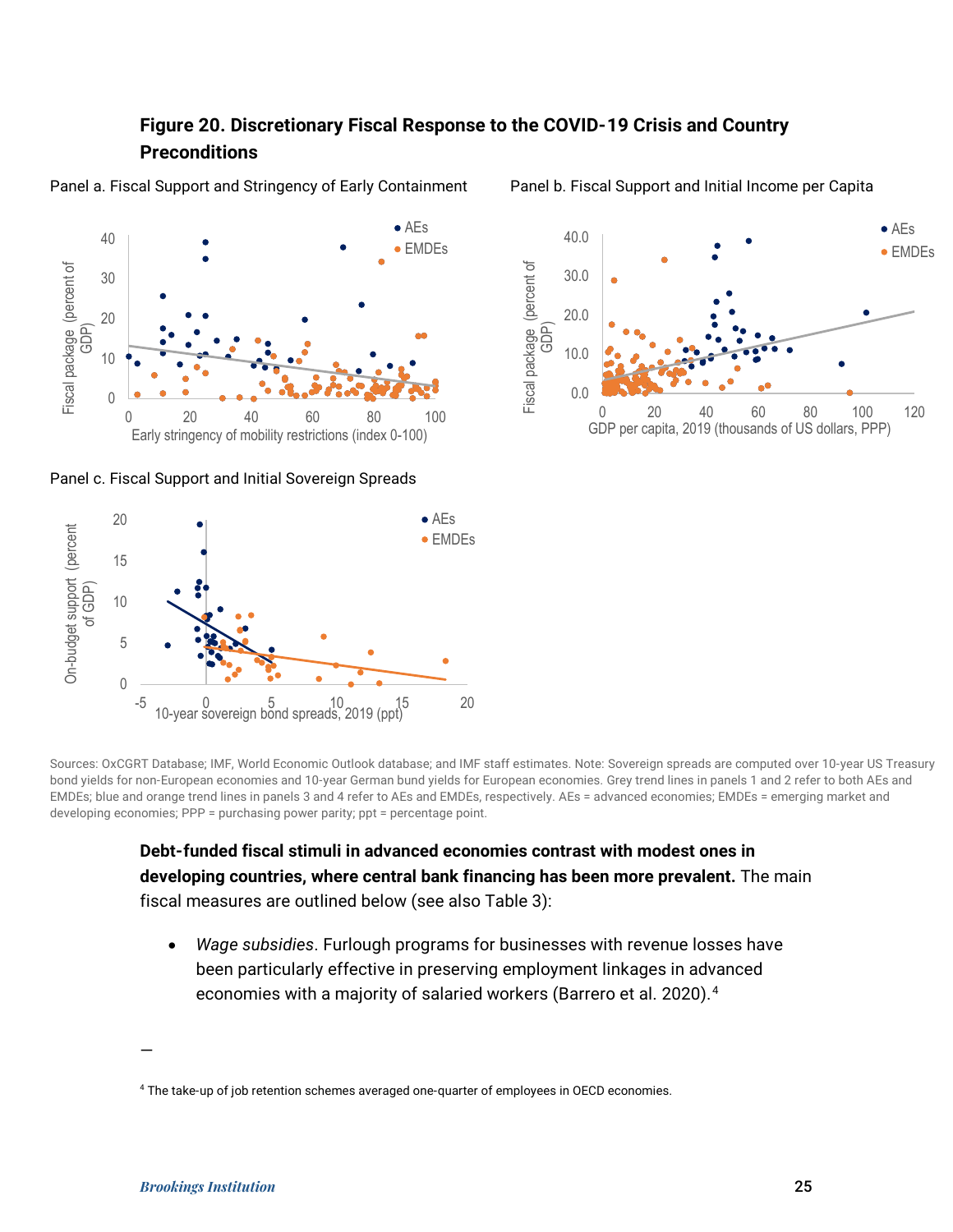- *Cash and in-kind transfers[5](#page-28-0)* . Particularly effective in protecting the disposable income of the poor when means-tested and targeted to those most likely to spend, existing cash transfer programs coverage were expanded and supplemented with the distribution of food and hygiene items, and other voucher programs. These policies provided complementary coverage to vulnerable households, particularly in developing economies with larger informal sectors where job retention programs had limited impact (Figure 21).
- Loans and guarantees. While governments announced significant programs to provide liquidity to cash-strapped businesses, most programs had a low take-up explained by design issues (large loan size and low coverage of the guarantees), administrative capacity constraints or program conditionality, liquidity buffers in less-affected sectors and firms, the availability of other forms of government support such as grants and wage subsidies (Anderson, Papadia, and Véron 2020), and private debt overhang.
- *Equity injections.* In some cases (New Zealand, Singapore), governments provided convertible loans to national airlines with options to convert bonds into common equity, which ensured that the risks and rewards are better shared by the state and shareholders (OECD 2020a). In France, airline support was combined with conditionality on cutting emissions, which helps foster a "greener" recovery.
- *Tax measures.* Many countries extended deadlines and deferred payment of taxes (OECD 2020b; Djankov and Nasr, 2020) to support household and firm liquidity, albeit with a relatively low impact given that tax burdens were already limited by low sales and reduced profits (OECD 2020b)<sup>6</sup>. Additionally, tax-based support was less effective in emerging and developing economies because of the presence of widespread informality.
- *Payment forbearance policies.* These policies included moratoriums facilitated by government support or public enterprises on payments of mortgages (United States), utilities (Argentina, Colombia, Japan), rents (China), or loans (Argentina, Turkey) and provided short-term relief to households and businesses, including in informal sectors, to buffer the impact of the crisis on disposable income.

—

<span id="page-28-0"></span> $5$  Bronka et al. 2020 estimates that means-tested universal credit allowance fully offset the adverse impact of the pandemic on poverty in the U.K. On the other hand, Chetty et al. 2020 estimate that in the United States, however, higherincome households that received "stimulus checks" under the Coronavirus Aid, Relief, and Economic Security Act have spent less than lower-income households that received those checks, and on goods less affected by the lockdown, such as durables, limiting the aggregate impact.

<span id="page-28-1"></span><sup>6</sup> These measures were implemented through tariff waivers on medical supplies (Colombia, Vietnam), accelerated VAT refunds (France, Indonesia), new and expanded loss carry-back rules (China, New Zealand, Japan), accelerated depreciation deductions (Australia) and reduced social security contributions (Argentina, China, France, Korea).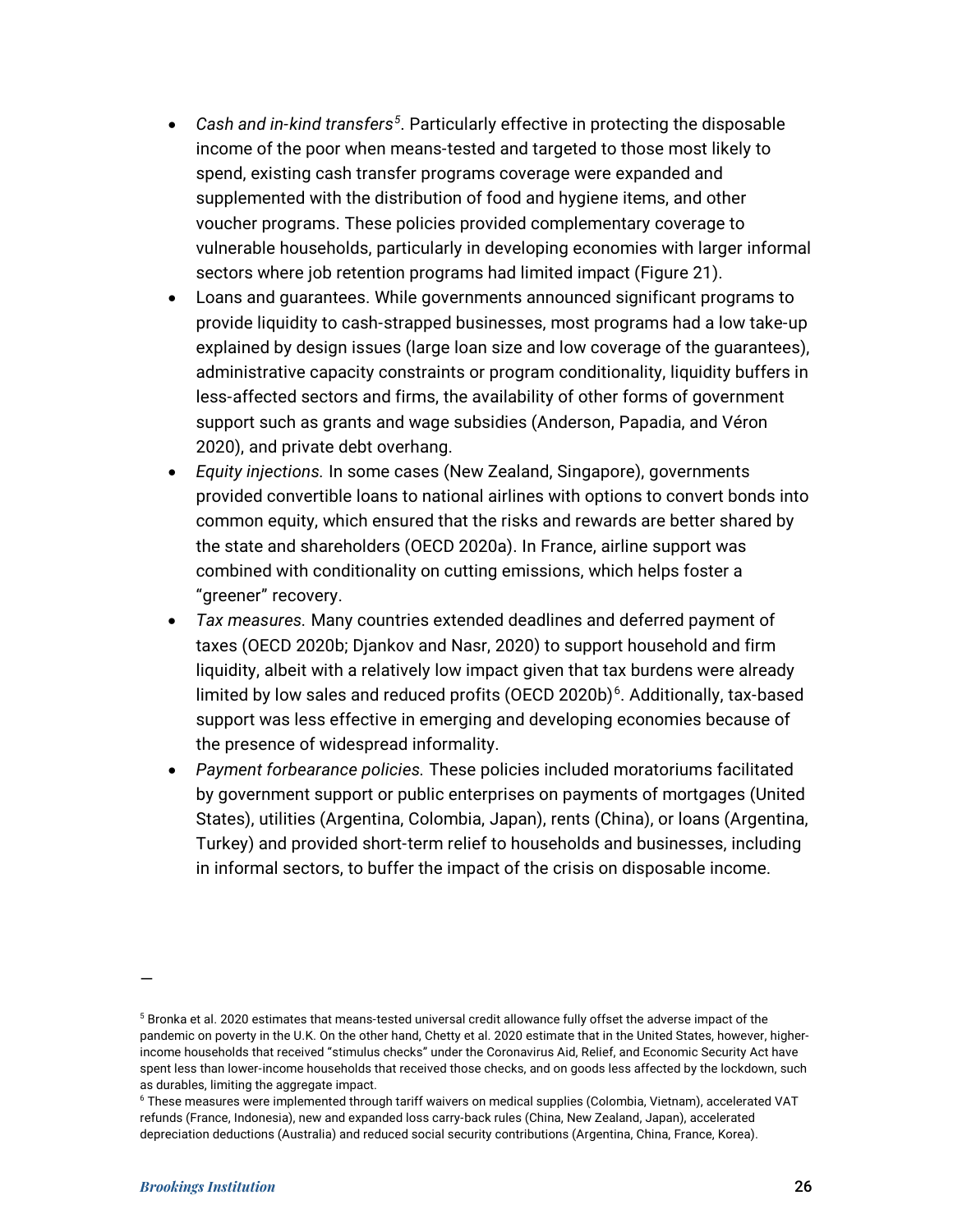| <b>Maintain</b><br>financial<br>stability    | Monetary-policy<br>actions            | Provide quantitative easing/liquidity<br>injections<br>Reduce interest rates                                                                             |
|----------------------------------------------|---------------------------------------|----------------------------------------------------------------------------------------------------------------------------------------------------------|
| Maintain<br>household<br>economic<br>welfare | Support of critical<br>needs          | Maintain household disposable incomes<br>(Cash and in-kind transfers)<br>Ease household expenses/financial<br>obligations (payment forbearance policies) |
| Help<br>companies<br>survive the<br>crisis   | Liquidity/cash-flow<br>improvements   | Postpone government fees/receivables<br>and non-debt obligations (payment<br>forbearance policies)                                                       |
|                                              | <b>Balance-sheet</b><br>interventions | Provide equity interventions (equity<br>injections)                                                                                                      |
|                                              |                                       | Restructure debt and defer loans (loans)                                                                                                                 |
|                                              |                                       | Guarantee funds (guarantees)                                                                                                                             |
|                                              | <b>Companies cost</b><br>reduction    | Reduce/eliminate government fees (tax<br>measures)                                                                                                       |
|                                              |                                       | Compensate/reduce salary costs (wage<br>subsidies)                                                                                                       |

# **Table 3. Fiscal and monetary response to the pandemic**

Source: Author's elaboration based on McKinsey (2020)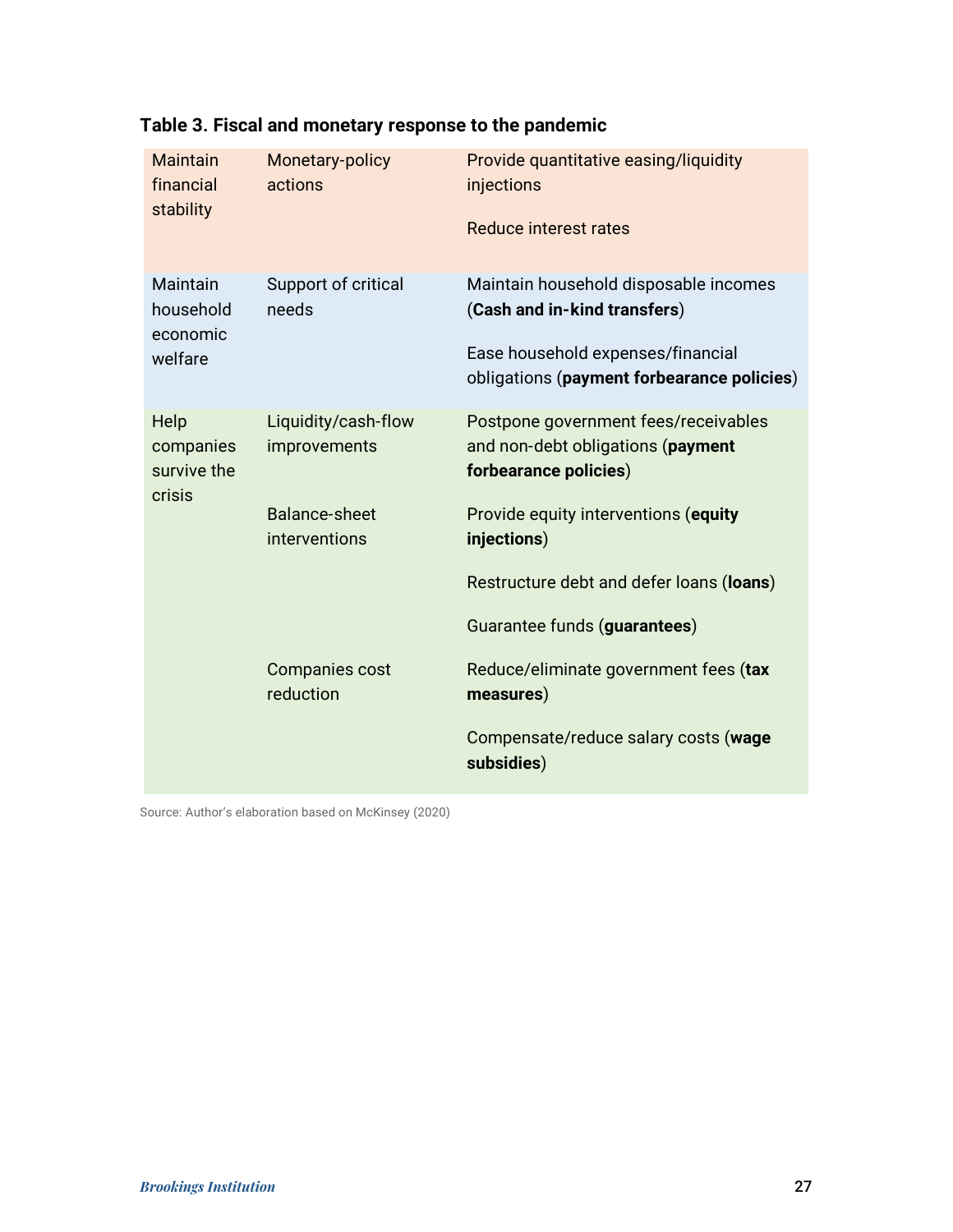**Figure 21. Increase in the Coverage of Social Assistance (in percentage of the population)**



Source: Gentilini et al. (2020). Note: EAP = East Asia and Pacific; ECA = Europe and Central Asia; LAC = Latin America and the Caribbean; ENA = Middle East and North Africa; NA = North America; SA = South Asia; SSA = sub-Saharan Africa.

#### **There are several fiscal risks associated with the duration of the aforementioned policies in the event of a lengthening of the pandemic:**

- *A protracted economic downturn*. The lack of widespread availability of effective therapies or a vaccine implies a considerable risk for recovery. This could mean more bankruptcies, further deterioration in banks' balance sheets, and a greater need for fiscal resources to support and retrain unemployed workers at a time when debt ratios and base money are already quite stretched in many developing countries.
- *Tightening of financial conditions*. The rapid growth in sovereign and private debt stocks, particularly among non-financial corporations, and the need to service those debts, has left government budgets and private entities more exposed to changes in financing conditions and potential debt overhangs (depressed investment due to the anticipation of future taxes to pay current debt).
- *Commodity market volatility*. Commodity price fluctuations impact commodity exporters and importers differently. A sharp fall in oil prices would further undermine the already-stretched budgets of oil exporters but could also provide importers with some relief. Conversely, the ongoing boom in food items could put additional pressure on commodity importers in the developing world.
- *Contingent liabilities.* Although new guarantees remain largely untapped by firms to date, their use of guarantees may accelerate and could eventually be called in the event of a new fall in economic activity, adding to public indebtedness and fiscal needs.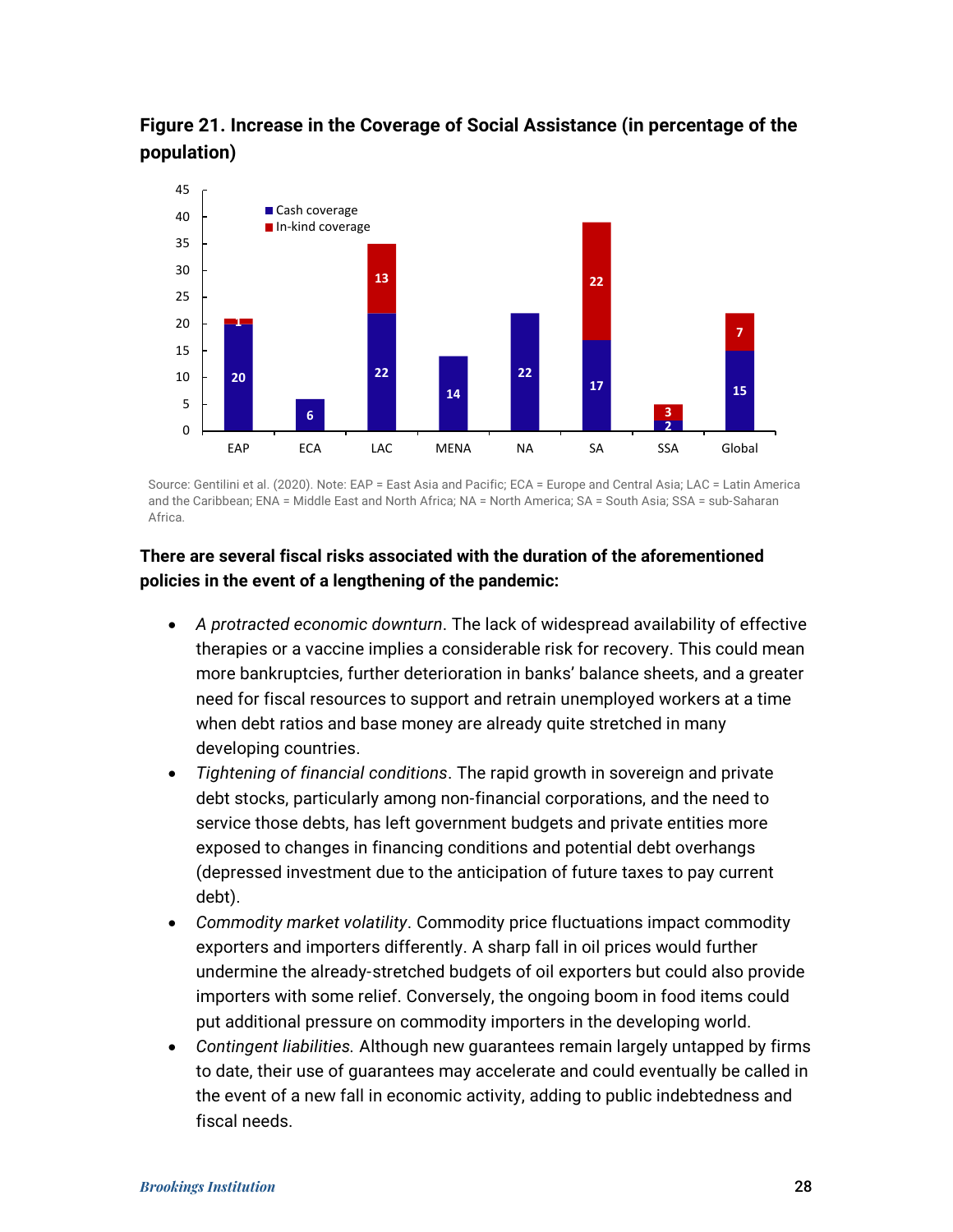**To a lesser extent, there are also upside fiscal risks.** These include the rapid development and wide distribution of a safe, affordable, and effective vaccine; changes in economic structures that boost productivity through new techniques or technologies; or the normalization that proceeds faster than expected in areas that have reopened without sparking new outbreaks of infections. Realization of these outcomes would imply a faster economic recovery than expected, thereby reducing the necessary fiscal support.

**Public investment could play a central role in the post-pandemic scenario.** Countries have redirected resources budgeted to public investment to finance the measures discussed above. In this vein, it could help revive economic activity and create new lowskilled jobs in the short term. IMF (2020f) estimates that increasing public investment by 1 percent of GDP could strengthen confidence in the recovery and boost GDP by 2.7 percent, private investment by 10 percent, and employment by 1.2 percent (Figure 22). The impact is magnified due to the uncertainty on the economic outlook that depressed private investment, potentially inducing a crowding-in of private resources. To be sure, these estimates assume that the existing public and private debt burdens do not jeopardize the response of the private sector to the stimulus, which remains a considerable source of risk; because of that, they are more relevant for developed countries under the assumption of the continuation of extremely low interest rates.







3. Employment

Source: IMF (2020f)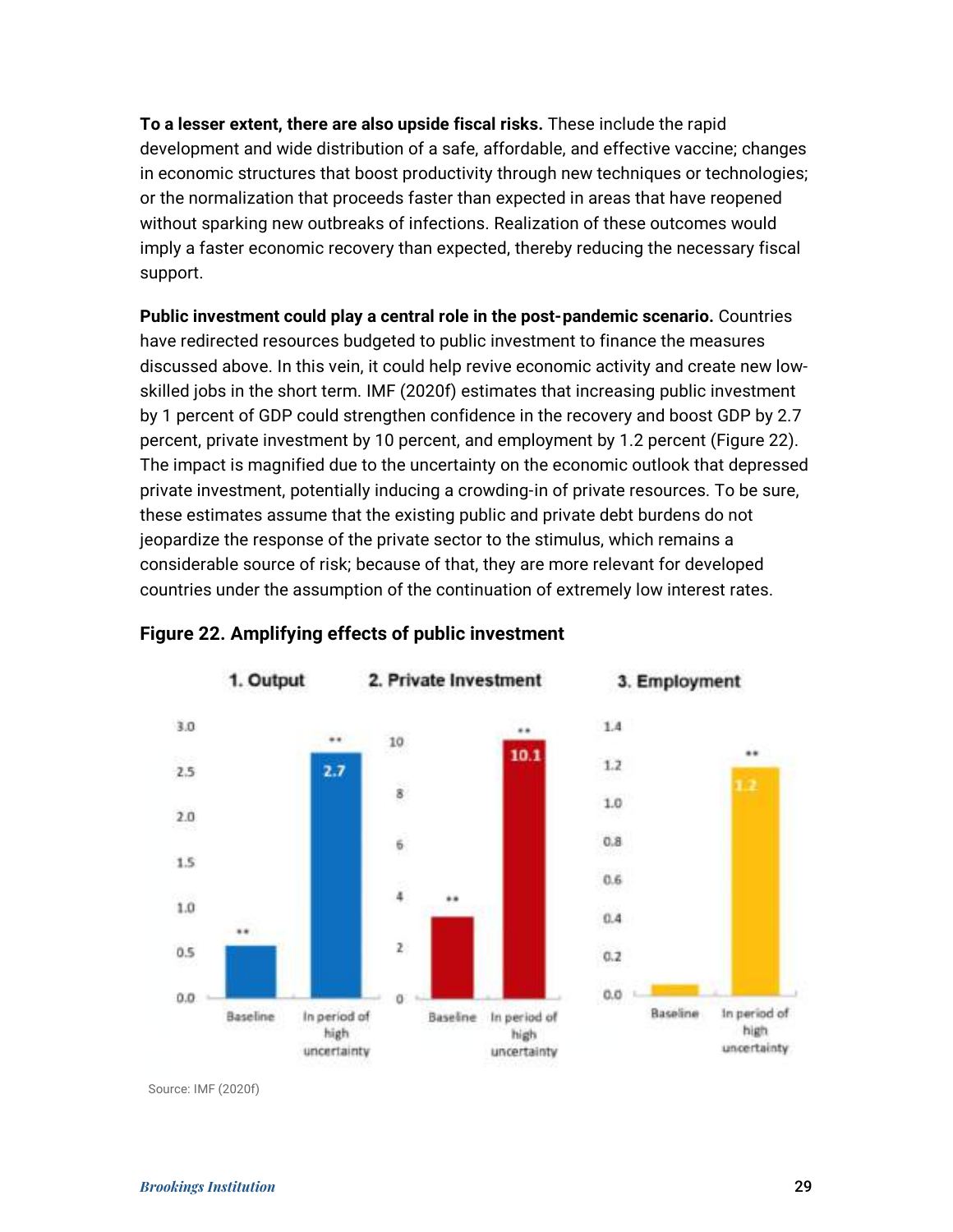**We believe risks are balanced but biased against developing countries.** Vaccine rollouts and new mutations may find many developing countries ill-prepared. Because those countries where vaccine supply may be constrained are often low-income ones with limited fiscal space, delays due to production hurdles or competition for jabs will likely translate into wider cross-country inequality. Moreover, remaining risks are still uncertain and likely to affect economies differently. For example, even if vaccines prevent deaths, they may not reduce circulation as expected; vaccine hesitancy, particularly high among young people, may slow down vaccine rollouts (paradoxically, relaxing the supply constraint); and virus mutations may not only feed people´s fears and delay a return to normality but may also require further vaccination (or boosts) down the road. While all this would be especially problematic for developing countries without the resources to cope with a second wave–which, as a result, may see new waves that hinder economic activity in 2022–it also represents a hurdle to the recovery of cross-country transportation and migration, with global consequences. **Globallyminded governments and multilateral institutions should anticipate, internalize, and address these risks before they are realized.**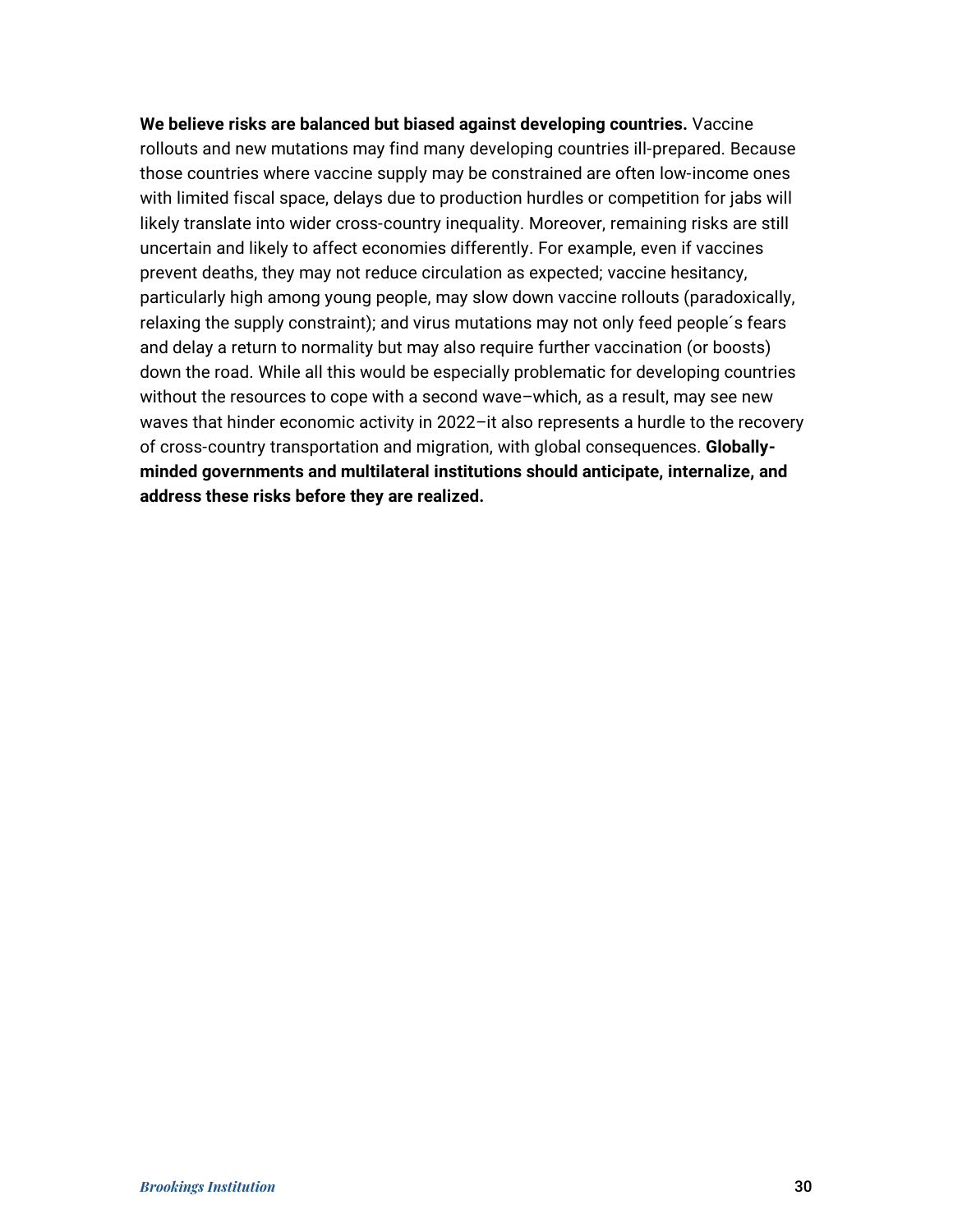# <span id="page-33-0"></span>5. The role of IFIs

**Global liquidity and capital flight, short-lived as it was (see section 2), affected countries in very different ways.** To analyze this, it is useful to distinguish four groups of countries: *Advanced* (benefited by near-zero interest rates), *emerging markets in good standing* (where the increase in sovereign risk premiums was largely offset by the decline in risk-free interest rates leaving borrowing costs near pre-COVID levels), *emerging markets in crisis* (with significant private debt ratios and limited or no access to private refinancing, hence dependent on multilateral lending), and *frontier markets* (with limited or no private financing, reliant on–mostly concessionary–multilateral and bilateral lenders and donors).

**The injection of global liquidity by central banks helped countries selectively.** It was positive for the first group and to a lesser extent the second group by enabling the funding of fiscal stimuli, but was at best neutral for the third (rationed from capital markets due to their domestic crises) and the fourth (with no private funding). This exacerbated the long-standing conundrum faced by the international financial community during global crises: Those with access to multilateral support do not need it; those with needs cannot access it.

**The IMF created new liquidity windows to help emerging economies cope with capital flight.** The Fund has two types of programs: Back-loaded conditional ones (e.g., Stand by agreements) tailored to deal with fundamental macroeconomic misalignments, and front-loaded unconditional ones (e.g., FCL and PCL, as well as the new SLL) aimed at external liquidity shocks to otherwise well-behaved economies. As a result, economies with a less-than-stellar track record hit by an external shock remain unattended. Recognizing this gap, in April 2020 the IMF launched the Rapid Financing Instrument [\(RFI\)](https://www.imf.org/en/About/Factsheets/Sheets/2016/08/02/19/55/Rapid-Financing-Instrument) that "provides rapid and low-access financial assistance to member countries facing an urgent balance of payments need, without the need to have a full-fledged program in place" (IMF 2020a) and the [RCF,](https://www.imf.org/en/News/Articles/2020/10/05/pr20305-imf-executive-board-approves-extension-increased-access-limits-under-rcf-and-rfi) a similar line available "only to low-income countries eligible for concessional financing", in addition to transitorily extending the size of these emergency loans (from 50 to 100 percent of quota). Despite all these efforts, the use of the facilities has been rather modest: About \$250 billion out of its \$1 trillion lending capacity [\(as of December 21, 2020\)](https://www.imf.org/en/Topics/imf-and-covid19/COVID-Lending-Tracker), centered on countries without financial constraints. More importantly, this use was concentrated in the unconditional liquidity windows, primarily the RFI, which were used by many as a financial backstop against a persistent increase in borrowing costs, reflecting a well-known reluctance from governments to engage in an IMF program due to reputation and political stigma.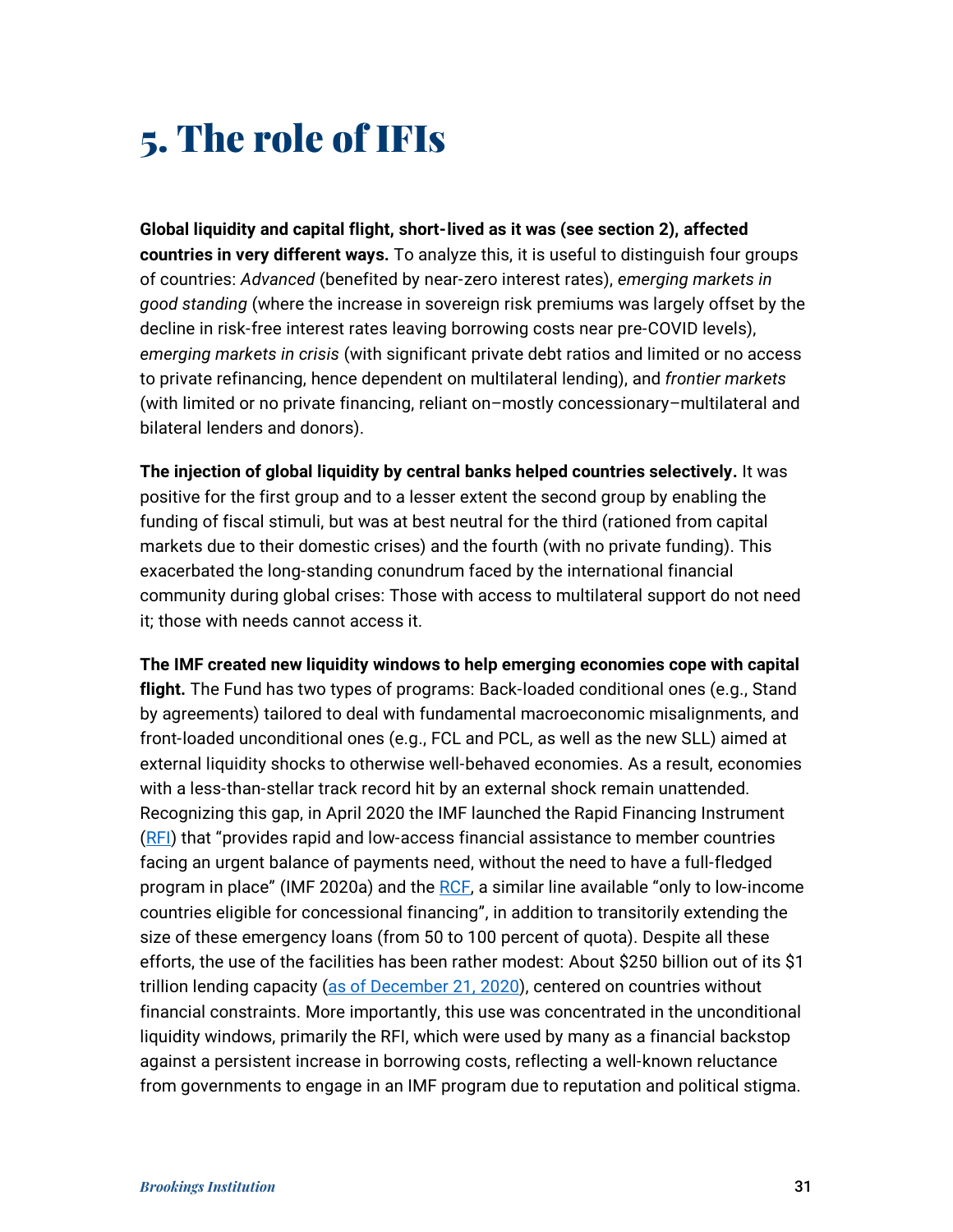**Another attempt to make up for potential liquidity problems in the developing world was the proposal to issue SDRs, the IMF´s basket currency.** Such a move, emulating a similar one in the context of the 2009 global financial crisis, is the international equivalent to a central bank´s transfer to finance the Treasury and would have benefitted all IMF member countries. Advocated by many experts (see, e.g., [Gallagher](https://www.degruyter.com/view/journals/ev/ahead-of-print/article-10.1515-ev-2020-0012/article-10.1515-ev-2020-0012.xml?language=en)  [et al., 2020\)](https://www.degruyter.com/view/journals/ev/ahead-of-print/article-10.1515-ev-2020-0012/article-10.1515-ev-2020-0012.xml?language=en), it was ultimately stalled by the opposition of the U.S. government, but remains a likely outcome under the Biden administration.

**A third initiative that also received wide support from [experts](https://voxeu.org/article/debt-standstill-covid-19-low-and-middle-income-countries) and multilaterals was a debt relief for low- and middle-income economies to enhance their fiscal space.** The proposal is based on the view that, because countries suffered a permanent loss and a persistent impairment of their growth potential, concessionary lending is not enough and a true transfer, in the form of a nominal debt haircut, is needed. In the end, the initiative received a lukewarm response from the private sector and key bilateral lenders, such as China, and was narrowed down to a [temporary suspension of debt](https://www.worldbank.org/en/topic/debt/brief/covid-19-debt-service-suspension-initiative)  [service](https://www.worldbank.org/en/topic/debt/brief/covid-19-debt-service-suspension-initiative) under which 73 countries are eligible for a temporary suspension of debt-service payments to official bilateral creditors through June 2021.<sup>[7](#page-34-0)</sup>

**Other ideas to fill in the gaps of the international financial architecture were floated during the year with no success.** The creation of a Special Purpose Vehicle [\(SPV\)](https://www.project-syndicate.org/commentary/emerging-economies-need-new-finance-not-moratoriums-by-mauricio-cardenas-2020-05?referral=864fd9&barrier=accesspaylog) to be used to [leverage countercyclically](https://voxeu.org/content/undoing-flight-quality-multilateral-countercyclical-liquidity-fund) the investment-grade rating of multilaterals or regional reserve funds in times of historically low interest rates failed to stir the interest of potential beneficiaries that, as noted above, did not perceive liquidity as a relevant restriction. Similarly, calls for a recapitalization of multilateral lending institutions were weakened by the fact that existing multilateral resources were far from exhausted by demand and, overall, by the combination of low financing costs in high- and middleincome economies and solvency, as opposed to liquidity, concerns in low-income ones.

—

<span id="page-34-0"></span> $7$  Note that, since these economies receive grants and concessional loans, any debt service suspension by bilateral official donors is likely to be offset by a smaller amount of new funds from the same source, with limited or no effect on the availability of finance in the short term.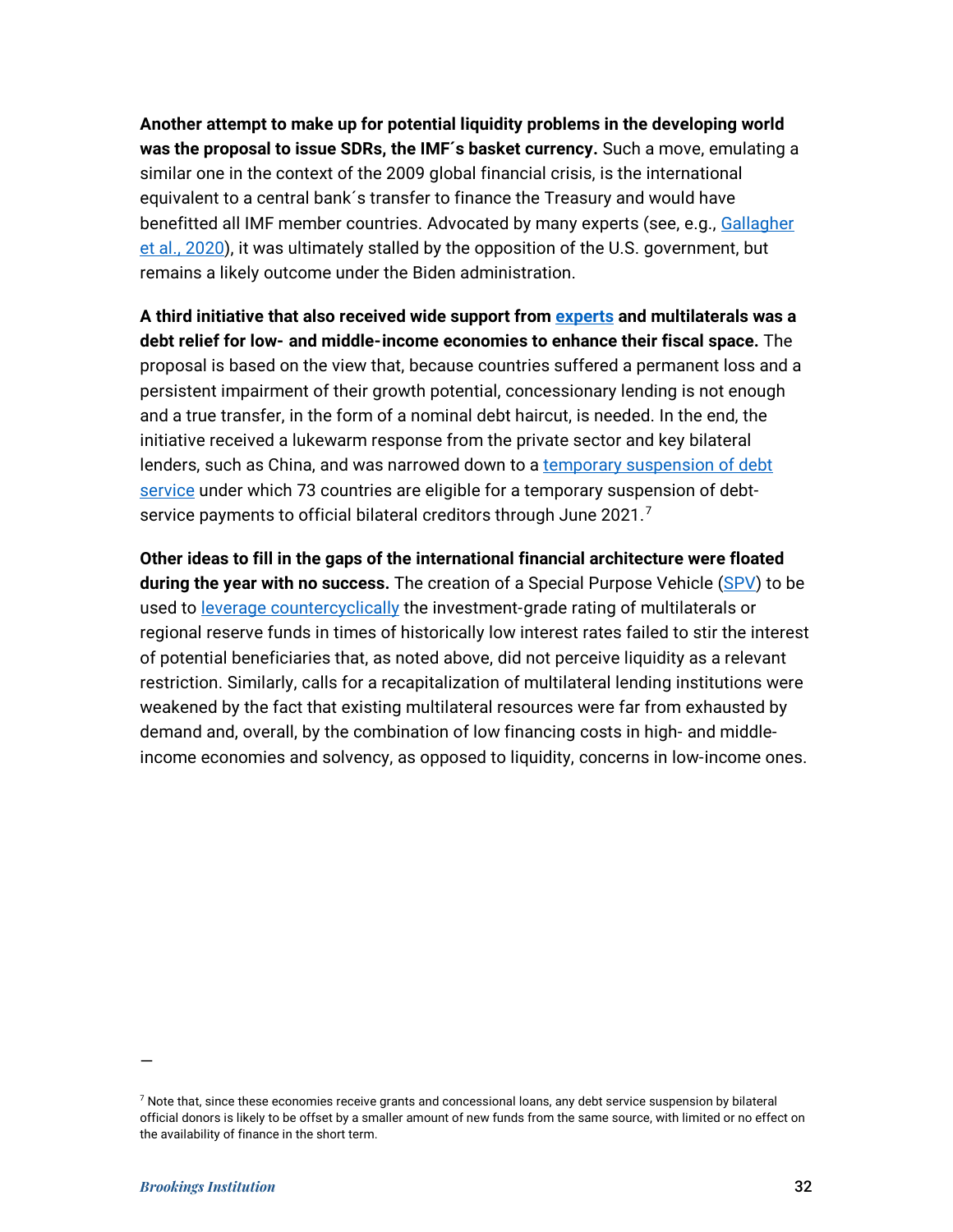# <span id="page-35-0"></span>6. Estimating the economic costs of the pandemic

**To complement the previous analysis, in this section we present a back-of-theenvelope, preliminary assessment of the economic cost of COVID-19.** As will become clear below, this is an indicative exercise, modelled in blocks so that the reader can decide what to include, and open-ended as the crisis is still ongoing and the numbers used are broad projections under permanent revision.

**First, we approximate the output loss over a 10 year window.** We accumulate the differences between the realized real GDP in 2020 and the one projected right before the pandemic, and between pre- and post-COVID projections for 2021-2030 (the shaded area in Figure 23 compares pre-Covid real GDP growth forecast from the WEO of October 2019 with the most current, upgraded forecast from the WEO April-2021), discounted at a 0 percent real interest rate. The calculation yields a total equal to 53 percent of the 2019 global GDP (Table 4).



**Figure 23. Global GDP Projections (in constant USD, index 2017=100)**

Sources: IMF WEO Oct-2019, Oct-2020 and Apr-2021

**Second, we add the economic costs of the fiscal stimuli.** There are several complex, non-linear channels influencing the realized and future output losses that are not incorporated in the GDP forecasts. In particular, we need to address the 15 percent of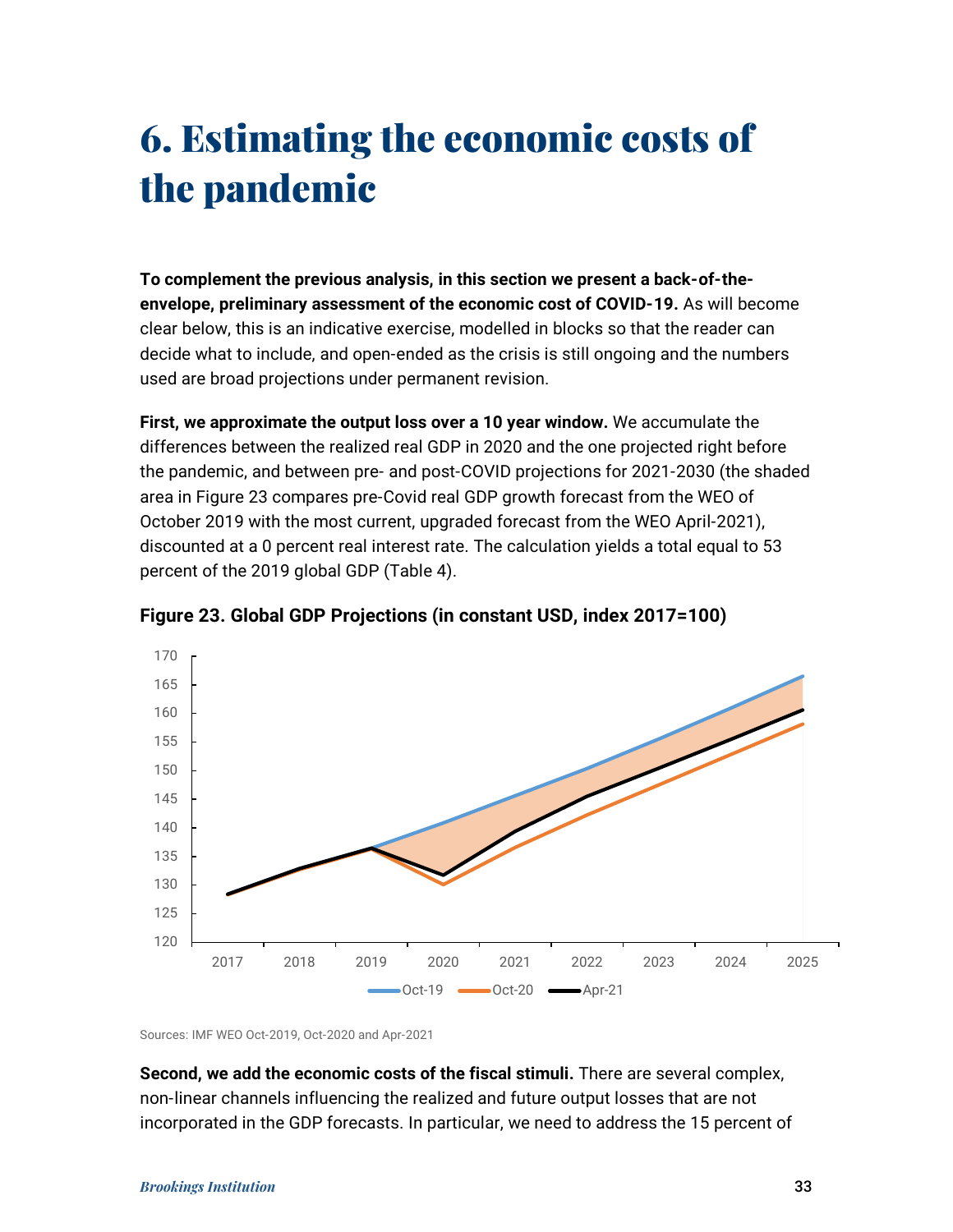GDP global fiscal stimulus without which the output loss in 2020 would have been much steeper. How much of this stimulus should be regarded as a cost? This is a nontrivial exercise for various reasons because almost half of the stimulus was below the line (loans, equity stakes, guarantees) with a cost that is contingent on the speed and composition of economic recovery in each country. $8$  On the other hand, COVID is estimated to have triggered an additional sovereign issuance equivalent to 8.7 percent of GDP (no estimate is available for private debt). One could assume that the debt plus a fraction of the behind-the-line stimulus would need to be repaid in the future in the form of additional fiscal adjustment (relative to the pre-COVID scenario). If, in addition, we assume that the fiscal multiplier during the stimulus is comparable to that during the adjustment, we could project the output cost of the fiscal packages based on its estimated impact in 2020. Part of the above-the-line fiscal effort is probably already incorporated in the IMF projections. However, we are ignoring episodes of financial stress and possible debt crisis in some heavily indebted countries with limited access to international capital. And we are not considering the additional fiscal stimulus scheduled for 2021, particularly in advanced countries. All things considered, including the full 15 percent of GDP stimulus in the cost seems a reasonable proxy.

**A comprehensive calculation of the economic cost of the pandemic cannot ignore the value of the excess in deaths due–directly, or indirectly through health externalities– to COVID-19.** There is no simple way to put a value on a human life. For the sake of argument–and with the view of highlighting the magnitude of the pandemic loss to argue for the need to invest in preventing new ones–we adopt the "statistical lives" approach that measures how much people value a reduction in mortality or morbidity risk. Although no single number is universally accepted, the value of a statistical life for the US ranges between \$10 million and \$7 million per life (Cutler and Summers 2020). If we take a considerably more conservative figure, \$5 million per life, acknowledging that the statistical value may vary across countries, the cost related to the global cumulative deaths registered so far equals 16,9 percent of the global GDP.

**The pandemic brought significant education losses.** Crucially, school closures posed a serious risk to human capital accumulation across the world, both in terms of effective hours of schooling and retention ratios (the increase in dropouts). Moreover, this cost is highly regressive, as richer countries and households were better equipped to cope with distancing restrictions and sacrificed fewer hours of school classes (OECD, 2020). At a global scale, school closures affected 1.6 billion students at the peak of the pandemic

—

<span id="page-36-0"></span><sup>&</sup>lt;sup>8</sup> The economic impact of fiscal stimuli is also hard to appraise, since it depends on the ineffable fiscal multiplier, which in turn varies with the nature of the economic depression and the quality and composition of the package. However, for the purpose of our cost calculation, we can ignore the counterfactual (output losses in the absence of fiscal stimulus).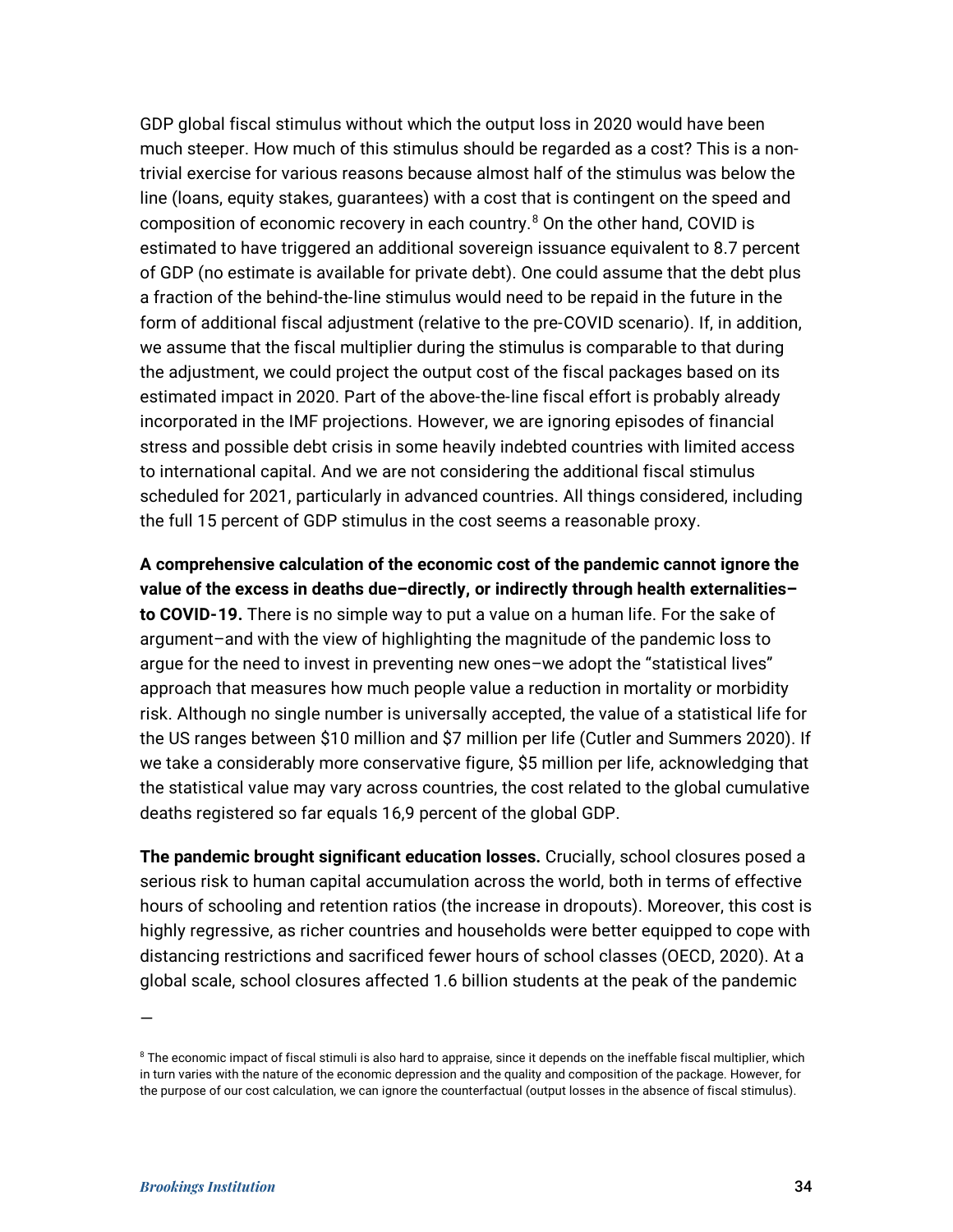(World Bank 2020b). On average, students missed 69 days of instruction in 2020 in LICs, compared with 46 days in emerging market economies and 15 days in advanced economies. Azevedo et al. (2020) estimate the lifetime loss in labour earnings for the affected cohort at \$10 trillion-around 12 percent of global GDP.<sup>[9](#page-37-1)</sup>

**Many, harder-to-quantify factors should be added to this account.** For instance, the job and firm destruction (with its concomitant loss of job-specific human capital and the firms´ social capital and know-how). Some of these costs can be simulated based on calibrations reported in the existing empirical literature and certainly deserve more detailed analysis. Others, like the cost of untreated/un-diagnosed illnesses or the psychological loss of social distancing, can be only conjectured. **At any rate, the estimated total cost of the pandemic that follows from our discussion above, around 100 percent of GDP (Table 4), is likely to be a conservative lower bound.**

| Damages from COVID-19 (IMF WEO Apr-2021)                | As percentage<br>of GDP* |  |  |
|---------------------------------------------------------|--------------------------|--|--|
|                                                         |                          |  |  |
| Lost 2020 Global GDP from COVID-19                      | 6.65%                    |  |  |
| Lost 2021-30 Global GDP from COVID-19                   |                          |  |  |
| Discounted at 0%                                        | 48.03%                   |  |  |
| Total GDP loss 2020-30 (discounted at 0%)               | 54.68%                   |  |  |
|                                                         |                          |  |  |
| Memorandum                                              |                          |  |  |
| Global fiscal impulse (IMF Fiscal Monitor Apr-2021)     |                          |  |  |
| Above the line                                          | 9.19%                    |  |  |
| Below the line                                          | 6.12%                    |  |  |
| <b>Total fiscal impulse</b>                             | 15.31%                   |  |  |
| <b>Change in Gross Government Debt</b>                  | 7.30%                    |  |  |
| Statistical value of deaths related to Covid-19         |                          |  |  |
| Total deaths related to Covid-19                        | 2,828,146                |  |  |
| Statistical value of a life (lower bound, in bn USD)    | 0.005                    |  |  |
| Total value of deaths related to the pandemic           | 16.87%                   |  |  |
| <b>Education and human capital loss</b>                 |                          |  |  |
| Lifetime loss in labor earnings for the affected cohort | 12%                      |  |  |

#### <span id="page-37-0"></span>**Table 4. Economic Cost of the Covid-19**

Source: Author's calculation

<sup>—</sup>

<span id="page-37-1"></span><sup>&</sup>lt;sup>9</sup> This is a broad estimate, as education losses have persistent consequences that will only be apparent in the long term. For example, Hanushek and Woessmann (2020) estimated the cost equivalent to a half academic year loss to be a 2.2 percent lower annual GDP for the remainder of the century, which depending on the discount rate could yield a larger total than the one we use in our exercise.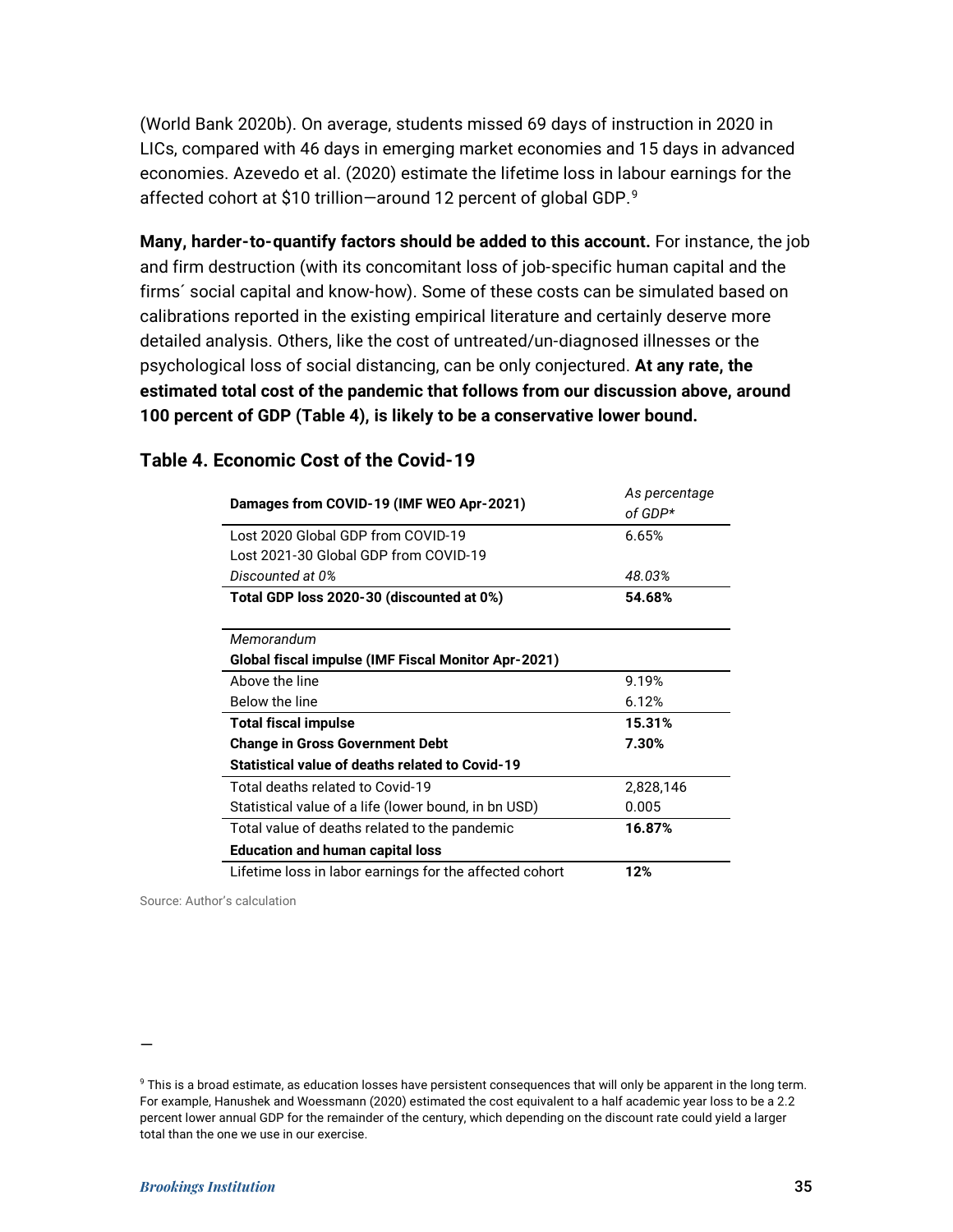# <span id="page-38-0"></span>7. Final remarks

**One key theme of the post-pandemic debate will likely be the speed and extent of the unwinding of fiscal stimuli and increased indebtedness.** The natural reference is the late 2009 debate on fiscal unwinding in the aftermath of the global financial crisis. The contrast between then and now arises from today's consensus that zero interest rates are here to stay, at least for a while [\(Blanchard, 2019\)](https://www.aeaweb.org/articles?id=10.1257/aer.109.4.1197), despite warnings that a possible inflation revival may lead to an unanticipated interest rate reversal [\(Summers,](https://www.washingtonpost.com/opinions/2021/02/04/larry-summers-biden-covid-stimulus/) 2021; [Cochrane, 2021\)](https://www.nationalaffairs.com/publications/detail/inflation-and-debt).

**While the jury is still out on fiscal unwinding in advanced countries, fiscal concerns are more pressing in the developing world.** Indebtedness (including contingent liabilities due to guaranteed loans to the private sector) and the need to reduce spending to manageable levels (deficits skyrocketed and tax hikes look counterproductive during a fragile recovery) are relevant for emerging economies whose currently moderate financing costs are sensitive to market fears or rating downgrades that might trigger capital flight. And, while this is a potential problem in emerging economies, it is a clear and present danger in non-financially integrated economies in need of debt relief to compensate permanent economic losses. **Most developing economies lack the fiscal space to renew the support of wages and firms or to cope with a tax revenue fall in 2021.** As noted, risks are tilted to the downside, in a context in which psychological and economic fatigue limits the policy space–particularly in countries where the pandemic temporarily froze episodes of political unrest. Moreover, in some cases, the resulting economic stagnation may test the banking sector's resilience. Considering the failure of existing IMF programs to generate demand and contribute to smooth out fiscal restrictions in the post-pandemic, in particular in low-income economies, a discussion of a **global emergency budget support** facility emerged. This facility could replicate the current liquidity facilities, which lend to central banks to support international reserves, as a direct loan to national Treasuries in the event of a systemic crisis. Such a discussion will likely trigger objections similar to those opposing increases in the volume of current liquidity facilities, based on moral hazard considerations that, in our view, have little empirical support (Cordella & Levy Yeyati, 2005). We believe that the economic cost caused by a premature adjustment–let alone the prospective economic losses associated with systemic crises in general, including one related with a new pandemic in the future–warrant some innovative efforts.

**The role of the labor market channel–limiting the coverage of job retention policies and deepening the impact of the accelerated digitization–rekindled the debate on [universal income.](http://documents1.worldbank.org/curated/en/993911574784667955/pdf/Exploring-Universal-Basic-Income-A-Guide-to-Navigating-Concepts-Evidence-and-Practices.pdf)** Besides several design complications, including the political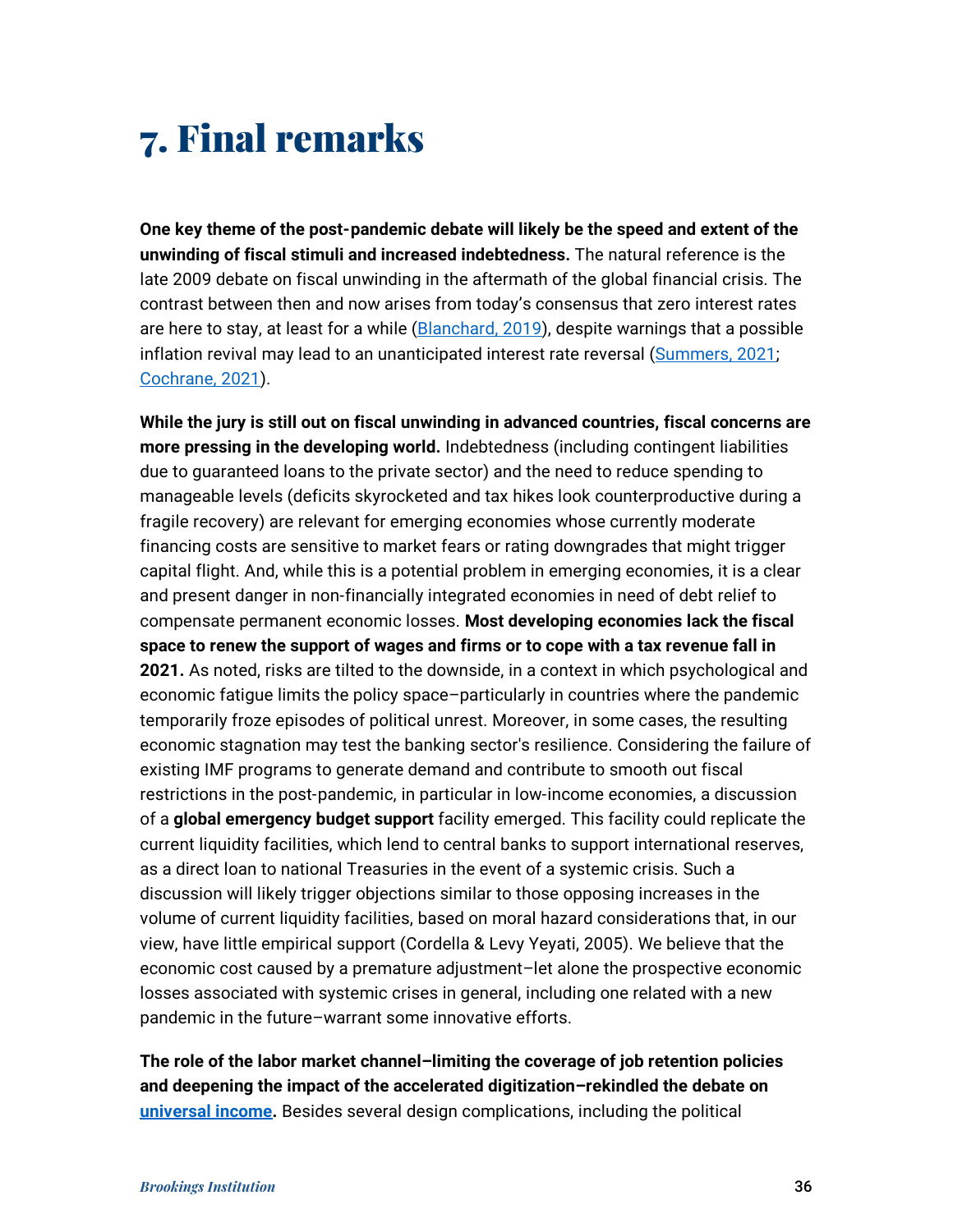difficulties of reconciling existing transfer programs into a new universal scheme, for reasons already noted most economies lack the fiscal space to proceed in this direction. However, we anticipate that the debate will center on a more limited universal minimum income, possibly means-tested and conditional on professional training, to fill in the gaps of the social safety net revealed by the pandemic. Along the same lines, the importance of dual markets behind the regressive social impact of the crisis may pave the way for renewed active labor market policies such as training and reskilling or wage subsidies, as well as flexible labor contracts with portable benefits to ease the creation –or mitigate the destruction–of formal jobs or, more generally, to reduce the precariousness of the self-employed. Investments in training and connectivity (to facilitate telework) should help contain job loss and reduce the economy's exposure to new COVID waves. This agenda may also incorporate strategies to delay or reorient automation by revising the bias of tax systems and making technology more complementary to labor [\(Acemoglu, 2019\)](https://econfip.org/policy-brief/its-good-jobs-stupid/).

**All of the above requires funding and technical assistance and calls for a more active, coordinated, and specialized presence of the international community and multilateral institutions.** On the one hand, the international financial institutions should strengthen their presence both to smooth out the unwinding of the fiscal efforts (to avoid a sharp fiscal adjustment that may derail the rebound) and provide technical capacity and orientation to the labor, tax, and state reforms needed to minimize the consequences of a protracted convalescence. There are pending assignments such as the IMF´s issuance of SDR that will hopefully resume. Others, like the already mentioned debt relief initiative, deserve a political push. There is also the perennial demand for an international lender of last resort, a part that the IMF plays only selectively–or, through the new RFI, to a limited extent. And there is an urgent need to coordinate the supply and funding of vaccines to low-income countries that may otherwise see the pandemic continuing through 2022 and beyond.

**The pandemic macroeconomic crisis, as we argue here, has so far been less about liquidity than it is about permanent fiscal losses and foregone growth opportunities**. Again, there is a broad contrast between advanced and developing nations. Whereas in the former, where huge fiscal transfers *increased* disposable income in the peak of the pandemic, experts recommend new fiscal stimuli to be conducted through infrastructure and productive investments, in the latter, particularly in low-income countries, the new challenges call for a reorientation of long-term official loans from infrastructure project financing to budgetary financing as a way to defer deficit adjustment and foster reforms–a tidal change in the way the international financial community approaches the developing world. As such, it offers the perfect opportunity to reassess how we conceive international cooperation.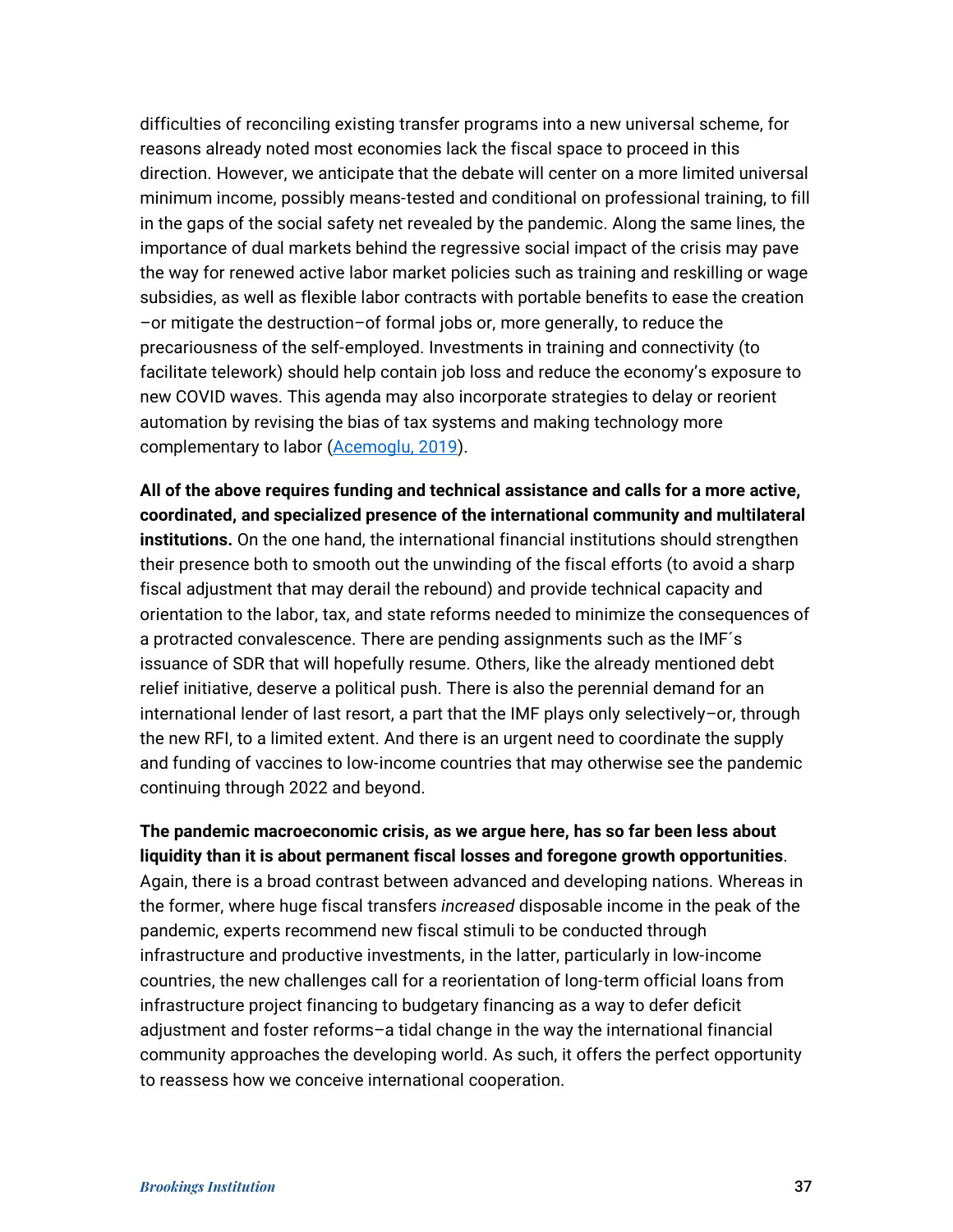# <span id="page-40-0"></span>References

Anderson, J., F. Papadia, & N. Véron. 2020. "Government-guaranteed in Europe: Beyond the Headline Numbers." Realtime Economic Issues Watch (blog), Peterson Institute for International Economics, July 21. [https://www.piie.com/blogs/realtime-economic](https://www.piie.com/blogs/realtime-economic-issueswatch/government-guaranteed-bank-lending-europebeyond-headline)[issueswatch/government-guaranteed-bank-lending-europebeyond-headline.](https://www.piie.com/blogs/realtime-economic-issueswatch/government-guaranteed-bank-lending-europebeyond-headline)

Askitas, Nikos & Tatsiramos, Konstantinos & Verheyden, Bertrand, 2020. "Lockdown Strategies, Mobility Patterns and COVID-19," IZA Discussion Papers 13293, Institute of Labor Economics (IZA).

Azevedo, João Pedro & Amer Hasan & Diana Goldemberg & Syedah Aroob Iqbal & Koen Geven. 2020. "Simulating the Potential Impacts of COVID-19 School Closure on Schooling and Learning Outcomes: A Set of Global Estimates." Policy Research Working Paper 9284, World Bank, Washington, DC.

Barrero, Jose Maria & Nicholas Bloom & Steven J. Davis, 2020. "COVID-19 Is Also a Reallocation Shock," Working Papers 2020-60, Becker Friedman Institute for Research In Economics.

Béland, Louis-Philippe & Brodeur, Abel & Wright, Taylor, 2020. "The Short-Term Economic Consequences of COVID-19: Exposure to Disease, Remote Work and Government Response," IZA Discussion Papers 13159, Institute of Labor Economics  $(IZA)$ .

Benigno, Gianluca & Andrew T. Foerster & Christopher Otrok & Alessandro Rebucci, 2020. "COVID-19: A double whammy of financial and economic sudden stops for emerging economies," Vox eBook Chapters, in Simeon Djankov & Ugo Panizza (ed.), COVID-19 in Developing Economies, edition 1, volume 1, chapter 1, pages 329-341, Centre for Economic Policy Research.

Benmelech, Efraim & Nitzan Tzur-Ilan, 2020. "The Determinants of Fiscal and Monetary Policies During the Covid-19 Crisis," NBER Working Papers 27461, National Bureau of Economic Research, Inc.

Bick, Alexander & Blandin, Adam & Mertens, Karel, 2020. "Work from Home after the Covid-19 Outbreak". CEPR Discussion Paper No. DP15000, Available a

Blanchard, Olivier, 2019. "Public Debt and Low Interest Rates," American Economic Review, American Economic Association, vol. 109(4), pages 1197-1229, April.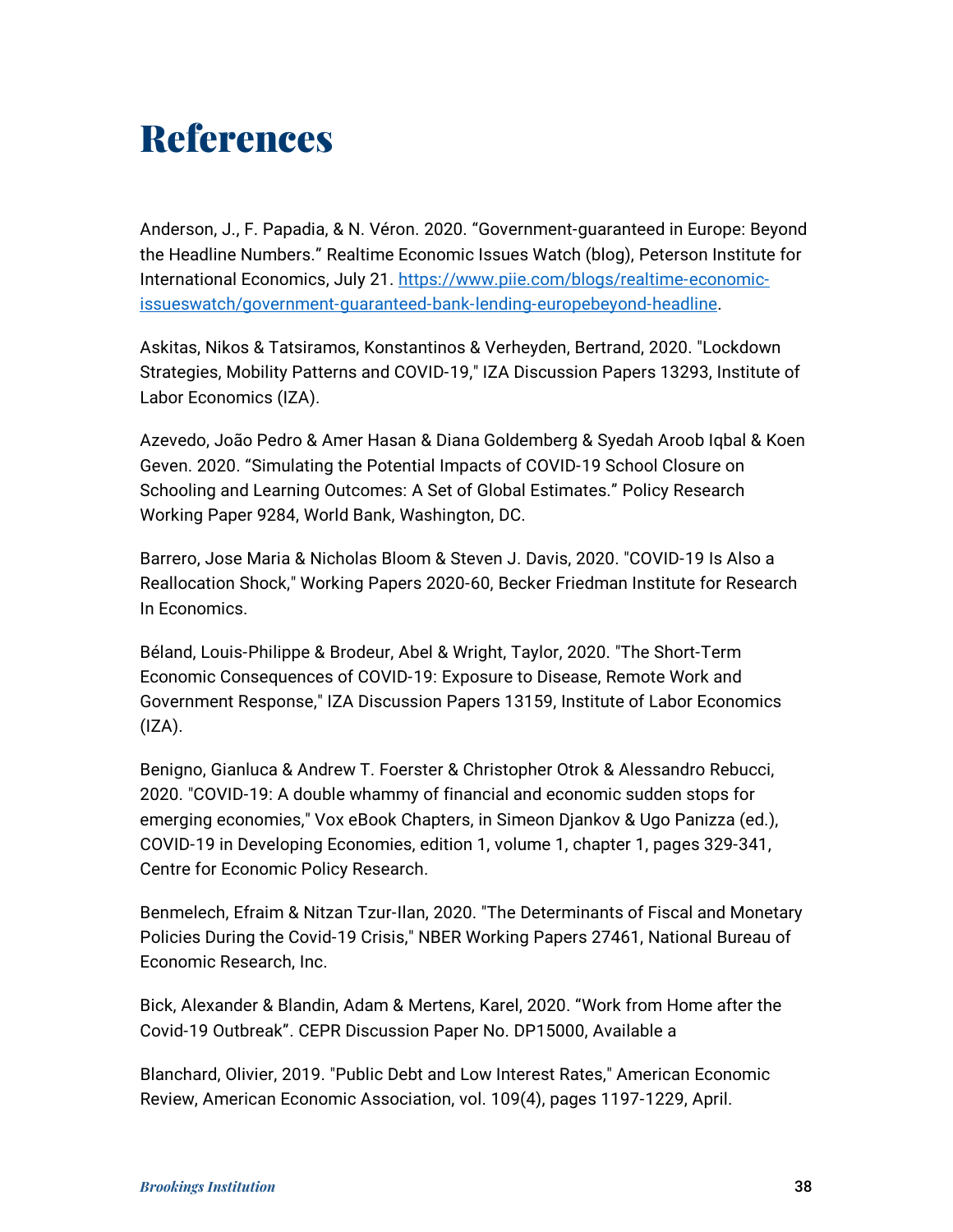Bonardi, Jean–Philippe et al. (2020), "Fast and local: How lockdown policies affect the spread and severity of covid-19", Covid Economics 23: 325–351.

Bronka, Patryk & Collado, Diego & Richiardi, Matteo, 2020. "The Covid-19 crisis response helps the poor: the distributional and budgetary consequences of the UK lockdown," EUROMOD Working Papers EM11/20, EUROMOD at the Institute for Social and Economic Research.

Busso, Matías & Julían Messina. 2020. "The Inequality Crisis: Latin America and the Caribbean at the Crossroads." Inter-American Development Bank. https://publications.iadb.org/publications/english/document/The-Inequality-Crisis-Latin-America-and-the-Caribbean-at-the-Crossroads.pdf.

Caballero, Ricardo J. & Alp Simsek, 2020. "Asset Prices and Aggregate Demand in a "Covid-19" Shock: A Model of Endogenous Risk Intolerance and LSAPs," NBER Working Papers 27044, National Bureau of Economic Research, Inc.

Carvalho, Vasco M & Hansen, Stephen & Ortiz, Álvaro & Ramón García, Juan & Rodrigo, Tomasa & Rodriguez Mora, Sevi & Ruiz, José, 2020. "Tracking the COVID-19 Crisis with High-Resolution Transaction Data," CEPR Discussion Papers 14642, C.E.P.R. Discussion Papers.

Caselli, Francesca & Francesco Grigoli & Weicheng Lian & Damiano Sandri, 2020. "Protecting Lives and Livelihoods with Early and Tight Lockdowns," IMF Working Paper 2020/234.

Chetty, Raj & John N. Friedman & Nathaniel Hendren & Michael Stepner & The Opportunity Insights Team, 2020. "The Economic Impacts of COVID-19: Evidence from a New Public Database Built Using Private Sector Data," NBER Working Papers 27431, National Bureau of Economic Research, Inc.

Coibion, Olivier & Yuriy Gorodnichenko & Michael Weber, 2020. "Labor Markets During the COVID-19 Crisis: A Preliminary View," NBER Working Papers 27017, National Bureau of Economic Research, Inc.

Cochrane, John, 2021. "Inflation and Debt," National Affairs, Number 46, Winter 2021. https://www.nationalaffairs.com/publications/detail/inflation-and-debt

Cordella, Tito & Eduardo Levy Yeyati, 2005. "Country insurance", *IMF Staff Papers*, vol. 52.

Cutler David M. & Lawrence H. Summers, 2020. The COVID-19 Pandemic and the \$16 Trillion Virus. JAMA. 2020; 324(15): 1495–1496. doi:10.1001/jama.2020.19759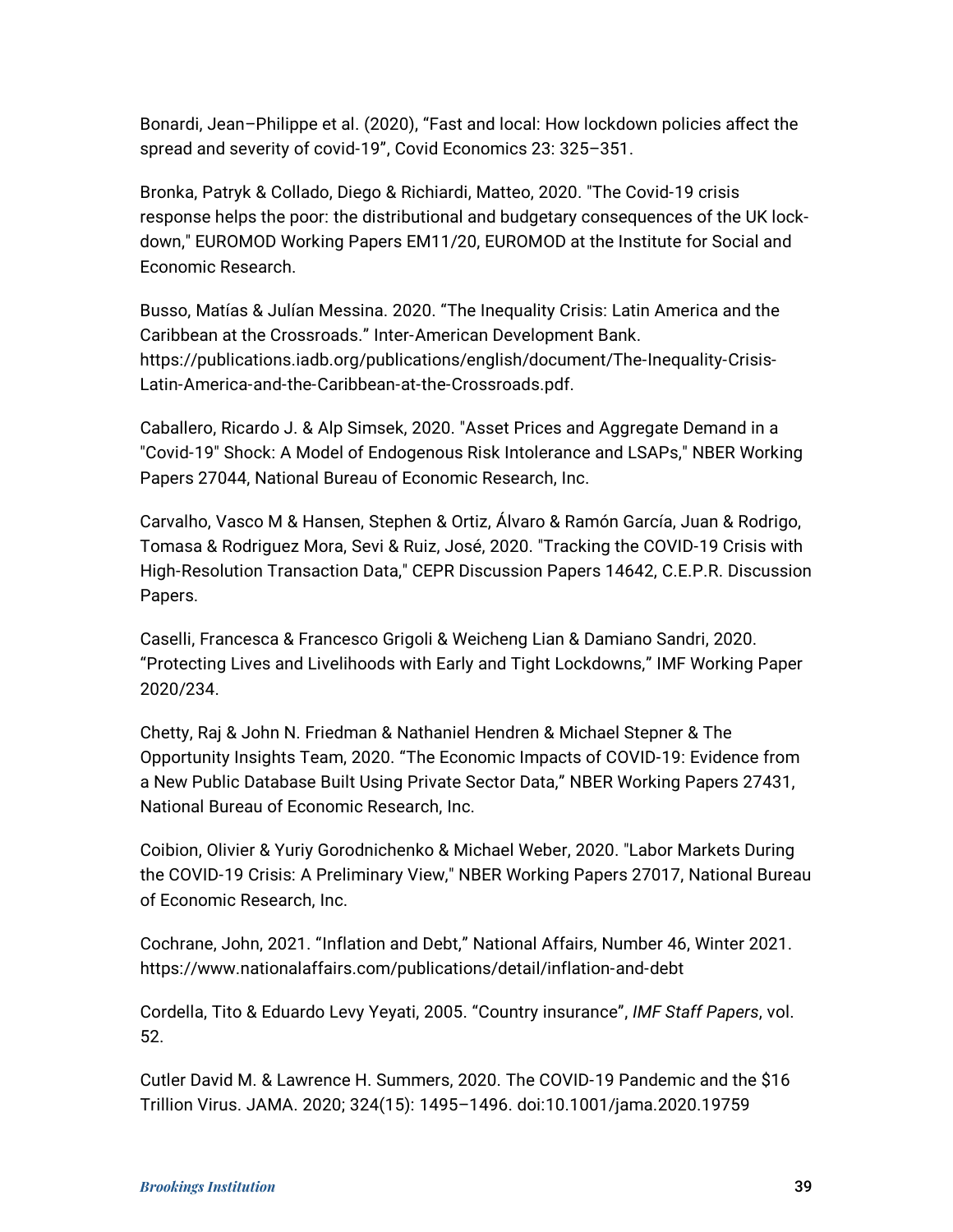Deaton, Angus, 2021. "COVID-19 and Global Income Inequality," NBER WP #28292

Demirguc-Kunt, Asli & Lokshin, Michael M. & Torre, Ivan, 2020. "The Sooner, the Better: The Early Economic Impact of Non-Pharmaceutical Interventions during the COVID-19 Pandemic," Policy Research Working Paper Series 9257, The World Bank.

Dingel, Jonathan I. & Brent Neiman, 2020. "How Many Jobs Can be Done at Home?," NBER Working Papers 26948, National Bureau of Economic Research, Inc.

Djankov, S., & J. Nasr. 2020. "Tax Relief in a Time of Crisis: What Countries Are Doing to Sustain Business and Household Liquidity." Let's Talk Development (blog), World Bank, April 1. [https://blogs.worldbank.org/developmenttalk/tax-relief-time-crisis-what](https://blogs.worldbank.org/developmenttalk/tax-relief-time-crisis-what-countries-are-doing-sustainbusiness-and-household)[countries-are-doing-sustainbusiness-and-household.](https://blogs.worldbank.org/developmenttalk/tax-relief-time-crisis-what-countries-are-doing-sustainbusiness-and-household)

Djiofack, Calvin Z. & Hasan Dudu & Albert G. Zeufack, 2020. "Assessing COVID-19â€<sup>™</sup>s economic impact in sub-Saharan Africa: Insights from a CGE model," Vox eBook Chapters, in Simeon Djankov & Ugo Panizza (ed.), COVID-19 in Developing Economies, edition 1, volume 1, chapter 1, pages 53-68, Centre for Economic Policy Research.

Gallagher, Kevin & José Antonio Ocampo & Ulrich Volz, 2020. "Special Drawing Rights: International Monetary Support for Developing Countries in Times of the COVID-19 Crisis", De Gruyter. DOI: https://doi.org/10.1515/ev-2020-0012

Gentilini,Ugo & Almenfi,Mohamed Bubaker Alsafi & Dale,Pamela & Lopez,Ana Veronica & Mujica Canas,Ingrid Veronica & Cordero,Rodrigo Ernesto Quintana & Zafar,Usama, 2020. "Social Protection and Jobs Responses to COVID-19: A Real-Time Review of Country Measures". World Bank, Washington DC.

Guerrieri, Veronica & Guido Lorenzoni & Ludwig Straub & Iván Werning, 2020. "Macroeconomic Implications of COVID-19: Can Negative Supply Shocks Cause Demand Shortages?," NBER Working Papers 26918, National Bureau of Economic Research, Inc.

Hale, T. & Angrist, N. & Kira, B. & Petherick, A. & Phillips, T. & S. Webster, 2020. "Variation in government responses to COVID-19". Blavatnik School of Government, BSG Working Paper, BSG-WP-2020/032.

Hanushek, Eric A. & Ludger Woessmann. 2020. "The Economic Impacts of Learning Losses." OECD Education Working Paper 225, Organisation for Economic Cooperation and Development, Paris.

Haug, N., Geyrhofer, L., Londei, A. et al. Ranking the effectiveness of worldwide COVID-19 government interventions. Nat Hum Behav 4, 1303–1312 (2020). https://doi.org/10.1038/s41562-020-01009-0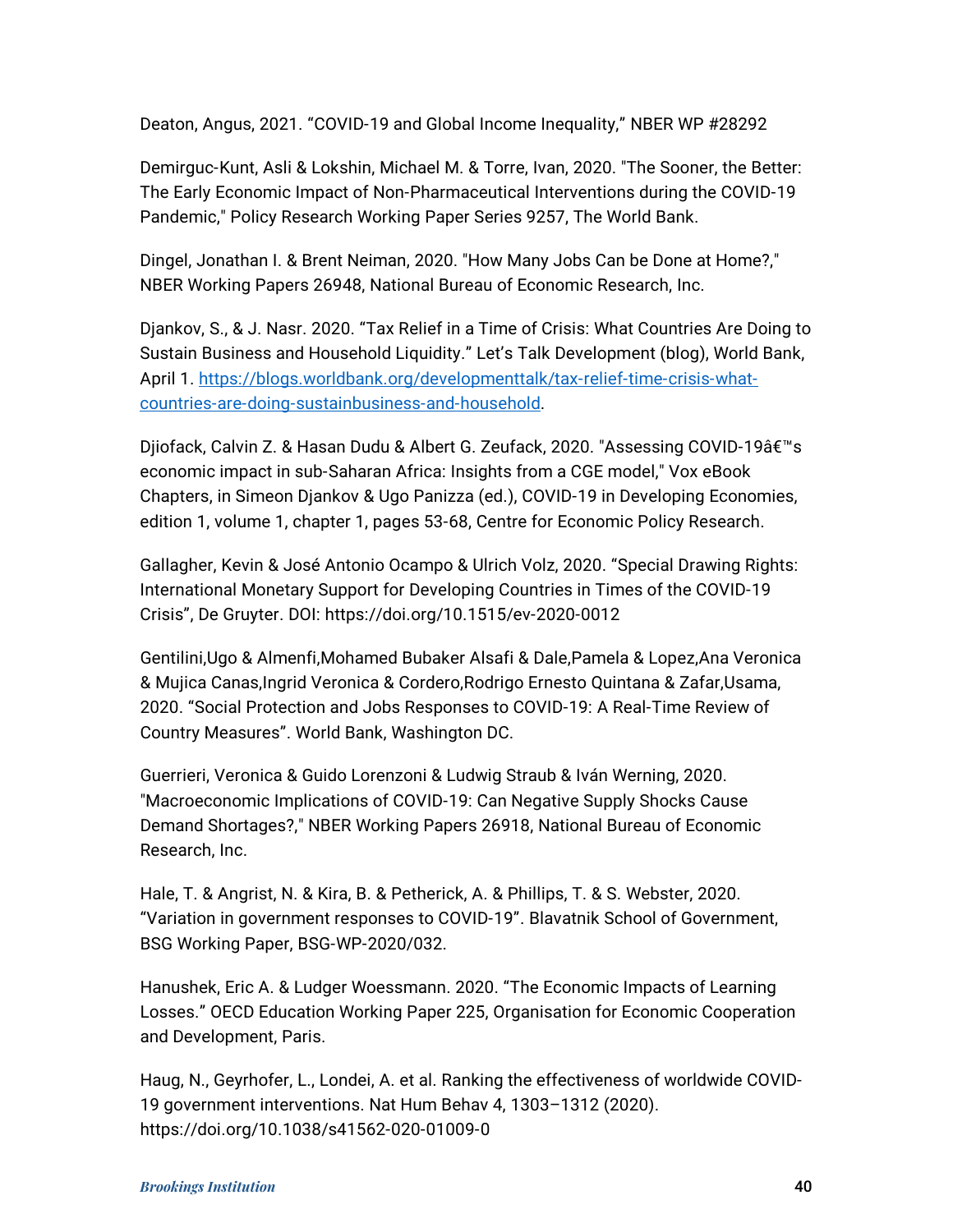International Monetary Fund (IMF). 2020a. "World Economic Outlook, April 2020: The Great Lockdown", Washington, DC.

International Monetary Fund (IMF). 2020b. "World Economic Outlook, October 2020: A Long and Difficult Ascent", Washington, DC

International Monetary Fund (IMF). 2020c. "Global Financial Stability Report, October 2020: Bridge to Recovery", Washington, DC

International Monetary Fund (IMF). 2020d. "Outlook for Latin America and the Caribbean, October 2020: Pandemic Persistence Clouds the Recovery", Annex 1, Washington, DC.

International Monetary Fund (IMF). 2020e. "Special Series on Fiscal Policies to Respond to COVID-19, Reaching Households in Emerging and Developing Economies: Citizen ID, Socioeconomic Data, and Digital Delivery", Washington, DC.

International Monetary Fund (IMF). 2020f. "Fiscal Monitor, October 2020: Policies for the Recovery". Washington, DC: International Monetary Fund.

International Monetary Fund (IMF). 2021. "World Economic Outlook, October 2021: After-Effects of the COVID-19 Pandemic: Prospects for Medium-Term Economic Damage", Chapter 2. Washington, DC: International Monetary Fund.

Levy Yeyati, Eduardo & Samuel Pienknagura (2014), Wage compression and the decline in inequality in Latin America: Good or bad?, VoxEU, June 10, 2014.

Levy Yeyati, Eduardo & Rodrigo Valdes, 2020. "COVID-19 in Latin America: How is it different than in advanced economies?," Vox eBook Chapters, in Simeon Djankov & Ugo Panizza (ed.), COVID-19 in Developing Economies, edition 1, volume 1, chapter 1, pages 100-111, Centre for Economic Policy Research.

Levy Yeyati, Eduardo & Luca Sartorio, 2020. "Take me out: De facto limits on strict lockdowns in developing countries", Working Paper UTDT #8, Buenos Aires, Argentina.

Loayza, Norman & Claudia Meza-Cuadra. 2018. "A Toolkit for Informality Scenario Analysis." Washington, DC: The World Bank.

Maloney, William F. & Taskin, Temel, 2020. "Determinants of Social Distancing and Economic Activity during COVID-19: A Global View," Policy Research Working Paper Series 9242, The World Bank.

Messina, Julían, & Joana Silva. 2019. "Twenty Years of Wage Inequality in Latin America." IDB Working Paper Series No. IDB-WP-1041.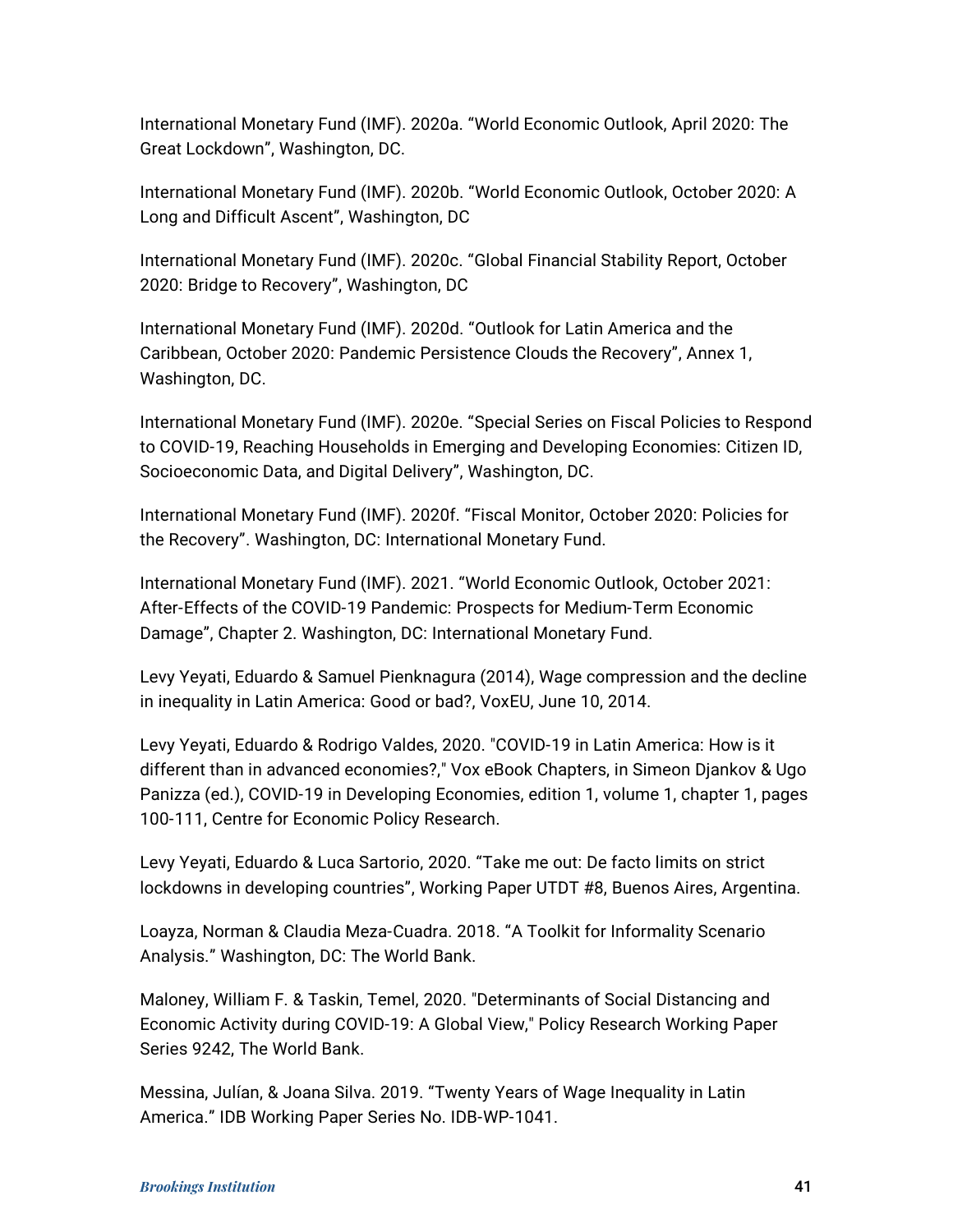https://publications.iadb.org/publications/english/document/Twenty\_Years\_of\_Wage\_I nequality\_in\_Latin\_America\_en\_en.pdf.

McKinsey, 2020. The \$10 trillion rescue: How governments can deliver impact.

Noy, Ilan & Nguyen Doan & Benno Ferrarini & Donghyun Park, 2020. "The economic risk of COVID-19 in developing countries: Where is it highest?," Vox eBook Chapters, in Simeon Djankov & Ugo Panizza (ed.),C OVID-19 in Developing Economies, edition 1, volume 1, chapter 1, pages 38-52, Centre for Economic Policy Research.

Organizationn for Economic Co-operation and Development (OECD). 2020a. "Equity Injections and Unforeseen State Ownership of Enterprises during the COVID-19 Crisis." OECD Publishing, Paris.Organizationon for Economic Co-operation and Development (OECD). 2020b. "Tax Administration Responses to COVID-19: Measures Taken to Support Taxpayers." OECD Publishing, Paris.

Prady, Delphine & Herve Tourpe & Sonja Davidovic & Soheib Nunhuck, 2020. "Beyond the COVID-19 Crisis: A Framework for Sustainable Government-To-Person Mobile Money Transfers", IMF Working Paper No. 20/198, Washington, DC.

Sangmin Aum & Sang Yoon (Tim) Lee & Yongseok Shin, 2020. "Inequality of Fear and Self-Quarantine: Is There a Trade-off between GDP and Public Health?," NBER Working Papers 27100, National Bureau of Economic Research, Inc.

Serikbayeva, Balzhan & Abdulla, Kanat & Oskenbayev, Yessengali, 2020. "State capacity in responding to COVID-19," MPRA Paper 101511, University Library of Munich, Germany.

Summers, Larry, 2021. "Opinion: The Biden stimulus is admirably ambitious. But it brings some big risks, too," Washington Post. https://www.washingtonpost.com/opinions/2021/02/04/larry-summers-biden-covidstimulus/

The World Bank. 2021. Global Economic Prospects, January 2021: Subdued Global Economic Recovery. January. Washington, DC.

The World Bank. 2020. South Asia Economic Focus, October 2020: "Beaten or Broken? Informality and COVID-19," Washington, DC.

The World Bank. 2020b. The Human Capital Index 2020 Update: Human Capital in the Time of COVID-19. Washington, DC.

Weber, Enzo (2020), "Which measures flattened the curve in Germany", Covid Economics 24: 205–217.